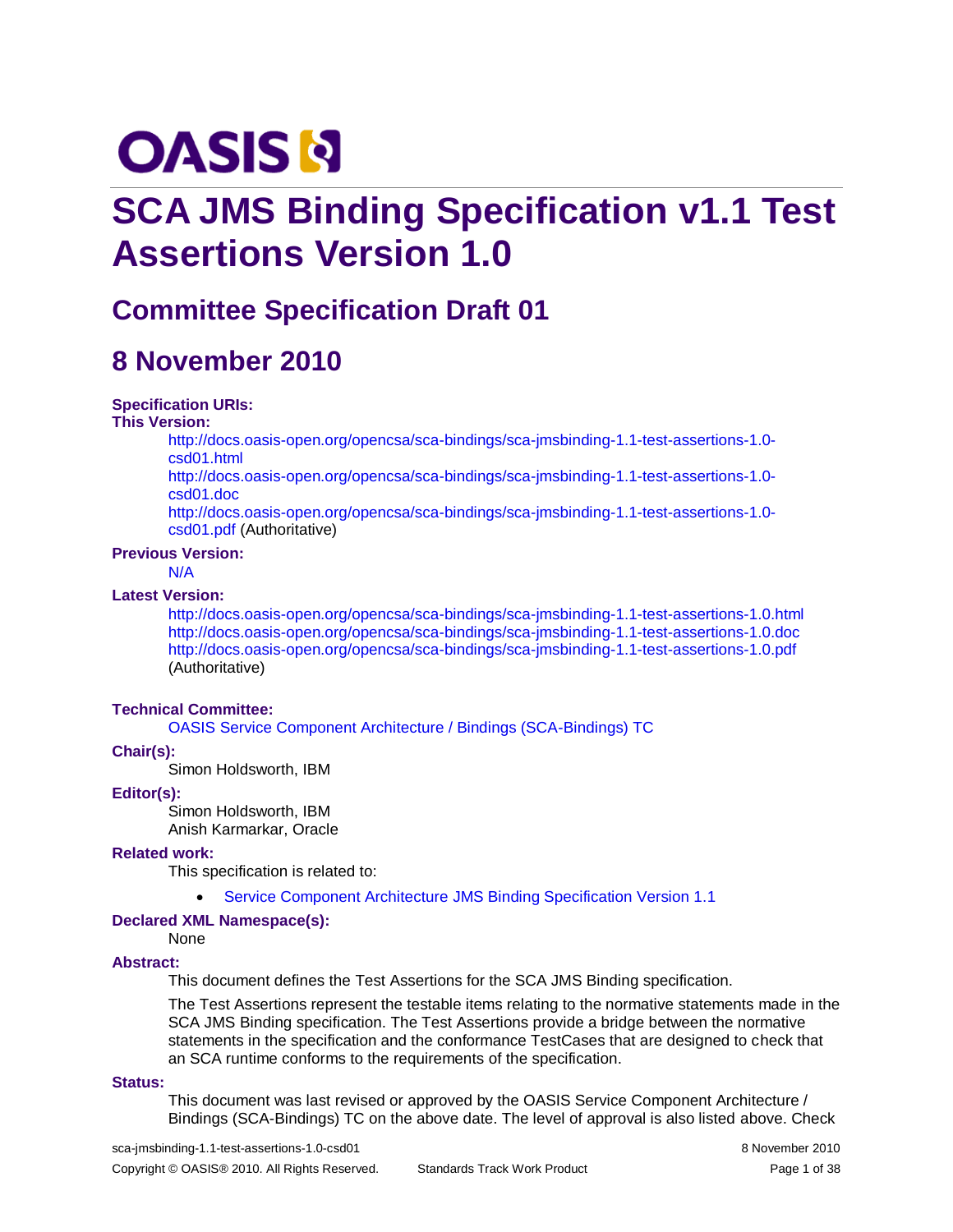the "Latest Version" or "Latest Approved Version" location noted above for possible later revisions of this document.

Technical Committee members should send comments on this specification to the Technical Committee's email list. Others should send comments to the Technical Committee by using the "Send A Comment" button on the Technical Committee's web page at [http://www.oasis](http://www.oasis-open.org/committees/sca-bindings/)[open.org/committees/sca-bindings/.](http://www.oasis-open.org/committees/sca-bindings/)

For information on whether any patents have been disclosed that may be essential to implementing this specification, and any offers of patent licensing terms, please refer to the Intellectual Property Rights section of the Technical Committee web page [\(http://www.oasis](http://www.oasis-open.org/committees/sca-bindings/ipr.php)[open.org/committees/sca-bindings/ipr.php\)](http://www.oasis-open.org/committees/sca-bindings/ipr.php).

#### **Citation Format:**

When referencing this specification the following citation format should be used:

**JMSBINDING-1.1-TA-1.0** OASIS Committee Specification Draft 01, *SCA JMS Binding Specification v1.1 Test Assertions Version 1.0*, November 2010[. http://docs.oasis](http://docs.oasis-open.org/opencsa/sca-bindings/sca-jmsbinding-1.1-test-assertions-1.0-csd01.pdf)[open.org/opencsa/sca-bindings/sca-jmsbinding-1.1-test-assertions-1.0-csd01.pdf](http://docs.oasis-open.org/opencsa/sca-bindings/sca-jmsbinding-1.1-test-assertions-1.0-csd01.pdf)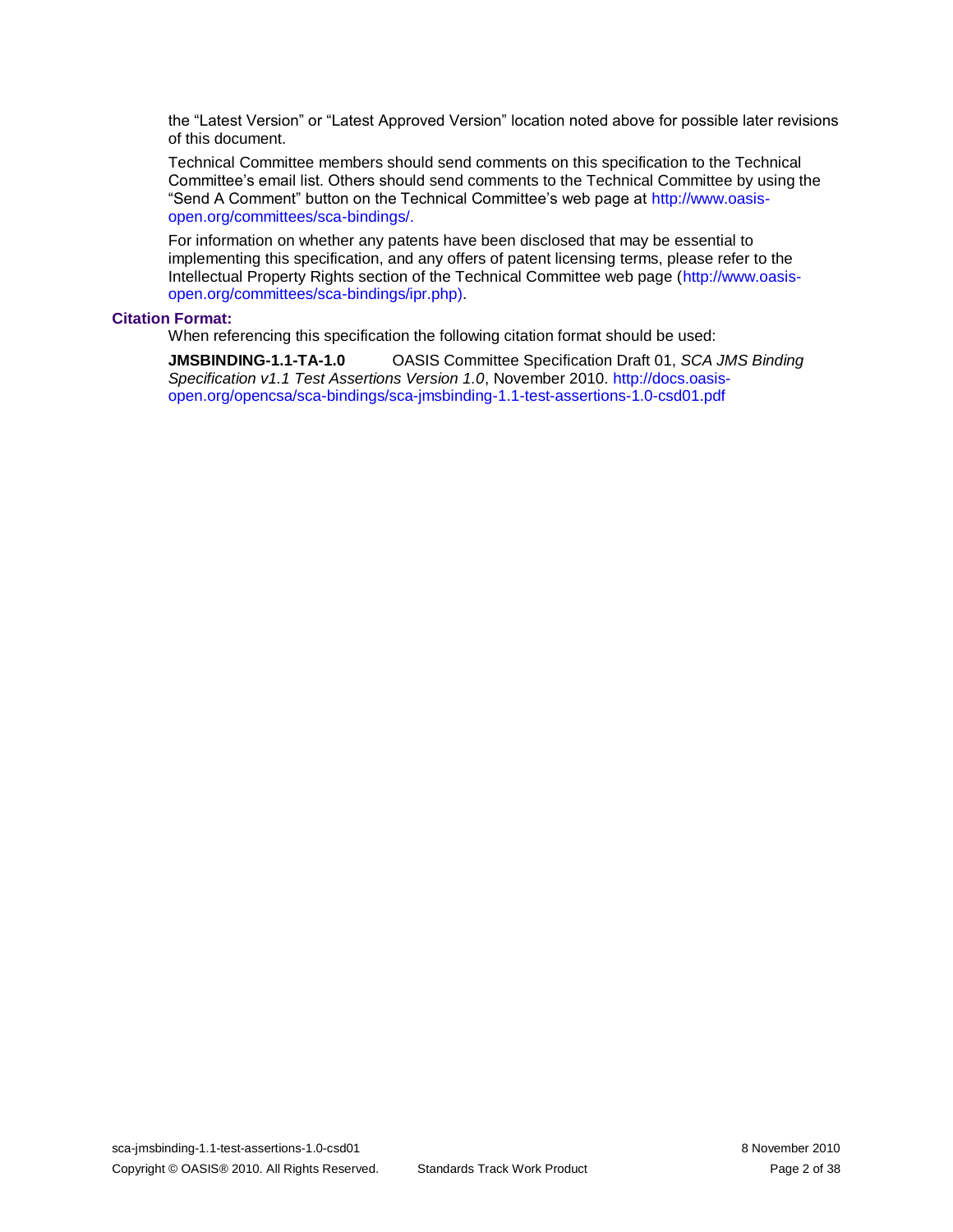## **Notices**

Copyright © OASIS® 2009, 2010. All Rights Reserved.

All capitalized terms in the following text have the meanings assigned to them in the OASIS Intellectual Property Rights Policy (the "OASIS IPR Policy"). The full Policy may be found at the OASIS website.

This document and translations of it may be copied and furnished to others, and derivative works that comment on or otherwise explain it or assist in its implementation may be prepared, copied, published, and distributed, in whole or in part, without restriction of any kind, provided that the above copyright notice and this section are included on all such copies and derivative works. However, this document itself may not be modified in any way, including by removing the copyright notice or references to OASIS, except as needed for the purpose of developing any document or deliverable produced by an OASIS Technical Committee (in which case the rules applicable to copyrights, as set forth in the OASIS IPR Policy, must be followed) or as required to translate it into languages other than English.

The limited permissions granted above are perpetual and will not be revoked by OASIS or its successors or assigns.

This document and the information contained herein is provided on an "AS IS" basis and OASIS DISCLAIMS ALL WARRANTIES, EXPRESS OR IMPLIED, INCLUDING BUT NOT LIMITED TO ANY WARRANTY THAT THE USE OF THE INFORMATION HEREIN WILL NOT INFRINGE ANY OWNERSHIP RIGHTS OR ANY IMPLIED WARRANTIES OF MERCHANTABILITY OR FITNESS FOR A PARTICULAR PURPOSE.

OASIS requests that any OASIS Party or any other party that believes it has patent claims that would necessarily be infringed by implementations of this OASIS Committee Specification or OASIS Standard, to notify OASIS TC Administrator and provide an indication of its willingness to grant patent licenses to such patent claims in a manner consistent with the IPR Mode of the OASIS Technical Committee that produced this specification.

OASIS invites any party to contact the OASIS TC Administrator if it is aware of a claim of ownership of any patent claims that would necessarily be infringed by implementations of this specification by a patent holder that is not willing to provide a license to such patent claims in a manner consistent with the IPR Mode of the OASIS Technical Committee that produced this specification. OASIS may include such claims on its website, but disclaims any obligation to do so.

OASIS takes no position regarding the validity or scope of any intellectual property or other rights that might be claimed to pertain to the implementation or use of the technology described in this document or the extent to which any license under such rights might or might not be available; neither does it represent that it has made any effort to identify any such rights. Information on OASIS' procedures with respect to rights in any document or deliverable produced by an OASIS Technical Committee can be found on the OASIS website. Copies of claims of rights made available for publication and any assurances of licenses to be made available, or the result of an attempt made to obtain a general license or permission for the use of such proprietary rights by implementers or users of this OASIS Committee Specification or OASIS Standard, can be obtained from the OASIS TC Administrator. OASIS makes no representation that any information or list of intellectual property rights will at any time be complete, or that any claims in such list are, in fact, Essential Claims.

The names "OASIS", "SCA" and "Service Component Architecture" are trademarks of OASIS, the owner and developer of this specification, and should be used only to refer to the organization and its official outputs. OASIS welcomes reference to, and implementation and use of, specifications, while reserving the right to enforce its marks against misleading uses. Please see [http://www.oasis](http://www.oasis-open.org/who/trademark.php)[open.org/who/trademark.php](http://www.oasis-open.org/who/trademark.php) for above guidance.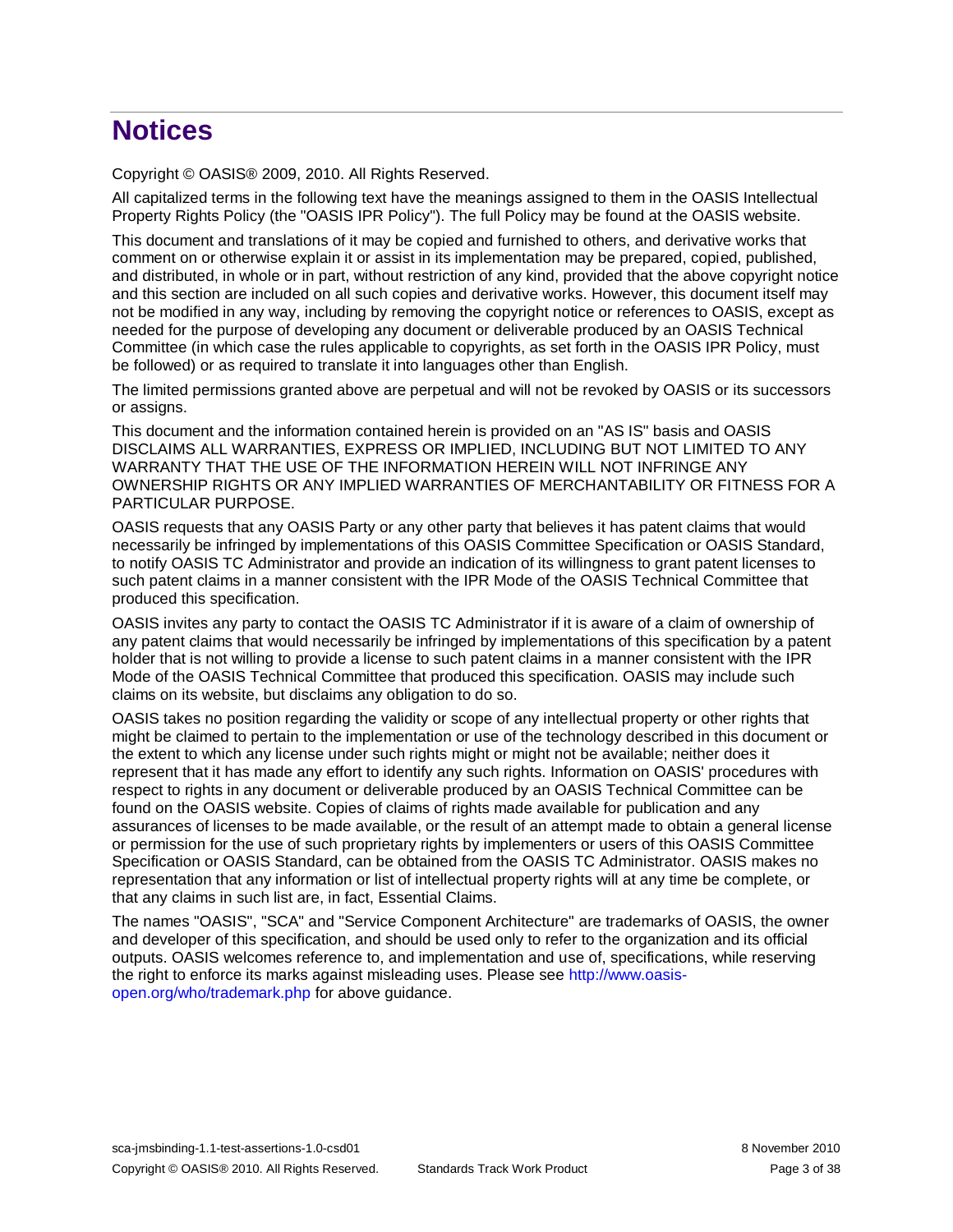## **Table of Contents**

| 1  |  |
|----|--|
|    |  |
|    |  |
|    |  |
|    |  |
|    |  |
|    |  |
|    |  |
|    |  |
|    |  |
| 3  |  |
| Α. |  |
| В. |  |
|    |  |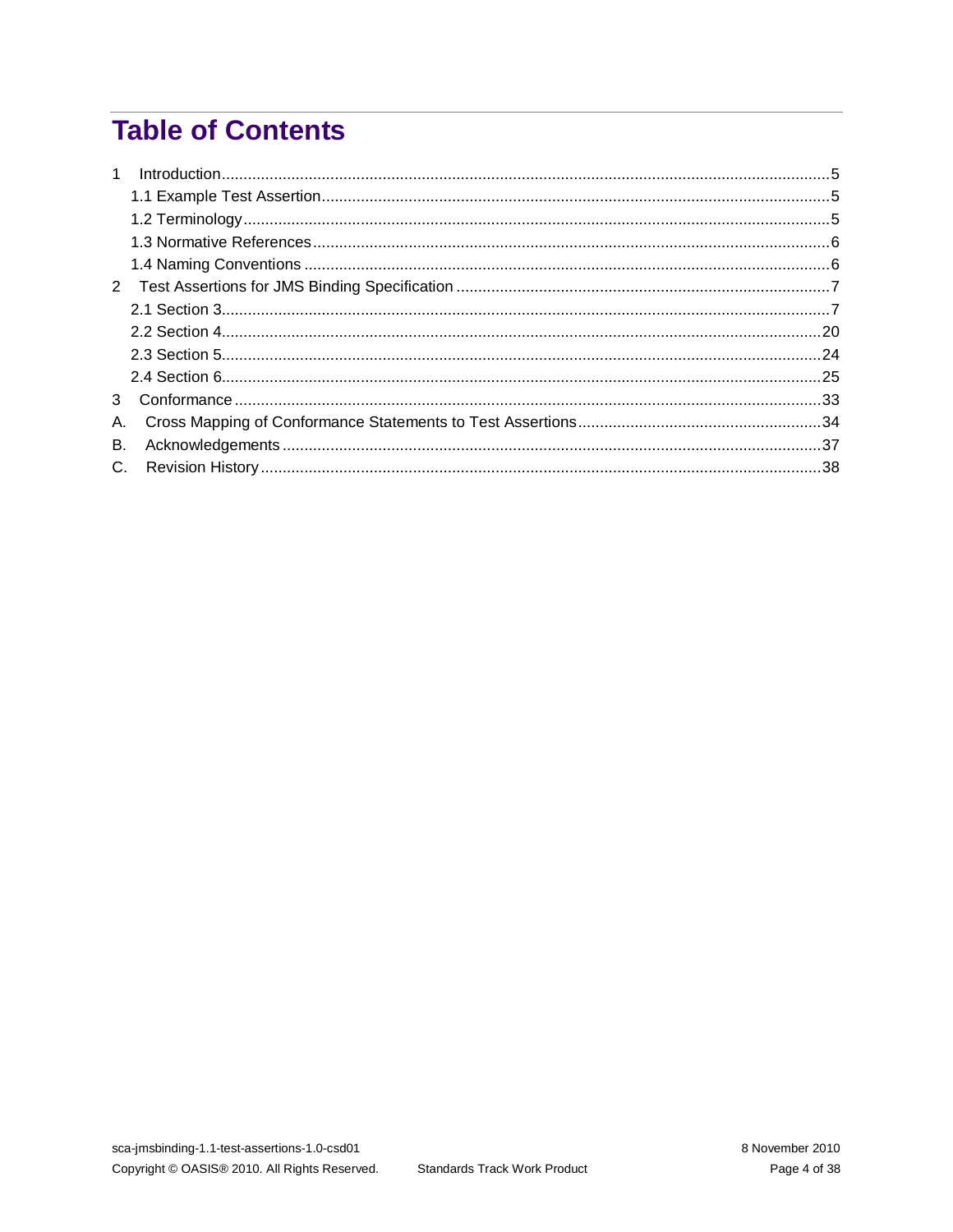## **1 Introduction**

This document defines Test Assertions for the SCA JMS Binding specification **[\[SCA-JMS\]](#page-5-0)**.

The test assertions in this document follow the format defined in the OASIS Test Assertion Guidelines

specification **[\[TA-GUIDE\]](#page-5-1)**.

#### **1.1 Example Test Assertion**

 Test assertions are presented in a tabular format with rows corresponding to the entry types defined in the OASIS Test Assertions Guidelines

| Assertion ID          | BJM-TA-nnnnn                                                                                                                 |
|-----------------------|------------------------------------------------------------------------------------------------------------------------------|
|                       | [BJMnnnnn]                                                                                                                   |
| Target                | <xyuvbghs></xyuvbghs> element of composite file                                                                              |
| Prerequisites         | The [ <xyuvbghs></xyuvbghs> element] has a @foobar attribute                                                                 |
| Predicate             | The @foobar attribute of [the <xyuvbghs></xyuvbghs> element] is a URI that<br>references a foobar element in the SCA Domain- |
| Prescription<br>Level | Mandatory                                                                                                                    |
| Tags                  | foobar references                                                                                                            |

 **Assertion ID:** Is a unique ID for the test assertion. Its format starts with a 3 letter string that identifies the specification to which it relates - "BJM" for the SCA JMS Binding specification. This is followed by "-TA-"

to indicate that this identifier is for a test assertion. This is then followed by a unique 5 digit number

- **Source:** Is the identifier(s) of the normative statement(s) in the specification to which this assertion relates.
- **Target:** Identifies the target which is addressed by this assertion. This is typically some SCA document

element, but possibly could identify an SCA runtime and its behaviour.

- **Prerequisites:** Defines any prerequisites for this test assertion. The prerequisites may be defined in
- terms of one or more other test assertions that must be true.
- **Predicate:** The meat of the assertion something that should evaluate to true or false for the given target.
- **Prescription Level:** Mandatory (for MUST requirements) or Preferred (for SHOULD requirements) or 19 Permitted (for MAY requirements).
- **Tags:** Zero or more labels that may be attached to this test assertion these tags can be used to group sets of assertions.

#### **1.2 Terminology**

The key words "MUST", "MUST NOT", "REQUIRED", "SHALL", "SHALL NOT", "SHOULD", "SHOULD

 NOT", "RECOMMENDED", "MAY", and "OPTIONAL" in this document are to be interpreted as described in RFC Keywords **[\[RFC2119\]](#page-5-2)**.

- This specification uses predefined namespace prefixes throughout; they are given in the following list.
- Note that the choice of any namespace prefix is arbitrary and not semantically significant.
- Table 1-1 Prefixes and Namespaces used in this specification

|  | <b>Prefix   Namespace</b> | <b>Notes</b> |
|--|---------------------------|--------------|
|--|---------------------------|--------------|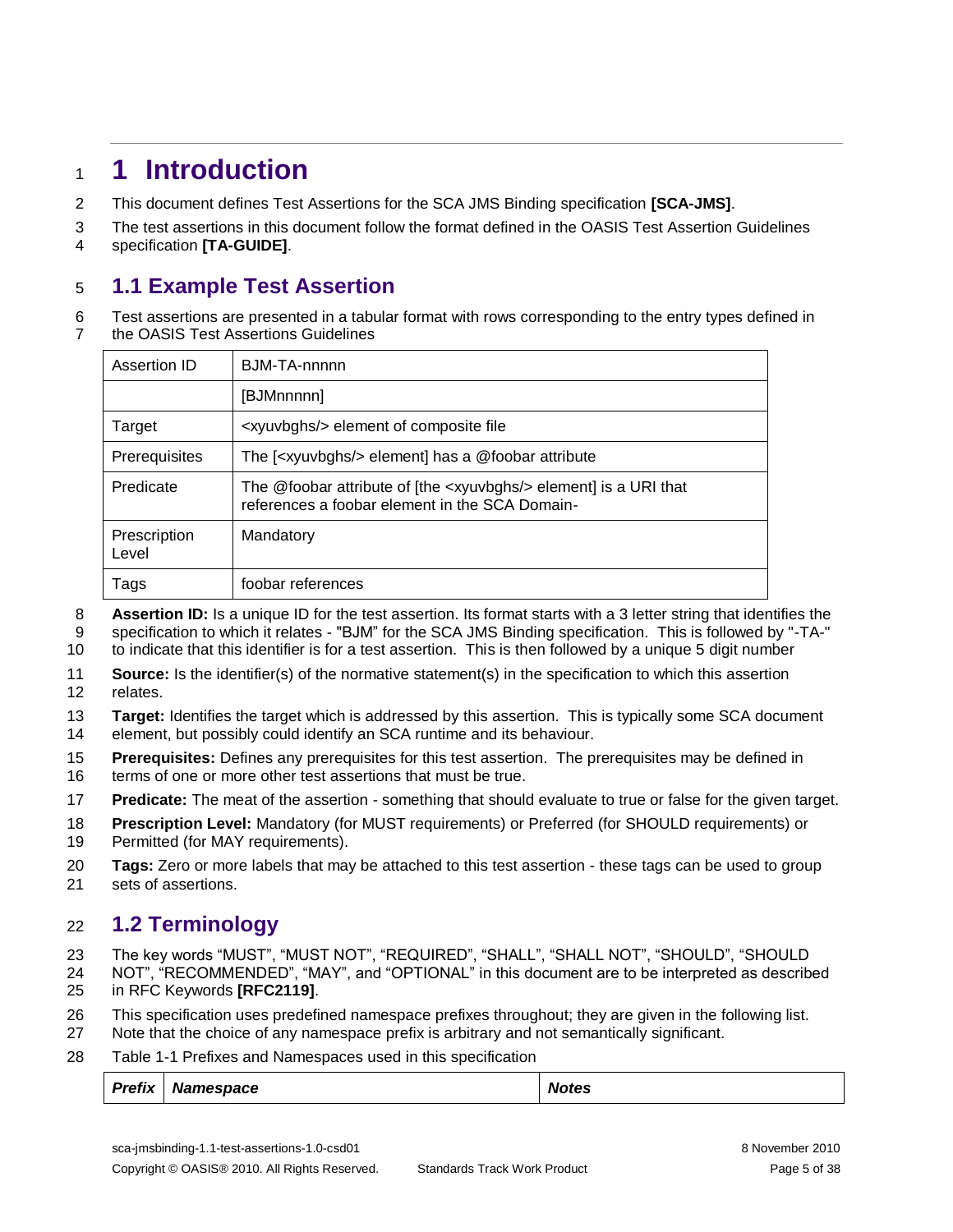| XS. | "http://www.w3.org/2001/XMLSchema"                 | Defined by XML Schema 1.0 specification |
|-----|----------------------------------------------------|-----------------------------------------|
| sca | "http://docs.oasis-open.org/ns/opencsa/sca/200912" | Defined by the SCA specifications       |

#### **1.3 Normative References**

<span id="page-5-5"></span><span id="page-5-2"></span><span id="page-5-1"></span><span id="page-5-0"></span>

| 30<br>31       | [RFC2119]      | S. Bradner, Key words for use in RFCs to Indicate Requirement Levels,<br>http://www.ietf.org/rfc/rfc2119.txt, IETF RFC 2119, March 1997.                                                                    |
|----------------|----------------|-------------------------------------------------------------------------------------------------------------------------------------------------------------------------------------------------------------|
| 32<br>33<br>34 | [SCA-JMS]      | OASIS Committee Specification Draft 05, SCA JMS Binding Specification<br>Version 1.1, November 2010 http://docs.oasis-open.org/opencsa/sca-<br>bindings/sca-jmsbinding-1.1-spec-csd05.pdf                   |
| 35<br>36<br>37 | [TA-GUIDE]     | OASIS Committee Draft 05, Test Assertions Guidelines Version 1.0, August 2010<br>http://docs.oasis-open.org/tag/guidelines/v1.0/cd05/testassertionsquidelines-cd-<br>05.pdf                                 |
| 38<br>39       | [JCA15]        | J2EE Connector Architecture Specification Version 1.5<br>http://java.sun.com/j2ee/connector/                                                                                                                |
| 40<br>41<br>42 | [IETFJMS]      | M. Phillips, P. Easton, D. Rokicki, E. Johnson, URI Scheme for Java™ Message<br>Service 1.0 http://www.ietf.org/id/draft-merrick-jms-uri-09.txt, IETF Internet-Draft<br>September 2010 <sup>1</sup>         |
| 43<br>44<br>45 | [SCA-Assembly] | <b>OASIS Committee Draft 06, Service Component Architecture Assembly Model</b><br>Specification Version 1.1, August 2010 http://docs.oasis-open.org/opencsa/sca-<br>assembly/sca-assembly-1.1-spec-cd06.pdf |

#### <span id="page-5-4"></span><span id="page-5-3"></span>**1.4 Naming Conventions**

-

The naming conventions used by artefacts defined in this specification are:

- 48 The naming conventions defined by section 1.3 of the [SCA Assembly Specification \[SCA-Assembly\].](#page-5-3)
- 49 Where the names of elements and attributes consist partially or wholly of acronyms, the letters of the acronyms use the same case. When the acronym appears at the start of the name of an element or an attribute, or after a period, it is in lower case. If it appears elsewhere in the name of an element or an attribute, it is in upper case. For example, an attribute might be named "uri" or "jndiURL".
- Where the names of types consist partially or wholly of acronyms, the letters of the acronyms are in all upper case. For example, an XML Schema type might be named "JCABinding" or "MessageID".
- 55 . Values, including local parts of QName values, follow the rules for names of elements and attributes as stated above, with the exception that the letters of acronyms are in all upper case. For example, a value might be "JMSDefault" or "namespaceURI".

<sup>&</sup>lt;sup>1</sup> Note that this URI scheme is currently in draft. The reference for this specification will be updated when the IETF standard is finalized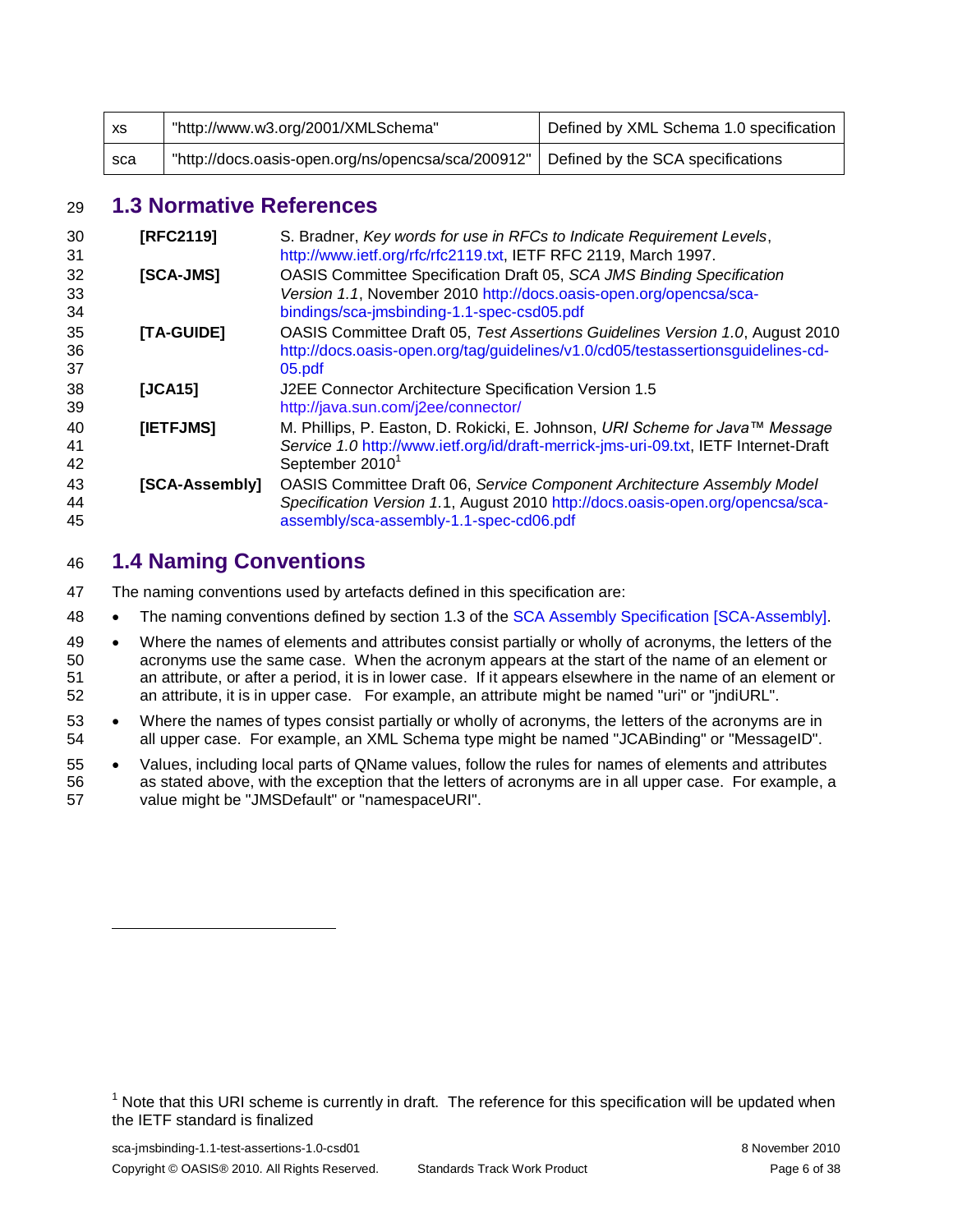## <sup>58</sup> **2 Test Assertions for JMS Binding Specification**

#### 59 **2.1 Section 3**

| Assertion ID          | BJM-TA-30001                                                                                                                   |
|-----------------------|--------------------------------------------------------------------------------------------------------------------------------|
| Source                | [BJM30001]                                                                                                                     |
| Target                | The @uri attribute of a <binding.jms> element</binding.jms>                                                                    |
| Prerequisites         |                                                                                                                                |
| Predicate             | The @uri attribute matches the syntax defined in [IETFJMS]                                                                     |
| Prescription<br>Level | Mandatory                                                                                                                      |
| Tags                  | uri                                                                                                                            |
| Comment               | The value of the @uri attribute MUST have the format defined by the IETF URI<br>Scheme for Java™ Message Service 1.0 [IETFJMS] |

60

| Assertion ID          | <b>BJM-TA-30002</b>                                                                                                                   |
|-----------------------|---------------------------------------------------------------------------------------------------------------------------------------|
| Source                | [BJM30002]                                                                                                                            |
| Target                | The @uri attribute of a <binding.jms> element</binding.jms>                                                                           |
| <b>Prerequisites</b>  | One or more of the JNDI resources identified by the destination and<br>jndiConnectionFactoryName in the @uri attribute does not exist |
| Predicate             | SCA runtime raises an error                                                                                                           |
| Prescription<br>Level | Mandatory                                                                                                                             |
| Tags                  | uri, jndi                                                                                                                             |
| Comment               | When the @uri attribute is specified, the SCA runtime MUST raise an error if the<br>referenced resources do not already exist         |

| Assertion ID  | <b>BJM-TA-30003</b>                                                                                                                                           |
|---------------|---------------------------------------------------------------------------------------------------------------------------------------------------------------|
| Source        | [BJM30003]                                                                                                                                                    |
| Target        | The @correlationScheme attribute of a<br>binding.jms> element                                                                                                 |
| Prerequisites | 1) <binding.jms> element child of a <service> element has the @correlationScheme<br/>attribute set to "sca:messageID"</service></binding.jms>                 |
|               | 2) the <service> element has an interface that includes at least one request/reply<br/>operation</service>                                                    |
| Predicate     | The correlation ID of a reply message is set to the value of the message ID of the<br>corresponding request message when a request/reply operation is invoked |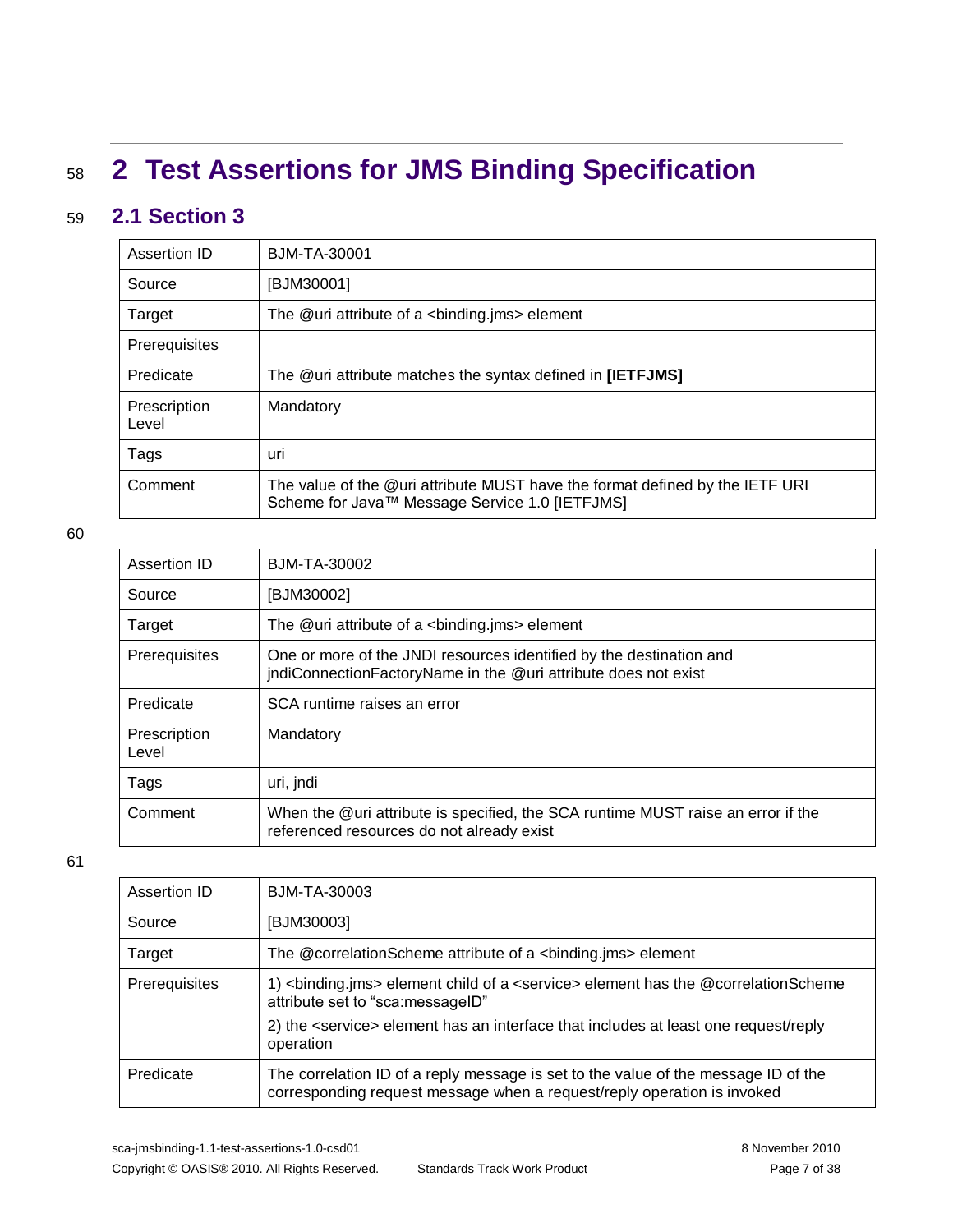| Prescription<br>Level | Mandatory                                                                                                                                                                    |
|-----------------------|------------------------------------------------------------------------------------------------------------------------------------------------------------------------------|
| Tags                  | request/reply, correlation, service                                                                                                                                          |
| Comment               | If the value of the @correlationScheme attribute is "sca:messageID" the SCA runtime<br>MUST set the correlation ID of replies to the message ID of the corresponding request |

| BJM-TA-30004                                                                                                                                                                            |
|-----------------------------------------------------------------------------------------------------------------------------------------------------------------------------------------|
| [BJM30004]                                                                                                                                                                              |
| The @correlationScheme attribute of a <binding.jms> element</binding.jms>                                                                                                               |
| 1) <binding.jms> element child of a <service> element has the @correlationScheme<br/>attribute set to "sca:correlationID"</service></binding.jms>                                       |
| 2) the <service> element has an interface that includes at least one request/reply<br/>operation</service>                                                                              |
| The correlation ID of a reply message is set to the value of the correlation ID of the<br>corresponding request message when a request/reply operation is invoked                       |
| Mandatory                                                                                                                                                                               |
| request/reply, correlation, service                                                                                                                                                     |
| If the value of the @correlationScheme attribute is "sca:correlationID" the SCA runtime<br>MUST set the correlation ID of replies to the correlation ID of the corresponding<br>request |
|                                                                                                                                                                                         |

63

| Assertion ID          | BJM-TA-30005                                                                                                                                 |
|-----------------------|----------------------------------------------------------------------------------------------------------------------------------------------|
| Source                | [BJM30005]                                                                                                                                   |
| Target                | The @correlationScheme attribute of a <binding.jms> element</binding.jms>                                                                    |
| Prerequisites         | 1) <binding.jms> element child of a <service> element has the @correlationScheme<br/>attribute set to "sca:none"</service></binding.jms>     |
|                       | 2) the <service> element has an interface that includes at least one request/reply<br/>operation</service>                                   |
| Predicate             | The correlation ID of a reply message is unset when a request/reply operation is<br>invoked                                                  |
| Prescription<br>Level | Mandatory                                                                                                                                    |
| Tags                  | request/reply, correlation, service                                                                                                          |
| Comment               | If the value of the @correlationScheme attribute is "sca:none" the SCA runtime MUST<br>NOT set the correlation ID in responses that it sends |

| Assertion ID | BJM-TA-30006 |
|--------------|--------------|
| Source       | [BJM30006]   |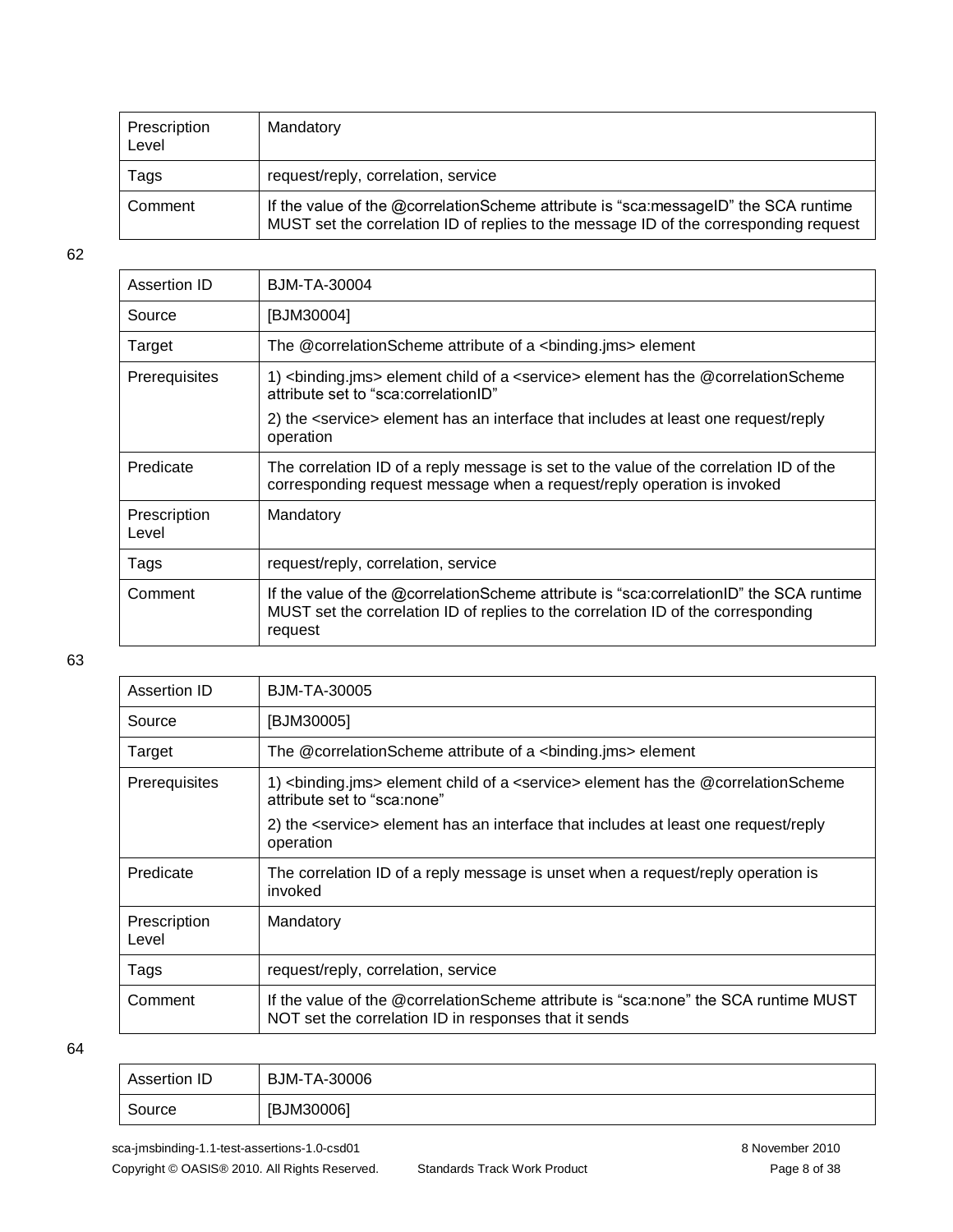| Target                | The @correlationScheme attribute of a<br>binding.jms> element                                                                                                                                            |
|-----------------------|----------------------------------------------------------------------------------------------------------------------------------------------------------------------------------------------------------|
| Prerequisites         | <binding.jms> element child of a <service> element has the @correlationScheme<br/>attribute set to some value other than "sca: messageID", "sca: correlationID",<br/>"sca:none".</service></binding.jms> |
|                       | The value selected has a specific meaning for the target SCA runtime                                                                                                                                     |
| Predicate             | SCA runtime does not raise an error                                                                                                                                                                      |
| Prescription<br>Level | Optional                                                                                                                                                                                                 |
| Tags                  | request/reply, correlation, service                                                                                                                                                                      |
| Comment               | SCA runtimes MAY allow other values of the @correlationScheme attribute to indicate<br>other correlation schemes                                                                                         |
|                       | This is untestable. Each SCA runtime may accept additional values, however it will still<br>reject values that it does not understand.                                                                   |

| Assertion ID          | BJM-TA-30007                                                                                                                                                  |
|-----------------------|---------------------------------------------------------------------------------------------------------------------------------------------------------------|
| Source                | [BJM30007]                                                                                                                                                    |
| Target                | The @correlationScheme attribute of a <binding.jms> element child of a <reference><br/>element</reference></binding.jms>                                      |
| Prerequisites         | 1) $\epsilon$ binding.jms> element child of a $\epsilon$ reference> element has the @correlationScheme<br>attribute set to "sca:correlationID"                |
| Predicate             | The correlation ID of request messages is set to a non-null value.                                                                                            |
| Prescription<br>Level | Mandatory                                                                                                                                                     |
| Tags                  | correlation, reference                                                                                                                                        |
| Comment               | If the value of the @correlationScheme attribute is "sca:correlationID" the SCA runtime<br>MUST set a non-null correlation ID value in requests that it sends |

| Assertion ID          | BJM-TA-30010                                                                       |
|-----------------------|------------------------------------------------------------------------------------|
| Source                | [BJM30010]                                                                         |
| Target                | <b>SCA Runtime</b>                                                                 |
| Prerequisites         | interface with at least one request/reply operation<br>1)                          |
|                       | 2)<br><service> with a child <binding.jms> element</binding.jms></service>         |
|                       | JMS client application invokes request/reply operation<br>3)                       |
| Predicate             | One and only one response is received by the JMS client application                |
| Prescription<br>Level | Mandatory                                                                          |
| Tags                  | request/reply, service                                                             |
| Comment               | Whatever the value of the destination/@type attribute, the SCA runtime MUST ensure |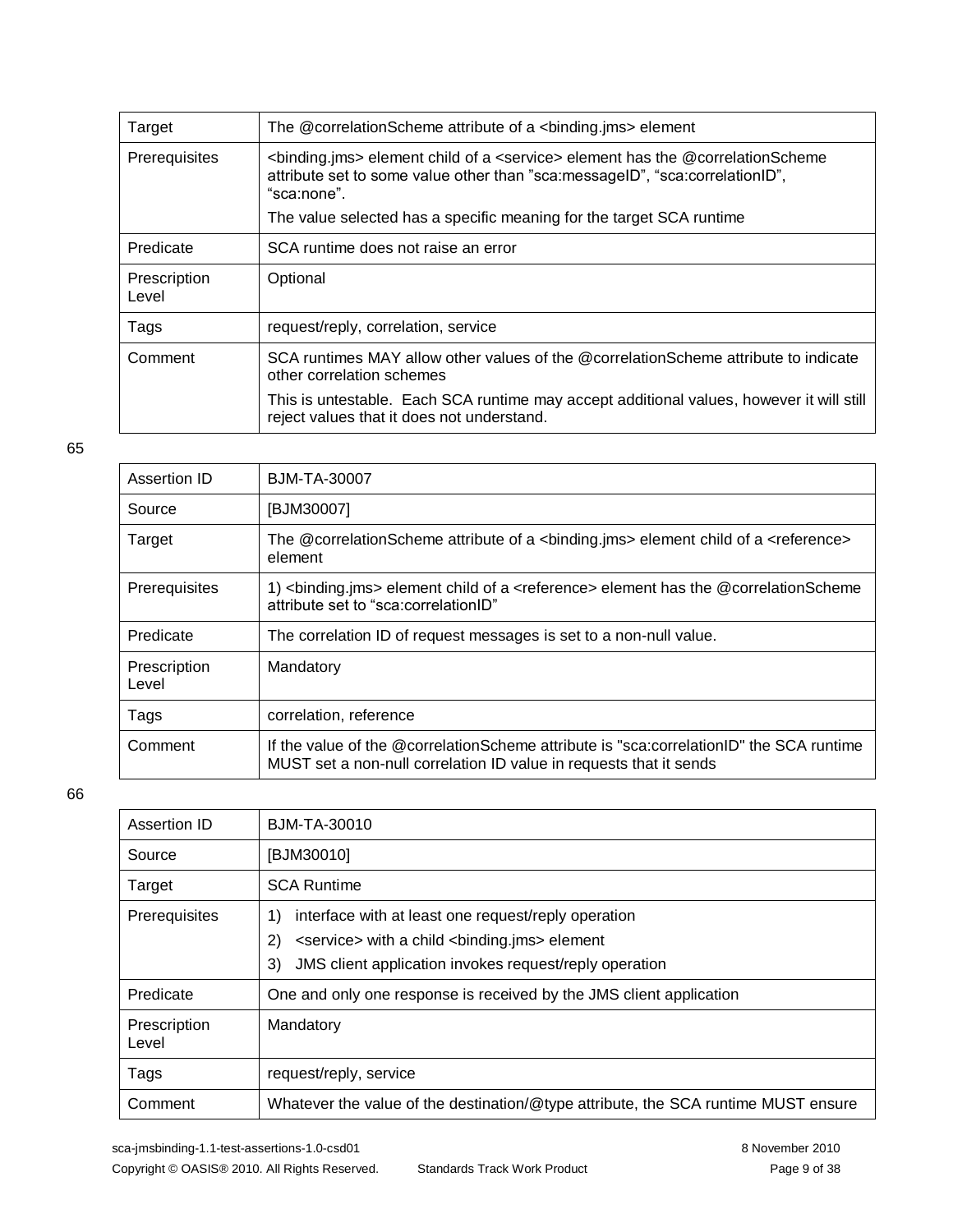| a single response is delivered for request/response operations                                     |
|----------------------------------------------------------------------------------------------------|
| This is untestable as there is no defined timescale over which the second response<br>could appear |
|                                                                                                    |

| Assertion ID          | BJM-TA-30011                                                                                                                                                                                                                                                                                 |
|-----------------------|----------------------------------------------------------------------------------------------------------------------------------------------------------------------------------------------------------------------------------------------------------------------------------------------|
| Source                | [BJM30011]                                                                                                                                                                                                                                                                                   |
| Target                | @create attribute of a <destination>, <connectionfactory> or <activationspec><br/>element</activationspec></connectionfactory></destination>                                                                                                                                                 |
| <b>Prerequisites</b>  | 1) @create attribute value is "always"                                                                                                                                                                                                                                                       |
|                       | 2) @jndiName attribute specified                                                                                                                                                                                                                                                             |
|                       | 3) Resource of the required type cannot be created at the JNDI location                                                                                                                                                                                                                      |
| Predicate             | SCA runtime raises an error                                                                                                                                                                                                                                                                  |
| Prescription<br>Level | Mandatory                                                                                                                                                                                                                                                                                    |
| Tags                  | jndi, connection Factory, activation Spec, destination                                                                                                                                                                                                                                       |
| Comment               | If the @create attribute value for a destination, connection Factory or activation Spec<br>element is "always" and the @jndiName attribute is present and the resource cannot<br>be created at the location specified by the @jndiName attribute then the SCA runtime<br>MUST raise an error |

#### 68

| Assertion ID          | BJM-TA-30012                                                                                                                                                                                                   |
|-----------------------|----------------------------------------------------------------------------------------------------------------------------------------------------------------------------------------------------------------|
| Source                | [BJM30012]                                                                                                                                                                                                     |
| Target                | @create attribute of a <destination>, <connectionfactory> or <activationspec><br/>element</activationspec></connectionfactory></destination>                                                                   |
| Prerequisites         | @create attribute value is "ifNotExist"                                                                                                                                                                        |
| Predicate             | The @jndiName attribute specifies the location of the resource                                                                                                                                                 |
| Prescription<br>Level | Mandatory                                                                                                                                                                                                      |
| Tags                  | jndi, connection Factory, activation Spec, destination                                                                                                                                                         |
| Comment               | If the @create attribute value for a destination, connection Factory or activation Spec<br>element is "ifNotExist" then the @jndiName attribute MUST specify the location of the<br>possibly existing resource |

| Assertion ID  | BJM-TA-30013                                                                                                                                 |
|---------------|----------------------------------------------------------------------------------------------------------------------------------------------|
| Source        | [BJM30013]                                                                                                                                   |
| Target        | @create attribute of a <destination>, <connectionfactory> or <activationspec><br/>element</activationspec></connectionfactory></destination> |
| Prerequisites | 1) @create attribute value is "ifNotExist"<br>2) @jndiName attribute specified                                                               |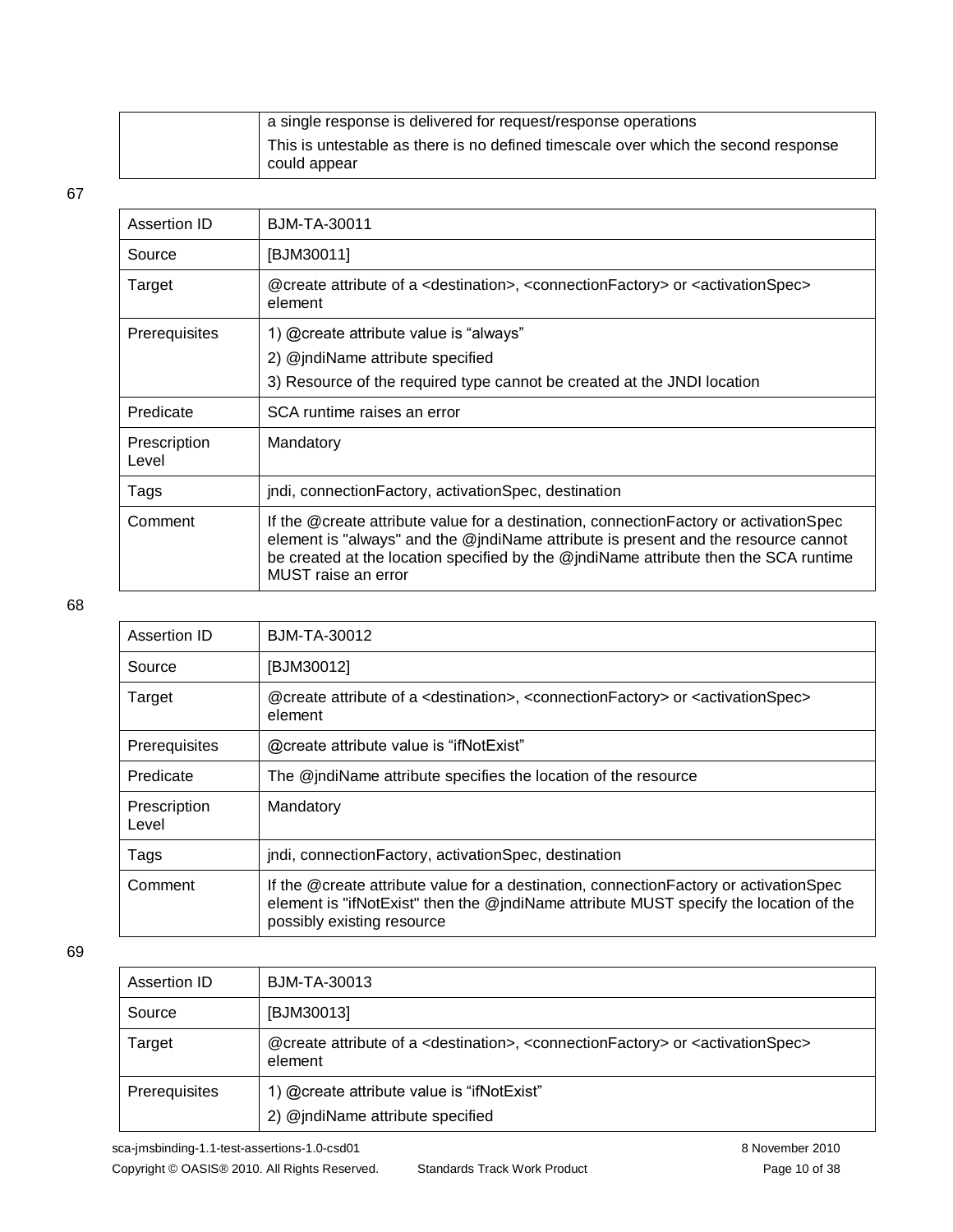|                       | 3) resource does not exist at given JNDI location, and cannot be created there                                                                                                                                                                                                      |
|-----------------------|-------------------------------------------------------------------------------------------------------------------------------------------------------------------------------------------------------------------------------------------------------------------------------------|
| Predicate             | SCA runtime raises an error                                                                                                                                                                                                                                                         |
| Prescription<br>Level | Mandatory                                                                                                                                                                                                                                                                           |
| Tags                  | jndi, connection Factory, activation Spec, destination                                                                                                                                                                                                                              |
| Comment               | If the @create attribute value for a destination, connection Factory or activation Spec<br>element is "ifNotExist" and the resource does not exist at the location identified by the<br>@jndiName attribute and cannot be created there then the SCA runtime MUST raise<br>an error |

| Assertion ID          | BJM-TA-30014                                                                                                                                                                                                                                                                                                                                      |
|-----------------------|---------------------------------------------------------------------------------------------------------------------------------------------------------------------------------------------------------------------------------------------------------------------------------------------------------------------------------------------------|
| Source                | [BJM30014]                                                                                                                                                                                                                                                                                                                                        |
| Target                | @indiName attribute of a <destination>, <connectionfactory> or <activationspec><br/>element</activationspec></connectionfactory></destination>                                                                                                                                                                                                    |
| <b>Prerequisites</b>  | 1) @create attribute value is "ifNotExist"                                                                                                                                                                                                                                                                                                        |
|                       | 2) The @jndiName attribute refers to an existing resource                                                                                                                                                                                                                                                                                         |
|                       | 3) The existing resource is not of the correct type                                                                                                                                                                                                                                                                                               |
| Predicate             | SCA runtime raises an error                                                                                                                                                                                                                                                                                                                       |
| Prescription<br>Level | Mandatory                                                                                                                                                                                                                                                                                                                                         |
| Tags                  | jndi, connection Factory, activation Spec, destination                                                                                                                                                                                                                                                                                            |
| Comment               | If the @create attribute value for a destination, connection Factory or activation Spec<br>element is "ifNotExist" and the @jndiName attribute refers to an existing resource that<br>is not a JMS Destination of the approprate type, a JMS connection factory or a JMS<br>activation spec respectively then the SCA runtime MUST raise an error |

| Assertion ID          | BJM-TA-30015                                                                                                                                 |
|-----------------------|----------------------------------------------------------------------------------------------------------------------------------------------|
| Source                | [BJM30015]                                                                                                                                   |
| Target                | @create attribute of a <destination>, <connectionfactory> or <activationspec><br/>element</activationspec></connectionfactory></destination> |
| Prerequisites         | 1) @create attribute value is "never"                                                                                                        |
|                       | 2a) @jndiName not specified, or                                                                                                              |
|                       | 2b) @indiName specified but refers to a non-existent resource, or                                                                            |
|                       | 2c) @jndiName specified but refers to a resource of an incorrect type                                                                        |
| Predicate             | SCA runtime raises an error                                                                                                                  |
| Prescription<br>Level | Mandatory                                                                                                                                    |
| Tags                  | jndi, connectionFactory, activationSpec, destination                                                                                         |
| Comment               | If the @create attribute value for a destination, connection Factory or activation Spec                                                      |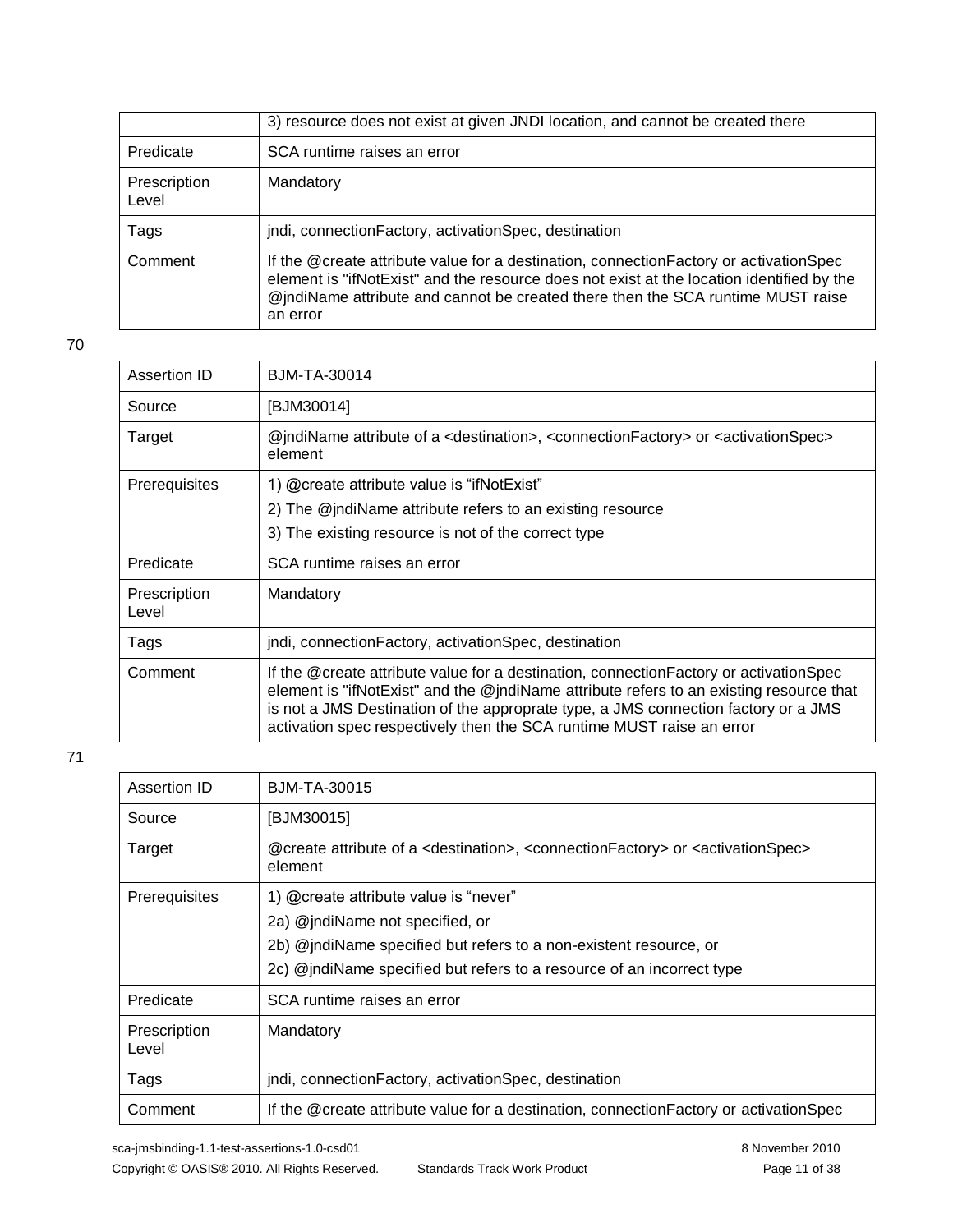| $\mathsf{I}$ element is "never" and the @jndiName attribute is not specified, or the resource is not |
|------------------------------------------------------------------------------------------------------|
| present at the location identified by the @jndiName attribute, or the location refers to a           |
| resource of an incorrect type then the SCA runtime MUST raise an error                               |

| Assertion ID          | BJM-TA-30017                                                                                                                                                 |
|-----------------------|--------------------------------------------------------------------------------------------------------------------------------------------------------------|
| Source                | [BJM30017]                                                                                                                                                   |
| Target                | <binding.jms> element</binding.jms>                                                                                                                          |
| Prerequisites         |                                                                                                                                                              |
| Predicate             | The <binding.jms> element does not have both a <connectionfactory> and<br/><activationspec> child element</activationspec></connectionfactory></binding.jms> |
| Prescription<br>Level | Mandatory                                                                                                                                                    |
| Tags                  | connectionFactory, activationSpec                                                                                                                            |
| Comment               | A binding.jms element MUST NOT include both a connection Factory element and an<br>activationSpec element                                                    |

73

| Assertion ID          | <b>BJM-TA-30018</b>                                                                                                                                                                                                                                  |
|-----------------------|------------------------------------------------------------------------------------------------------------------------------------------------------------------------------------------------------------------------------------------------------|
| Source                | [BJM30018]                                                                                                                                                                                                                                           |
| Target                | <connectionfactory> element child of <binding.jms> element</binding.jms></connectionfactory>                                                                                                                                                         |
| Prerequisites         | <binding.jms> element with a <connectionfactory> child</connectionfactory></binding.jms>                                                                                                                                                             |
| Predicate             | The destination is defined either by the <destination> element child of the<br/><binding.jms> element or by the @uri attribute of the <binding.jms> element</binding.jms></binding.jms></destination>                                                |
| Prescription<br>Level | Mandatory                                                                                                                                                                                                                                            |
| Tags                  | connectionFactory, destination                                                                                                                                                                                                                       |
| Comment               | When the connection Factory element is present as a child of the binding ims element,<br>then the destination MUST be defined either by the destination element child of the<br>binding ims element or the @uri attribute of the binding ims element |

| Assertion ID  | BJM-TA-30019                                                                                                                                                         |
|---------------|----------------------------------------------------------------------------------------------------------------------------------------------------------------------|
| Source        | [BJM30019]                                                                                                                                                           |
| Target        | <activationspec> element child of <br/>binding.jms&gt; element</activationspec>                                                                                      |
| Prerequisites | 1)<br>binding.jms> element with an <activationspec> child</activationspec>                                                                                           |
|               | 2) destination is defined either by the <destination> element or by the @uri attribute of<br/>the <binding.jms> element</binding.jms></destination>                  |
| Predicate     | The destination defined by the <destination> element or @uri attribute refers to the<br/>same JMS destination as the <activationspec></activationspec></destination> |
| Prescription  | Mandatory                                                                                                                                                            |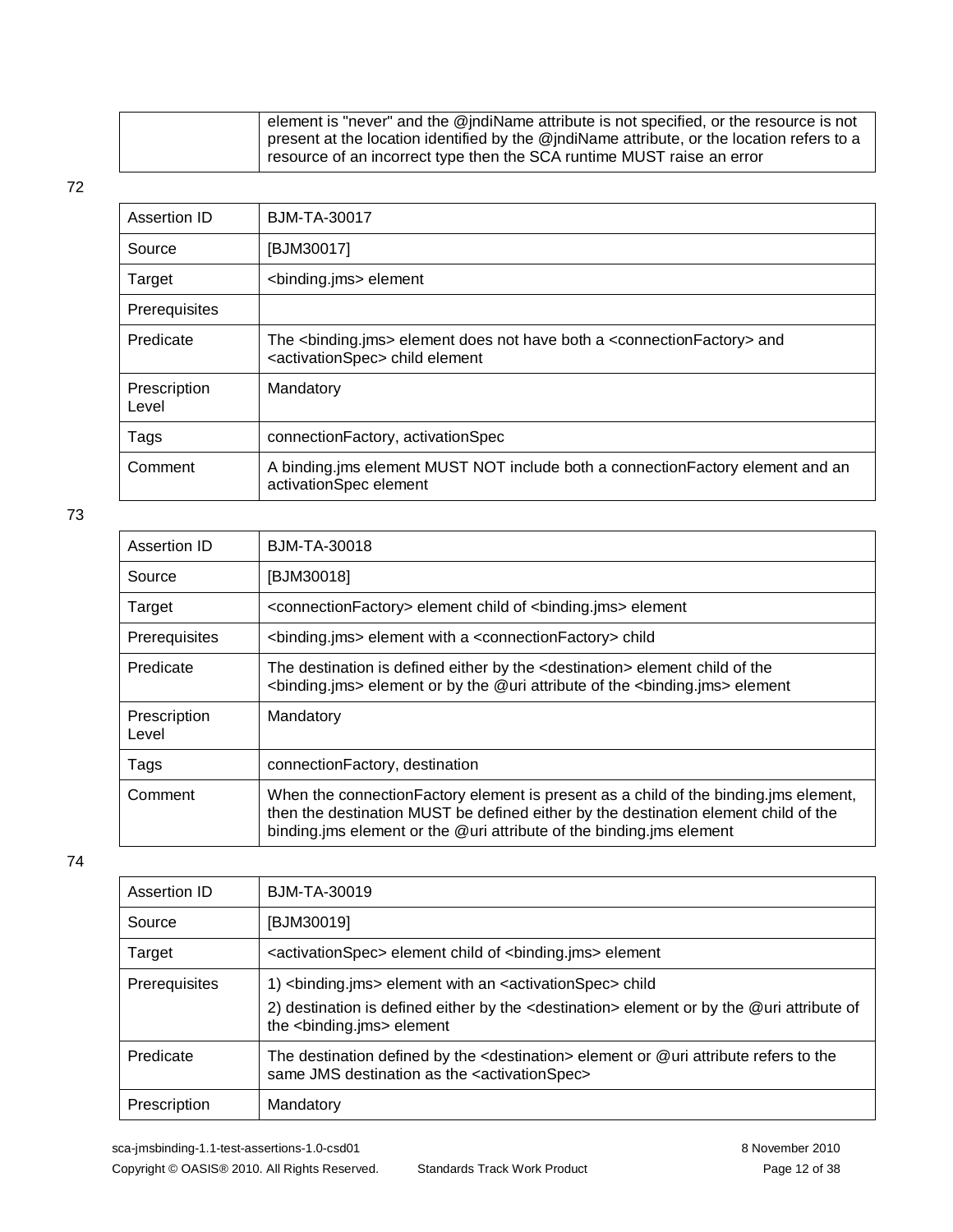| Level   |                                                                                                                                                                                                                                                                                                                 |
|---------|-----------------------------------------------------------------------------------------------------------------------------------------------------------------------------------------------------------------------------------------------------------------------------------------------------------------|
| Tags    | activationSpec, destination                                                                                                                                                                                                                                                                                     |
| Comment | If the activation Spec element is present as a child of the binding ims element and the<br>destination is also specified via a destination element child of the binding ims element<br>or the @uri attribute of the binding.jms element then it MUST refer to the same JMS<br>destination as the activationSpec |

| Assertion ID          | BJM-TA-30020                                                                                          |
|-----------------------|-------------------------------------------------------------------------------------------------------|
| Source                | [BJM30020]                                                                                            |
| Target                | <binding.jms> element</binding.jms>                                                                   |
| Prerequisites         | <binding.jms> element child of a <reference> element</reference></binding.jms>                        |
| Predicate             | The <binding.jms> element does not have an <activationspec> child</activationspec></binding.jms>      |
| Prescription<br>Level | Mandatory                                                                                             |
| Tags                  | reference, activationSpec                                                                             |
| Comment               | The activationSpec element MUST NOT be present when the binding is being used for<br>an SCA reference |

76

| Assertion ID          | <b>BJM-TA-30021</b>                                                                                                                               |
|-----------------------|---------------------------------------------------------------------------------------------------------------------------------------------------|
| Source                | [BJM30021]                                                                                                                                        |
| Target                | <response> element</response>                                                                                                                     |
| Prerequisites         | <binding.jms> element with <response> child element</response></binding.jms>                                                                      |
| Predicate             | The <response> element does not include both a <connectionfactory> and<br/><activationspec> child</activationspec></connectionfactory></response> |
| Prescription<br>Level | Mandatory                                                                                                                                         |
| Tags                  | response, connectionFactory, activationSpec                                                                                                       |
| Comment               | A response element MUST NOT include both a connection Factory element and an<br>activationSpec element                                            |

77

| Assertion ID          | <b>BJM-TA-30022</b>                                                                                                      |
|-----------------------|--------------------------------------------------------------------------------------------------------------------------|
| Source                | [BJM30022]                                                                                                               |
| Target                | <response> element</response>                                                                                            |
| Prerequisites         | <response> element with both <destination> and <activationspec> child elements</activationspec></destination></response> |
| Predicate             | The <destination> and <activationspec> elements refer to the same destination</activationspec></destination>             |
| Prescription<br>Level | Mandatory                                                                                                                |

sca-jmsbinding-1.1-test-assertions-1.0-csd01 8 November 2010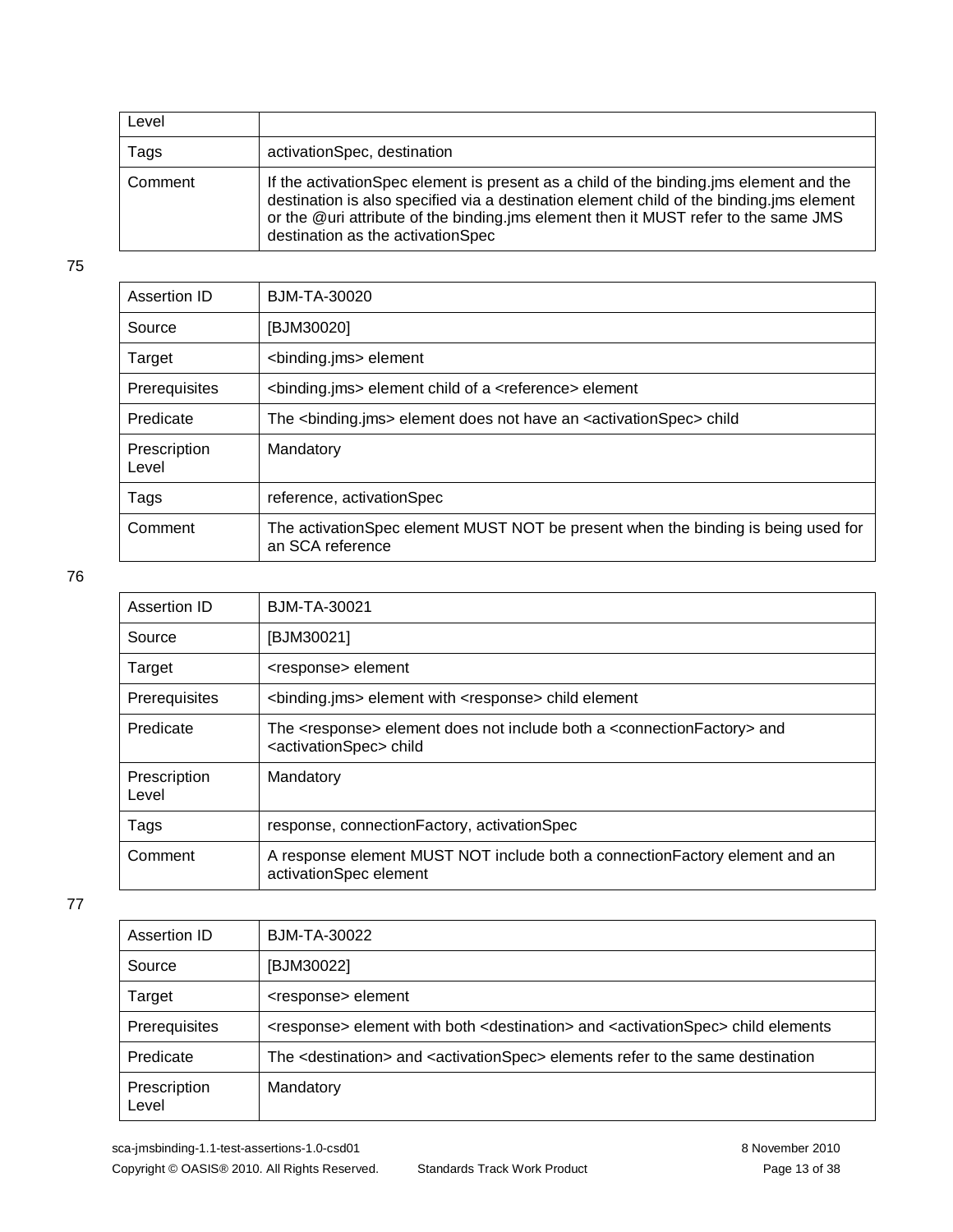| Tags    | response, activationSpec, destination                                                                                           |
|---------|---------------------------------------------------------------------------------------------------------------------------------|
| Comment | If a response/destination and response/activationSpec element are both specified they<br>MUST refer to the same JMS destination |

| Assertion ID          | <b>BJM-TA-30023</b>                                                                                                 |
|-----------------------|---------------------------------------------------------------------------------------------------------------------|
| Source                | [BJM30023]                                                                                                          |
| Target                | <response> element</response>                                                                                       |
| Prerequisites         | <service> element with <binding.jms> element child with <response> element child</response></binding.jms></service> |
| Predicate             | The <response> element does not have an <activationspec> child element</activationspec></response>                  |
| Prescription<br>Level | Mandatory                                                                                                           |
| Tags                  | response, activationSpec, service                                                                                   |
| Comment               | The response/activationSpec element MUST NOT be present when the binding is<br>being used for an SCA service        |

79

| Assertion ID          | BJM-TA-30024-1                                                                                                                                                                                                                     |
|-----------------------|------------------------------------------------------------------------------------------------------------------------------------------------------------------------------------------------------------------------------------|
| Source                | [BJM30024]                                                                                                                                                                                                                         |
| Target                | <b>SCA</b> runtime                                                                                                                                                                                                                 |
| Prerequisites         | @uri attribute including parameters specifying values for type, deliveryMode,<br>timeToLive and priority                                                                                                                           |
| Predicate             | JMS messages sent have JMSType, JMSDeliveryMode, JMSTimeToLive and<br>JMSPriority headers set as specified by the @uri element                                                                                                     |
| Prescription<br>Level | Mandatory                                                                                                                                                                                                                          |
| Tags                  | uri, headers                                                                                                                                                                                                                       |
| Comment               | When sending messages for a JMS binding, the SCA runtime MUST set each of the<br>JMSType, JMSDeliveryMode, JMSTimeToLive and JMSPriority headers to values<br>specified in the binding definition in the following priority order: |
|                       | 1) the value for the header specified in the @uri attribute (highest priority);                                                                                                                                                    |
|                       | 2) the value for the header specified in the operation Properties/headers element<br>matching the operation being invoked;                                                                                                         |
|                       | 3) the value for the header specified in the headers element;                                                                                                                                                                      |
|                       | 4) the default value for the header as specified by the definition of the<br>binding.jms/headers element (lowest priority)                                                                                                         |

| Assertion ID  | BJM-TA-30024-2 |
|---------------|----------------|
| Source        | [BJM30024]     |
| <b>Target</b> | SCA runtime    |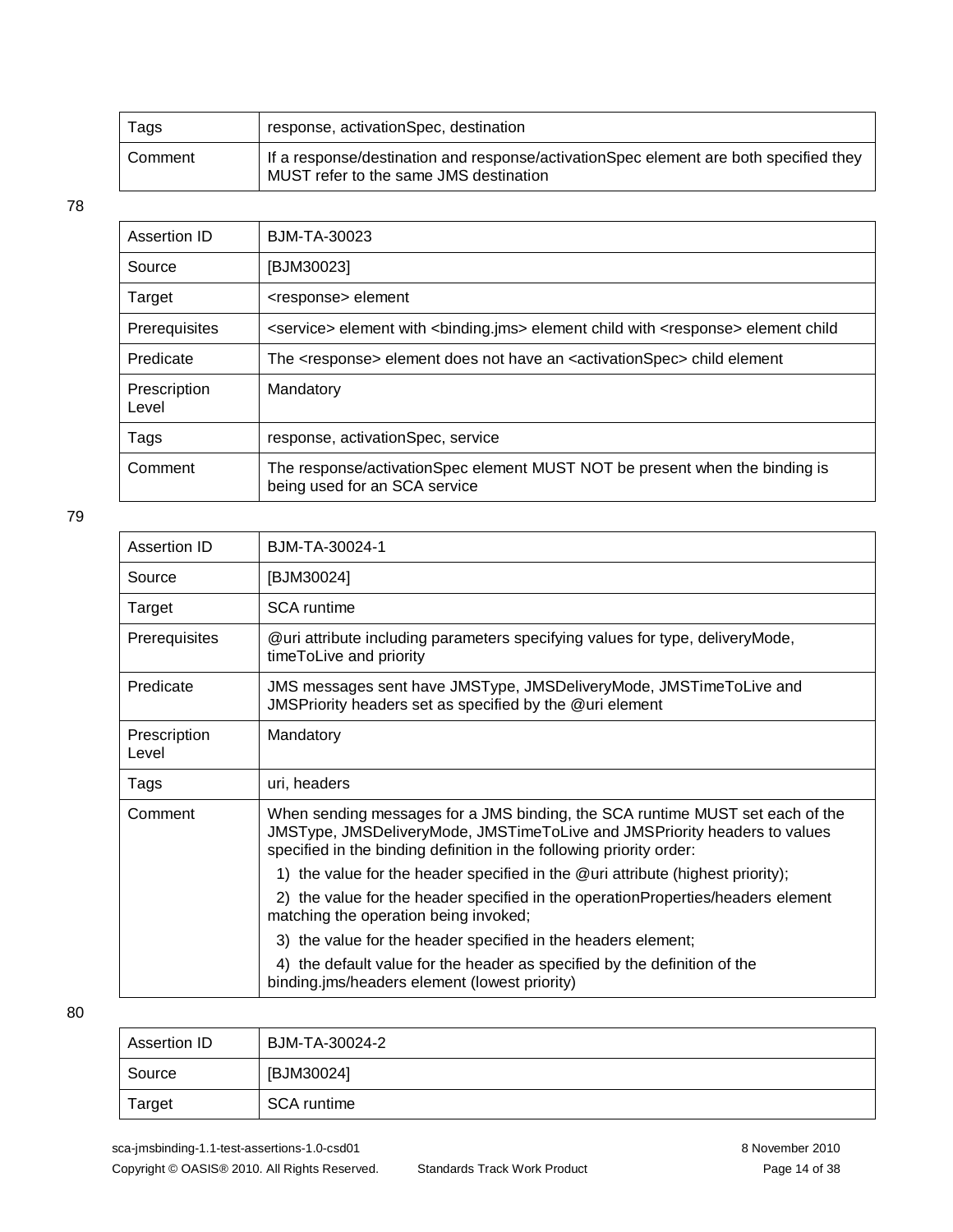| <b>Prerequisites</b>  | 1) operationProperties/headers element corresponding to the operation being invoked<br>with values specified for one or more of @type, @deliveryMode, @timeToLive and<br>@priority       |
|-----------------------|------------------------------------------------------------------------------------------------------------------------------------------------------------------------------------------|
|                       | 2) @uri attribute not present or not including parameters specifying values for those<br>headers                                                                                         |
| Predicate             | JMS messages sent have JMSType, JMSDeliveryMode, JMSTimeToLive and<br>JMSPriority headers set as specified by the operationProperties/headers element for<br>the operation being invoked |
| Prescription<br>Level | Mandatory                                                                                                                                                                                |
| Tags                  | uri, headers, operationProperties                                                                                                                                                        |
| Comment               | Priority 2 case for BJM30024                                                                                                                                                             |

| Assertion ID          | BJM-TA-30024-3                                                                                                                                                                                                                            |
|-----------------------|-------------------------------------------------------------------------------------------------------------------------------------------------------------------------------------------------------------------------------------------|
| Source                | [BJM30024]                                                                                                                                                                                                                                |
| Target                | <b>SCA</b> runtime                                                                                                                                                                                                                        |
| <b>Prerequisites</b>  | 1) headers element with values specified for one or more of @type, @deliveryMode,<br>@timeToLive and @priority                                                                                                                            |
|                       | 2) No operationProperties/headers element corresponding to the operation being<br>invoked, or the operationProperties/headers element that does correspond to the<br>operation being invoked does not have values specified those headers |
|                       | 3) @uri attribute not present, or not including parameters specifying values for those<br>headers                                                                                                                                         |
| Predicate             | JMS messages sent have JMSType, JMSDeliveryMode, JMSTimeToLive and<br>JMSPriority headers set as specified by the headers element                                                                                                         |
| Prescription<br>Level | Mandatory                                                                                                                                                                                                                                 |
| Tags                  | uri, headers, operationProperties                                                                                                                                                                                                         |
| Comment               | Priority 3 case for BJM30024                                                                                                                                                                                                              |
|                       |                                                                                                                                                                                                                                           |

| Assertion ID  | BJM-TA-30024-4                                                                                                                                                                                                                            |
|---------------|-------------------------------------------------------------------------------------------------------------------------------------------------------------------------------------------------------------------------------------------|
| Source        | [BJM30024]                                                                                                                                                                                                                                |
| Target        | <b>SCA</b> runtime                                                                                                                                                                                                                        |
| Prerequisites | 1) no headers element, or headers element no values specified for one or more of<br>@type, @deliveryMode, @timeToLive and @priority                                                                                                       |
|               | 2) No operationProperties/headers element corresponding to the operation being<br>invoked, or the operationProperties/headers element that does correspond to the<br>operation being invoked does not have values specified those headers |
|               | 3) @uri attribute not present, or not including parameters specifying values for those<br>headers                                                                                                                                         |
| Predicate     | JMS messages sent have JMSDeliveryMode, JMSTimeToLive and JMSPriority                                                                                                                                                                     |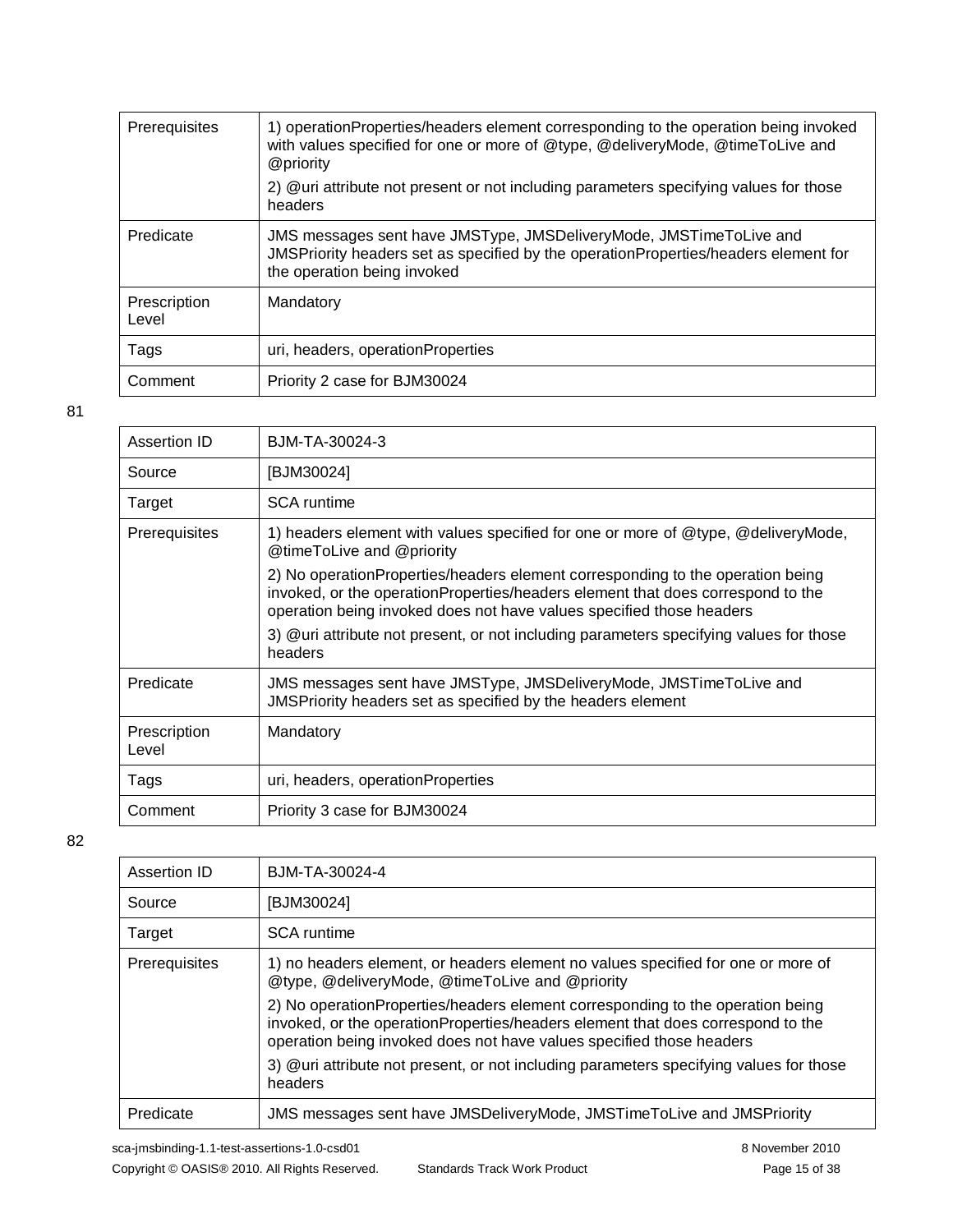|                       | headers set to default values of "persistent", 0, and 4 respectively                           |
|-----------------------|------------------------------------------------------------------------------------------------|
| Prescription<br>Level | Mandatory                                                                                      |
| Tags                  | uri, headers, operationProperties                                                              |
| Comment               | Priority 4 case for BJM30024; note that there is no defined default for the type<br>parameter. |

| Assertion ID          | B.JM-TA-30025-1                                                                                                                                                                           |
|-----------------------|-------------------------------------------------------------------------------------------------------------------------------------------------------------------------------------------|
| Source                | [BJM30025]                                                                                                                                                                                |
| Target                | <b>SCA</b> runtime                                                                                                                                                                        |
| <b>Prerequisites</b>  | operationProperties element corresponding to the operation being invoked with one or<br>more headers/property children                                                                    |
| Predicate             | JMS messages sent include a user property for each<br>operationProperties/headers/property element, with the given name, type and value                                                   |
| Prescription<br>Level | Mandatory                                                                                                                                                                                 |
| Tags                  | headers, operationProperties                                                                                                                                                              |
| Comment               | When sending messages for a JMS binding, the SCA runtime MUST set each named<br>user property with type and value specified in the binding definition in the following<br>priority order: |
|                       | 1) the type and value for the named user property specified in an<br>operationProperties/headers/property element matching the name of the operation<br>being invoked (highest priority); |
|                       | 2) the type and value for the named user property specified in a <i>headers/property</i><br>element (lowest priority)                                                                     |

| Assertion ID          | BJM-TA-30025-2                                                                                                                                                                                                                                           |
|-----------------------|----------------------------------------------------------------------------------------------------------------------------------------------------------------------------------------------------------------------------------------------------------|
| Source                | [BJM30025]                                                                                                                                                                                                                                               |
| Target                | <b>SCA</b> runtime                                                                                                                                                                                                                                       |
| Prerequisites         | headers element with one or more headers/property children                                                                                                                                                                                               |
|                       | No operation Properties element corresponding to the operation being invoked, or an<br>operationProperties element corresponding to the operation being invoked with no<br>headers/property children with the same names as those in the headers element |
| Predicate             | JMS messages sent include a user property for each headers/property element, with<br>the given name, type and value                                                                                                                                      |
| Prescription<br>Level | Mandatory                                                                                                                                                                                                                                                |
| Tags                  | headers, operationProperties                                                                                                                                                                                                                             |
| Comment               | Priority 2 case for BJM30025                                                                                                                                                                                                                             |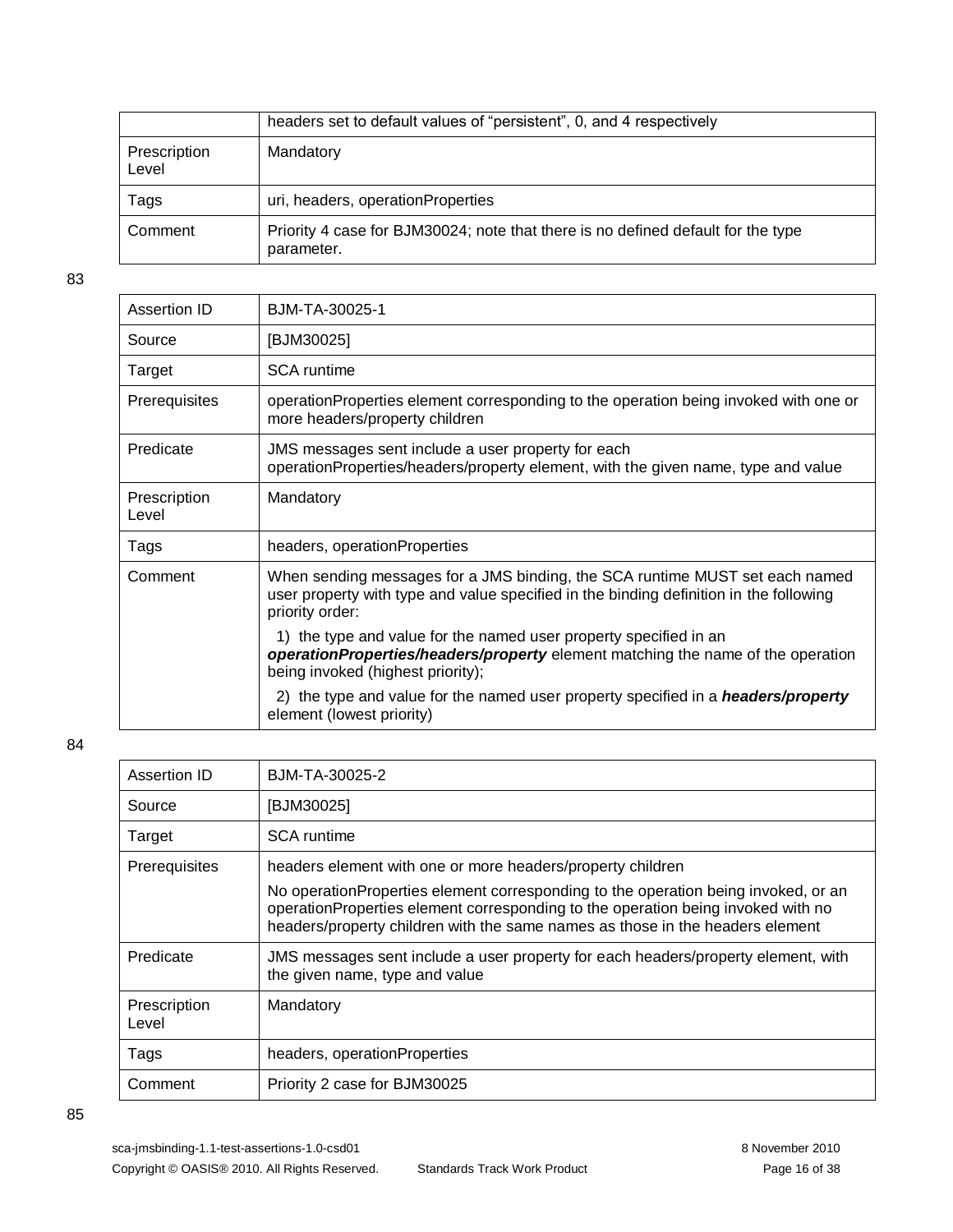| Assertion ID          | BJM-TA-30026-1                                                                                                                                                    |
|-----------------------|-------------------------------------------------------------------------------------------------------------------------------------------------------------------|
| Source                | [BJM30026]                                                                                                                                                        |
| Target                | <b>SCA</b> runtime                                                                                                                                                |
| <b>Prerequisites</b>  | @uri attribute including selector parameter                                                                                                                       |
| Predicate             | Only messages received by the binding matching the selector specified in the @uri<br>attribute are delivered to the component                                     |
| Prescription<br>Level | Mandatory                                                                                                                                                         |
| Tags                  | uri, selector                                                                                                                                                     |
| Comment               | When receiving messages for a JMS binding, the SCA runtime MUST use a message<br>selector if specified in the binding definition in the following priority order: |
|                       | 1) the value for the message selector specified in the @uri attribute value's "selector"<br>parameter (highest priority);                                         |
|                       | 2) the value for the message selector specified in the messageSelection/@selector<br>attribute;                                                                   |
|                       | 3) otherwise no message selector is used (lowest priority)                                                                                                        |

| Assertion ID          | BJM-TA-30026-2                                                                                                                                      |
|-----------------------|-----------------------------------------------------------------------------------------------------------------------------------------------------|
| Source                | [BJM30026]                                                                                                                                          |
| Target                | <b>SCA</b> runtime                                                                                                                                  |
| Prerequisites         | 1) messageSelection/@selector attribute present<br>2) @uri attribute not present, or not incl7uding selector parameter                              |
| Predicate             | Only messages received by the binding matching the selector specified in the<br>messageSelection/@selector attribute are delivered to the component |
| Prescription<br>Level | Mandatory                                                                                                                                           |
| Tags                  | uri, selector                                                                                                                                       |
| Comment               | Priority 2 case for BJM30026                                                                                                                        |

| Assertion ID          | BJM-TA-30026-3                                                                                                            |
|-----------------------|---------------------------------------------------------------------------------------------------------------------------|
| Source                | [BJM30026]                                                                                                                |
| Target                | <b>SCA</b> runtime                                                                                                        |
| Prerequisites         | 1) messageSelection/@selector attribute not present<br>2) @uri attribute not present, or not including selector parameter |
| Predicate             | All messages received by the binding are delivered to the component                                                       |
| Prescription<br>Level | Mandatory                                                                                                                 |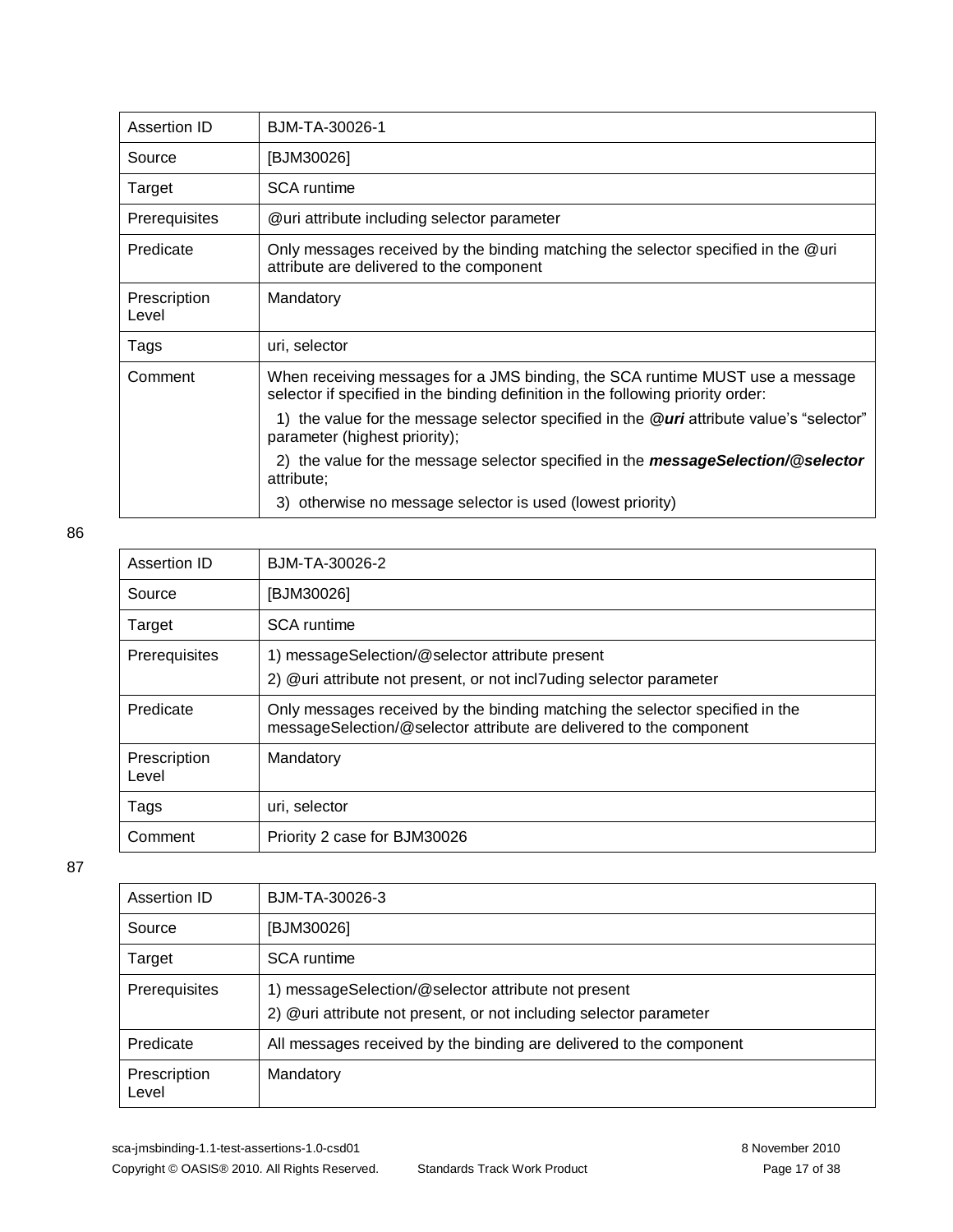| Tags    | uri, selector                |
|---------|------------------------------|
| Comment | Priority 3 case for BJM30026 |

| Assertion ID          | <b>BJM-TA-30028</b>                                                                                                                                             |
|-----------------------|-----------------------------------------------------------------------------------------------------------------------------------------------------------------|
| Source                | [BJM30028]                                                                                                                                                      |
| Target                | <resourceadapter> element</resourceadapter>                                                                                                                     |
| Prerequisites         |                                                                                                                                                                 |
| Predicate             |                                                                                                                                                                 |
| Prescription<br>Level | Optional                                                                                                                                                        |
| Tags                  |                                                                                                                                                                 |
| Comment               | SCA runtimes MAY place restrictions on the properties of the resource adapter Java<br>bean that can be set using the resourceAdapter element<br>Nothing to test |

#### 89

| Assertion ID          | <b>BJM-TA-30029</b>                                                                                                           |
|-----------------------|-------------------------------------------------------------------------------------------------------------------------------|
| Source                | [BJM30029]                                                                                                                    |
| Target                | @selectedOperation attribute                                                                                                  |
| Prerequisites         | Multiple operationProperties/@selectedOperation attributes in the same binding.jms<br>element                                 |
| Predicate             | All @selectedOperation attributes of operationProperties elements have different<br>values                                    |
| Prescription<br>Level | Mandatory                                                                                                                     |
| Tags                  | selectedOperation, operationProperties                                                                                        |
| Comment               | The value of the operationProperties/@selectedOperation attribute MUST be unique<br>across the containing binding ims element |

| Assertion ID          | BJM-TA-30030                                        |
|-----------------------|-----------------------------------------------------|
| Source                | [BJM30030]                                          |
| Target                | <operationproperties> element</operationproperties> |
| Prerequisites         |                                                     |
| Predicate             |                                                     |
| Prescription<br>Level | Preferred                                           |
| Tags                  | selectedOperation, operationProperties              |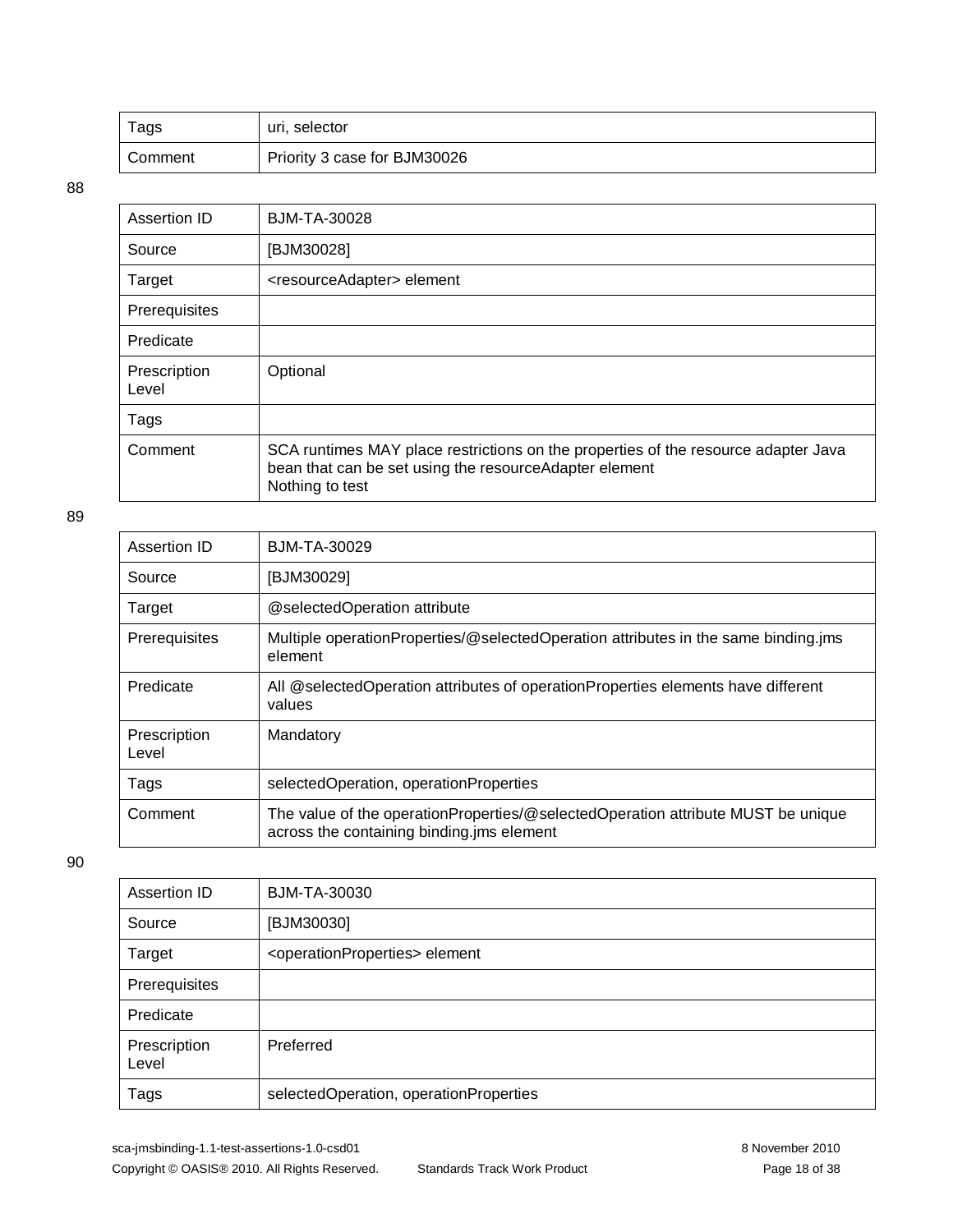| Comment | The SCA runtime SHOULD make the operation Properties element corresponding to<br>the selectedOperation available to the wireFormat implementation |
|---------|---------------------------------------------------------------------------------------------------------------------------------------------------|
|         | Nothing to test                                                                                                                                   |

| Assertion ID          | <b>BJM-TA-30031</b>                                                                                                                                                                                  |
|-----------------------|------------------------------------------------------------------------------------------------------------------------------------------------------------------------------------------------------|
| Source                | [BJM30031]                                                                                                                                                                                           |
| Target                | <resourceadapter> element</resourceadapter>                                                                                                                                                          |
| Prerequisites         | JMS provider for the resources referenced by the JMS binding is implemented using<br><b>JCA 1.5 [JCA15]</b>                                                                                          |
|                       | Destination, connection Factory or activation Spec element with @create attribute value<br>of "always" or "ifNoExist".                                                                               |
| Predicate             | The <resourceadapter> element is present</resourceadapter>                                                                                                                                           |
| Prescription<br>Level | Mandatory                                                                                                                                                                                            |
| Tags                  | resource adapter, destination, connection Factory, activation Spec                                                                                                                                   |
| Comment               | The resource Adapter element MUST be present when JMS resources are to be<br>created for a JMS provider that implements the JCA 1.5 Specification [JCA15]<br>specification, and is ignored otherwise |

#### 92

| Assertion ID          | <b>BJM-TA-30034</b>                                                               |
|-----------------------|-----------------------------------------------------------------------------------|
| Source                | [BJM30034]                                                                        |
| Target                | <binding.jms> element</binding.jms>                                               |
| Prerequisites         | <binding.jms> element with @uri attribute</binding.jms>                           |
| Predicate             | The<br>lement has no <destination> child element</destination>                    |
| Prescription<br>Level | Mandatory                                                                         |
| Tags                  | uri, destination                                                                  |
| Comment               | When the @uri attribute is specified, the destination element MUST NOT be present |

93

| Assertion ID          | <b>BJM-TA-30036</b>                                                |
|-----------------------|--------------------------------------------------------------------|
| Source                | [BJM30036]                                                         |
| Target                | <binding.jms> element</binding.jms>                                |
| Prerequisites         |                                                                    |
| Predicate             | The <binding.jms> element conforms to the XML schema</binding.jms> |
| Prescription<br>Level | Mandatory                                                          |
| Tags                  |                                                                    |

sca-jmsbinding-1.1-test-assertions-1.0-csd01 8 November 2010 Copyright © OASIS® 2010. All Rights Reserved. Standards Track Work Product Page 19 of 38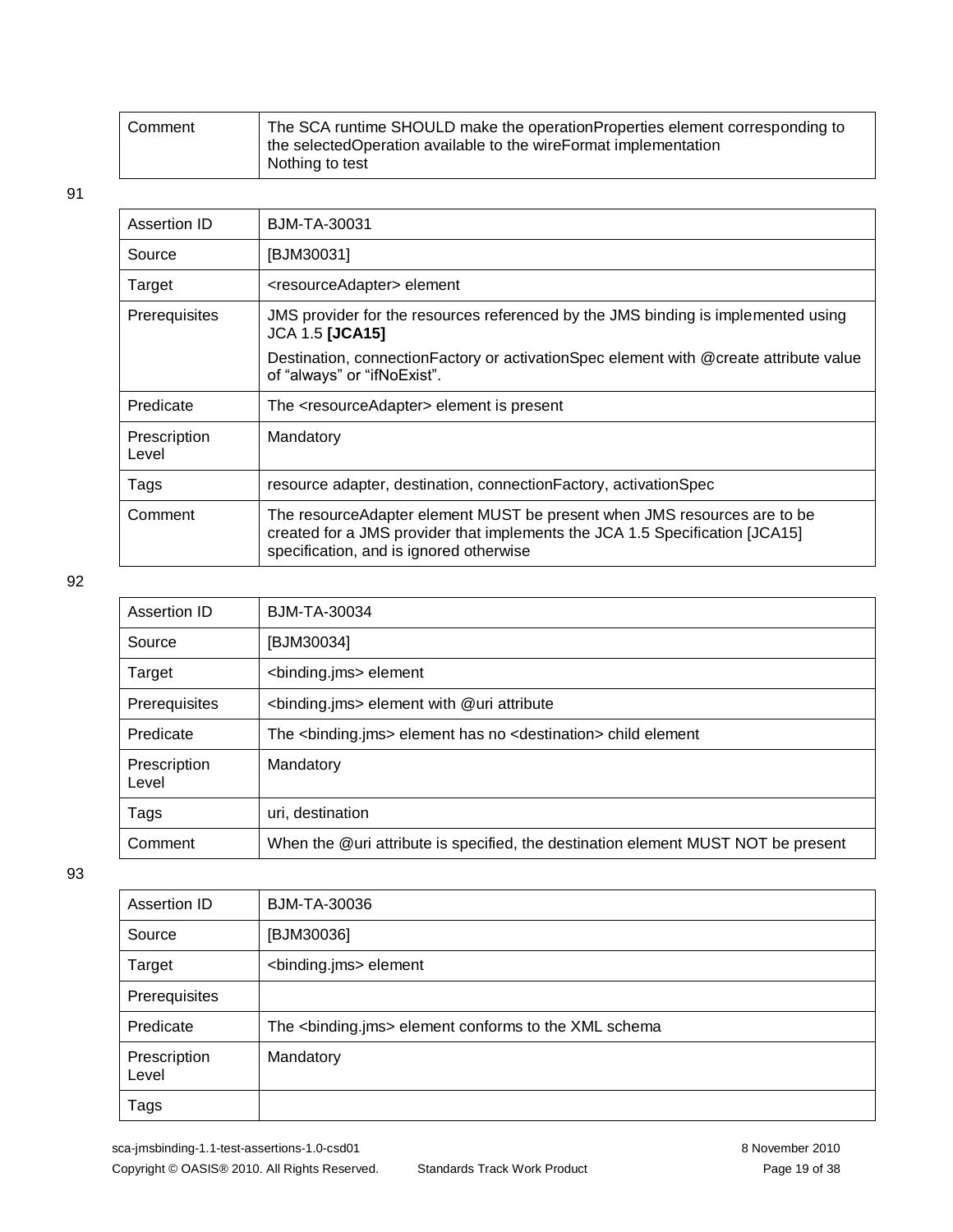| Comment | The binding.jms element MUST conform to the XML schema defined in sca-binding- |
|---------|--------------------------------------------------------------------------------|
|         | $ims-1.1.xsd$                                                                  |

| Assertion ID          | <b>BJM-TA-30037</b>                                                                                                                                                                                                                       |
|-----------------------|-------------------------------------------------------------------------------------------------------------------------------------------------------------------------------------------------------------------------------------------|
| Source                | [BJM30037]                                                                                                                                                                                                                                |
| Target                | @create attribute of a <destination>, <connectionfactory> or <activationspec><br/>element</activationspec></connectionfactory></destination>                                                                                              |
| Prerequisites         | 1) @create attribute value is "always"                                                                                                                                                                                                    |
|                       | 2) @jndiName attribute not specified                                                                                                                                                                                                      |
|                       | 3) Resource of the required type cannot be created                                                                                                                                                                                        |
| Predicate             | SCA runtime raises an error                                                                                                                                                                                                               |
| Prescription<br>Level | Mandatory                                                                                                                                                                                                                                 |
| Tags                  | jndi, connectionFactory, activationSpec, destination                                                                                                                                                                                      |
| Comment               | If the @create attribute value for a destination, connection Factory or activation Spec<br>element is "always" and the @jndiName attribute is not present and the resource<br>cannot be created, then the SCA runtime MUST raise an error |

#### 95 **2.2 Section 4**

| Assertion ID          | <b>BJM-TA-40001</b>                                                                                                                                                                                                                                                                          |
|-----------------------|----------------------------------------------------------------------------------------------------------------------------------------------------------------------------------------------------------------------------------------------------------------------------------------------|
| Source                | [BJM40001]                                                                                                                                                                                                                                                                                   |
| Target                | <b>SCA</b> runtime                                                                                                                                                                                                                                                                           |
| Prerequisites         | <binding.jms> element with either no <wireformat> child or a <wireformat.jmsdefault><br/>child, and either no <operationselector> child or a <operationselector.jmsdefault><br/>child.</operationselector.jmsdefault></operationselector></wireformat.jmsdefault></wireformat></binding.jms> |
| Predicate             | Messages sent by the service or reference adhere to the default wire format and<br>operation selector behaviour, and messages received by the service or reference that<br>follow this behaviour are correctly processed.                                                                    |
| Prescription<br>Level | Mandatory                                                                                                                                                                                                                                                                                    |
| Tags                  | wireFormat, operationSelector, default                                                                                                                                                                                                                                                       |
| Comment               | The SCA runtime MUST support the default JMS wire format and operation selector<br>behavior, and MAY provide additional means to override it                                                                                                                                                 |

| Assertion ID  | BJM-TA-40002                                                                              |
|---------------|-------------------------------------------------------------------------------------------|
| Source        | [BJM40002]                                                                                |
| Target        | <b>SCA</b> runtime                                                                        |
| Prerequisites | <binding.jms> element with no <operationselector> child</operationselector></binding.jms> |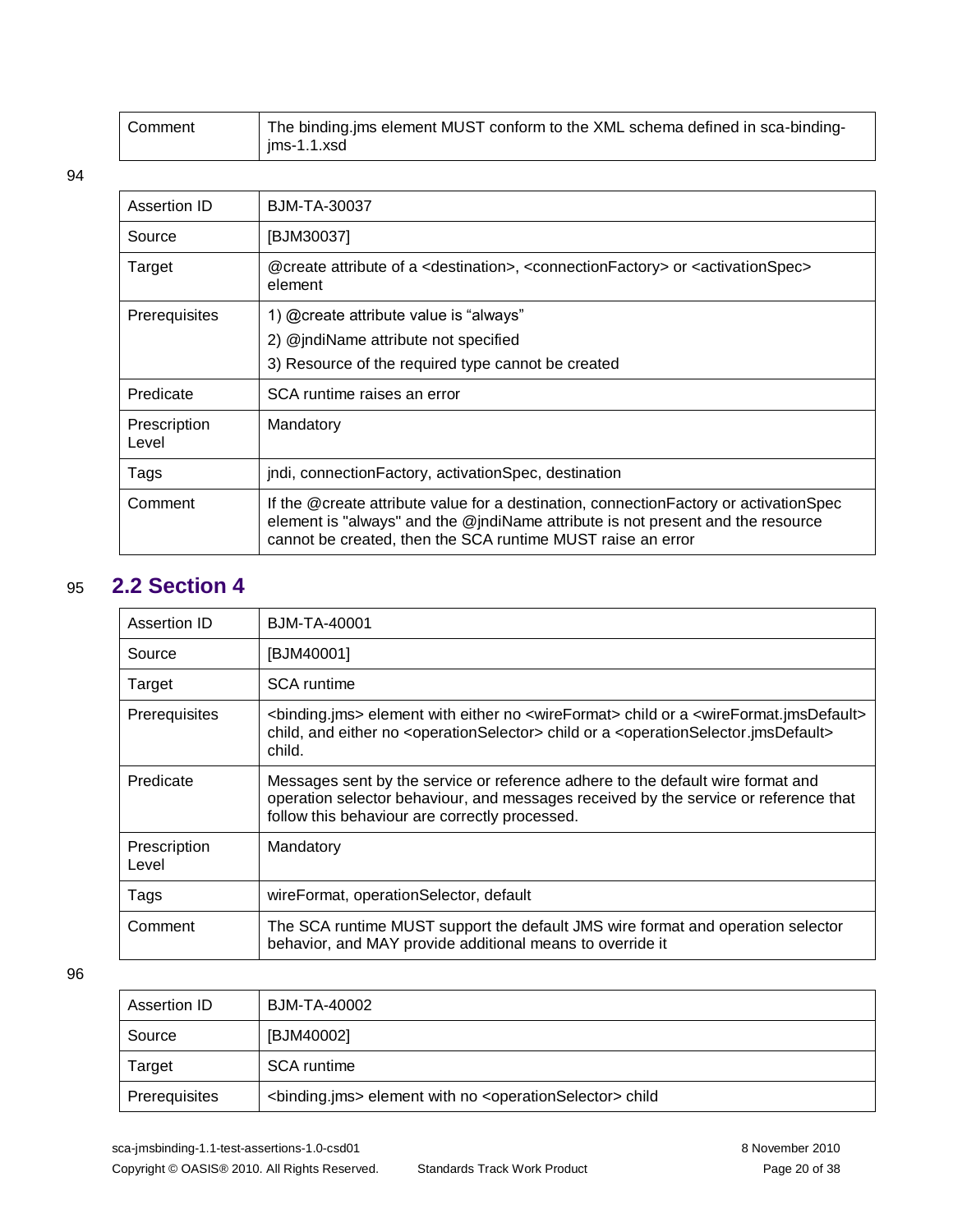| Predicate             | The SCA runtime behaves as if <operationselector.jmsdefault> was specified on the<br/>binding</operationselector.jmsdefault> |
|-----------------------|------------------------------------------------------------------------------------------------------------------------------|
| Prescription<br>Level | Mandatory                                                                                                                    |
| Tags                  | operationSelector default                                                                                                    |
| Comment               | If no operation Selector element is specified then SCA runtimes MUST use<br>operationSelector.jmsDefault as the default      |

| Assertion ID          | BJM-TA-40003                                                                                                                                                                                                                                                          |
|-----------------------|-----------------------------------------------------------------------------------------------------------------------------------------------------------------------------------------------------------------------------------------------------------------------|
| Source                | [BJM40003]                                                                                                                                                                                                                                                            |
| Target                | <b>SCA</b> runtime                                                                                                                                                                                                                                                    |
| Prerequisites         | <service> element with:</service>                                                                                                                                                                                                                                     |
|                       | <binding.jms> element with either no <wireformat> child or <wireformat.jmsdefault></wireformat.jmsdefault></wireformat></binding.jms>                                                                                                                                 |
|                       | <interface> element that identifies an interface with more than one operation, and at<br/>least one operation with a single parameter</interface>                                                                                                                     |
|                       | An invocation from a component connected to the service of one of the operations with<br>a single parameter                                                                                                                                                           |
| Predicate             | The JMS message sent from the service has the JMS user property<br>"scaOperationName" set to the name of the operation being invoked                                                                                                                                  |
| Prescription<br>Level | Mandatory                                                                                                                                                                                                                                                             |
| Tags                  | wireFormat, operation name                                                                                                                                                                                                                                            |
| Comment               | When using the default wire format to send request messages, if there is a single<br>parameter and the interface includes more than one operation, the SCA runtime MUST<br>set the JMS user property "scaOperationName" to the name of the operation being<br>invoked |

98

| Assertion ID          | BJM-TA-40004                                                                                                                 |
|-----------------------|------------------------------------------------------------------------------------------------------------------------------|
| Source                | [BJM40004]                                                                                                                   |
| Target                | <b>SCA</b> runtime                                                                                                           |
| Prerequisites         | <binding.jms> element with no <wireformat> child</wireformat></binding.jms>                                                  |
| Predicate             | The SCA runtime behaves as if <operationselector.jmsdefault> was specified on the<br/>binding</operationselector.jmsdefault> |
| Prescription<br>Level | Mandatory                                                                                                                    |
| Tags                  | wireFormat, default                                                                                                          |
| Comment               | If no wire Format element is specified in a JMS binding then SCA runtimes MUST use<br>wireFormat.jmsDefault as the default   |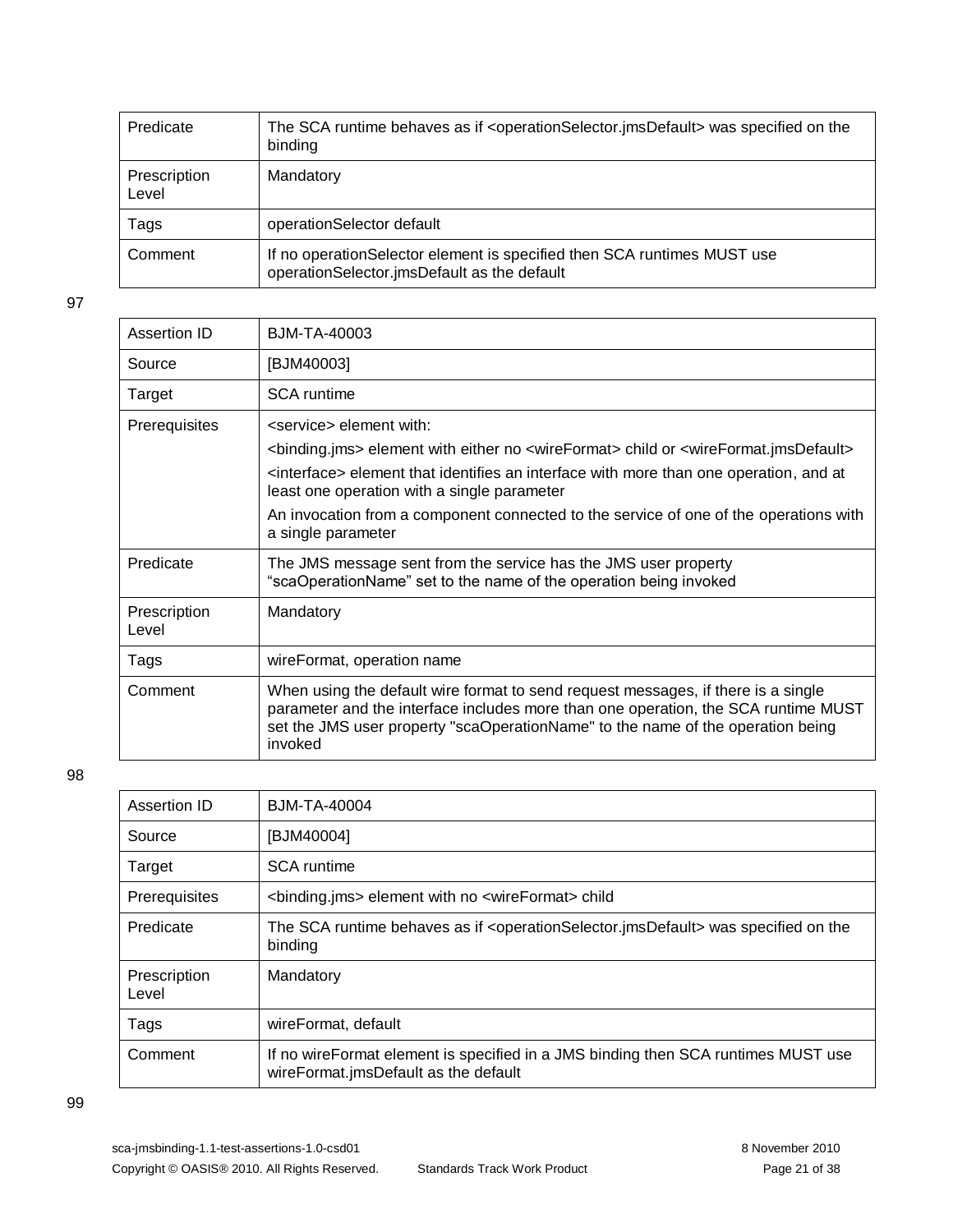| Assertion ID          | <b>BJM-TA-40005</b>                                                                                                                                                                                               |
|-----------------------|-------------------------------------------------------------------------------------------------------------------------------------------------------------------------------------------------------------------|
| Source                | [BJM40005]                                                                                                                                                                                                        |
| Target                | <b>SCA</b> runtime                                                                                                                                                                                                |
| Prerequisites         | A <service> or <reference> element with a <binding.jms> element with either no<br/><wireformat> child or a <wireformat.jmsdefault> child</wireformat.jmsdefault></wireformat></binding.jms></reference></service> |
| Predicate             | Response messages sent to the reference and request messages sent to the service<br>are accepted using either JMS text or JMS bytes format                                                                        |
| Prescription<br>Level | Mandatory                                                                                                                                                                                                         |
| Tags                  | wireFormat, default                                                                                                                                                                                               |
| Comment               | When using the default wire format an SCA runtime MUST be able to receive both<br>JMS text and bytes messages                                                                                                     |

| Assertion ID          | BJM-TA-40006                                                                                                                                                                                                      |
|-----------------------|-------------------------------------------------------------------------------------------------------------------------------------------------------------------------------------------------------------------|
| Source                | [BJM40006]                                                                                                                                                                                                        |
| Target                | <b>SCA</b> runtime                                                                                                                                                                                                |
| Prerequisites         | A <service> or <reference> element with a <br/> <br/>kbinding.jms&gt; element with either no<br/><wireformat> child or a <wireformat.jmsdefault> child</wireformat.jmsdefault></wireformat></reference></service> |
| Predicate             | Response messages sent by the service and request messages sent by the reference<br>are either JMS text or JMS bytes                                                                                              |
| Prescription<br>Level | Mandatory                                                                                                                                                                                                         |
| Tags                  | wireFormat, default                                                                                                                                                                                               |
| Comment               | When using the default wire format an SCA runtime MUST send either a JMS text or a<br><b>JMS</b> bytes message                                                                                                    |

| Assertion ID          | <b>BJM-TA-40007</b>                                                                                                                                                                |
|-----------------------|------------------------------------------------------------------------------------------------------------------------------------------------------------------------------------|
| Source                | [BJM40007]                                                                                                                                                                         |
| Target                | <binding.jms> element</binding.jms>                                                                                                                                                |
| Prerequisites         | <binding.jms> element with either no <wireformat> child element or the<br/><wireformat.jmsdefault> child element.</wireformat.jmsdefault></wireformat></binding.jms>               |
| Predicate             |                                                                                                                                                                                    |
| Prescription<br>Level | Optional                                                                                                                                                                           |
| Tags                  | wireFormat, default                                                                                                                                                                |
| Comment               | When using the default wire format an SCA runtime MAY provide additional<br>configuration to allow selection between JMS text or bytes messages to be sent<br>Nothing to test here |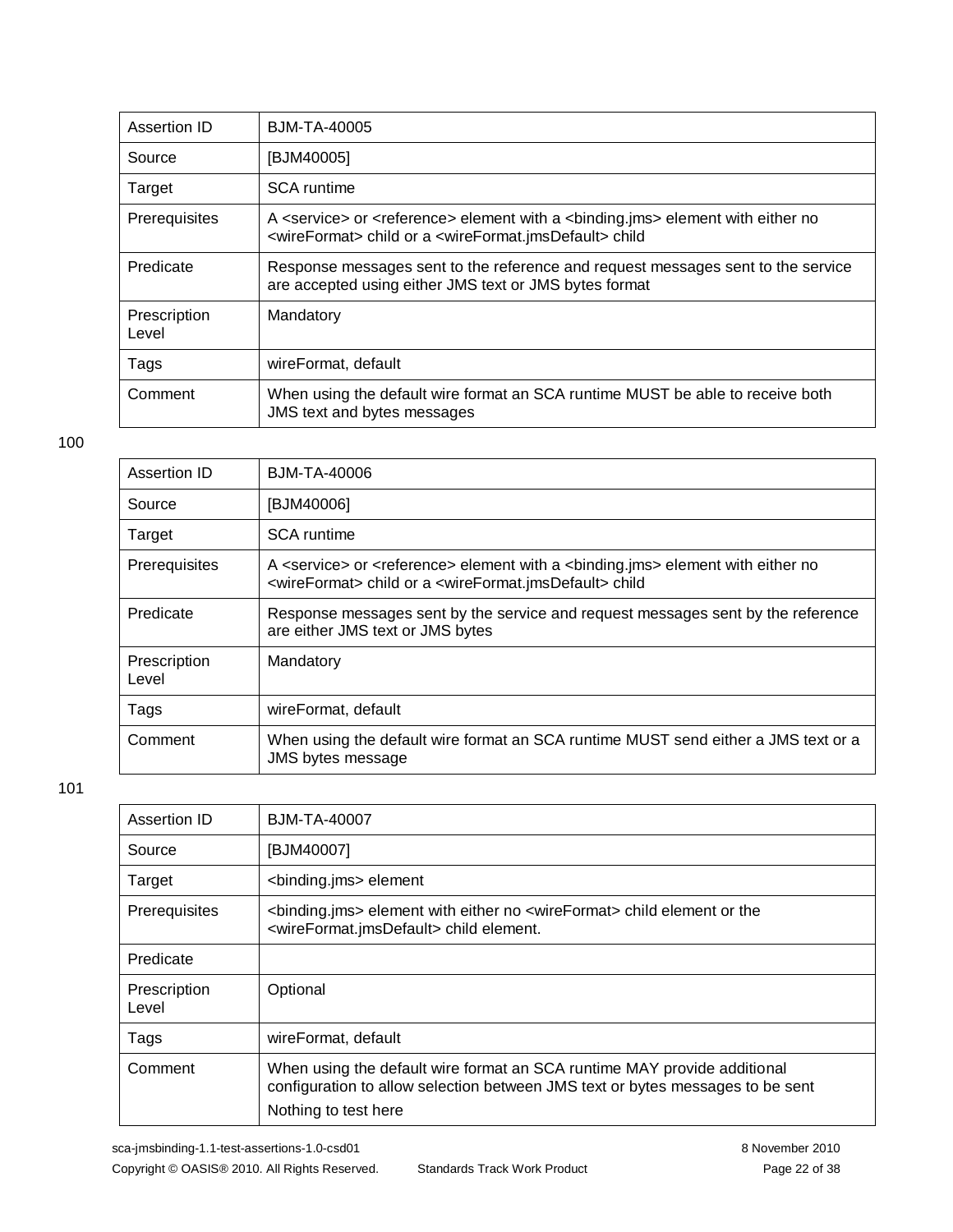| Assertion ID          | BJM-TA-40008                                                                                                                                                                                                 |
|-----------------------|--------------------------------------------------------------------------------------------------------------------------------------------------------------------------------------------------------------|
| Source                | [BJM40008]                                                                                                                                                                                                   |
| Target                | <b>SCA</b> runtime                                                                                                                                                                                           |
| Prerequisites         | <service> element with <binding.jms> child with either no <operationselector> child or<br/>a <operationselector.jmsdefault> child</operationselector.jmsdefault></operationselector></binding.jms></service> |
| Predicate             | The resolved operation name is identified using the JMS default operation selector<br>algorithm                                                                                                              |
| Prescription<br>Level | Mandatory                                                                                                                                                                                                    |
| Tags                  | operationSelector, default                                                                                                                                                                                   |
| Comment               | When a binding ims element specifies the operation Selector ims Default element, the<br>SCA runtime MUST use the default operation selection algorithm to determine the<br>selected operation                |

#### 103

| Assertion ID          | BJM-TA-40009                                                                                                                                                                                       |
|-----------------------|----------------------------------------------------------------------------------------------------------------------------------------------------------------------------------------------------|
| Source                | [BJM40009]                                                                                                                                                                                         |
| Target                | SCA runtime                                                                                                                                                                                        |
| Prerequisites         | <service> or <reference> with <br/>kbinding.jms&gt; child with <wireformat.jmsdefault> child</wireformat.jmsdefault></reference></service>                                                         |
| Predicate             | Messages sent by the service or reference adhere to the default wire format behaviour,<br>and messages received by the service or reference that follow this behaviour are<br>correctly processed. |
| Prescription<br>Level | Mandatory                                                                                                                                                                                          |
| Tags                  | wireFormat, default                                                                                                                                                                                |
| Comment               | When a binding.jms element specifies the wireFormat.jmsDefault element, the SCA<br>runtime MUST use the default wire format                                                                        |

| Assertion ID          | BJM-TA-40010                                                                                                                      |
|-----------------------|-----------------------------------------------------------------------------------------------------------------------------------|
| Source                | [BJM40010]                                                                                                                        |
| Target                | <b>SCA</b> runtime                                                                                                                |
| Prerequisites         | <service> element with <br/> <br/>binding.jms&gt; child<br/>Resolved operation name in the target component's interface</service> |
| Predicate             | The target component's operation corresponding to the resolved operation name is<br>invoked                                       |
| Prescription<br>Level | Mandatory                                                                                                                         |
| Tags                  | resolved operation, operationSelector                                                                                             |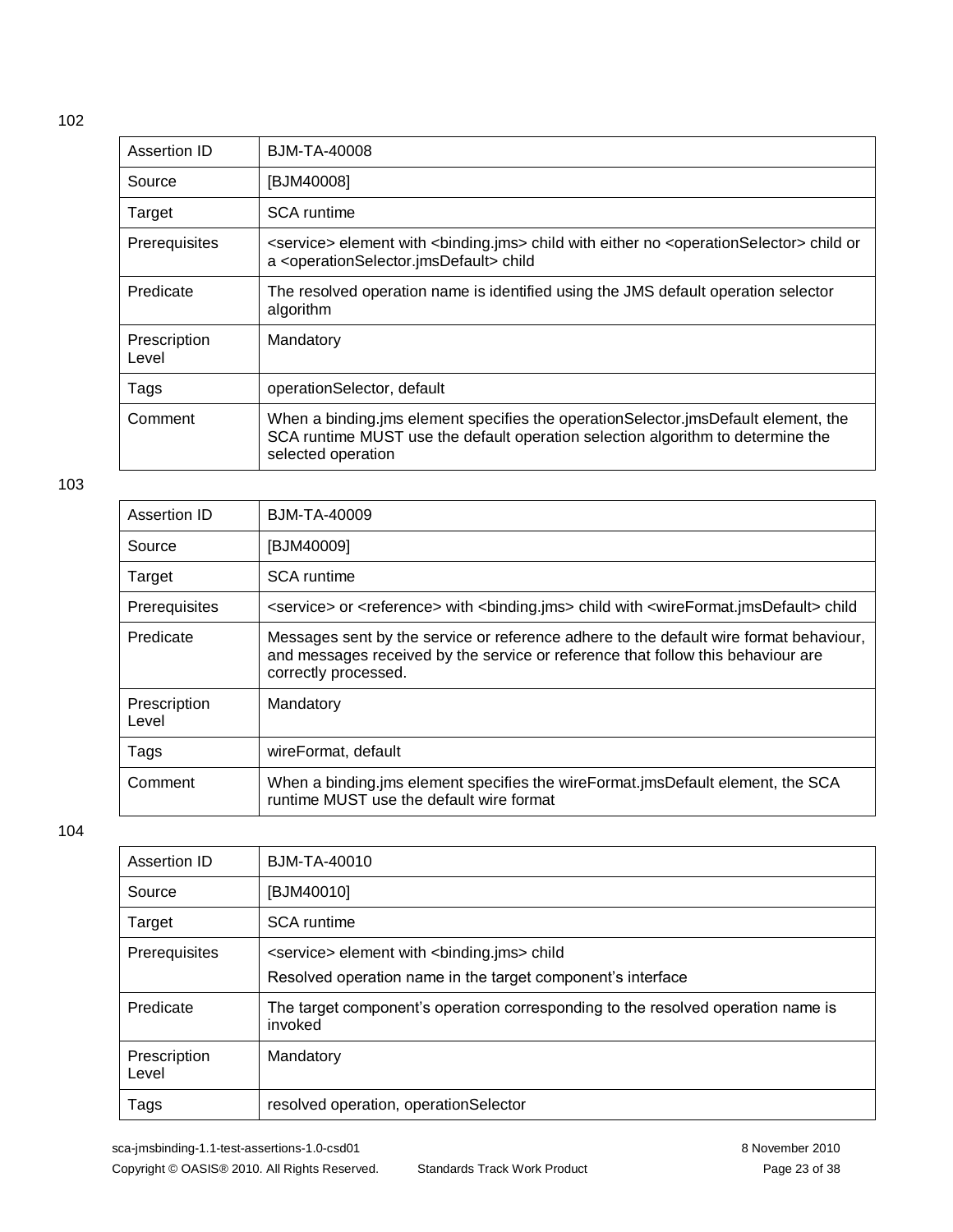| Comment | When a message is received at an SCA service with JMS binding and the resolved<br>$\overline{a}$ operation name is in the target component's interface, the SCA runtime MUST invoke<br>the target component using the resolved operation name |
|---------|-----------------------------------------------------------------------------------------------------------------------------------------------------------------------------------------------------------------------------------------------|
|         |                                                                                                                                                                                                                                               |

| Assertion ID          | <b>BJM-TA-40011</b>                                                                                                                                                                |
|-----------------------|------------------------------------------------------------------------------------------------------------------------------------------------------------------------------------|
| Source                | [BJM40011]                                                                                                                                                                         |
| Target                | <b>SCA</b> runtime                                                                                                                                                                 |
| Prerequisites         | <service> element with <br/>standing.jms&gt; child<br/>Resolved operation name not in the target component's interface</service>                                                   |
| Predicate             | An error is raised by the SCA runtime                                                                                                                                              |
| Prescription<br>Level | Mandatory                                                                                                                                                                          |
| Tags                  | resolved operation, operationSelector                                                                                                                                              |
| Comment               | When a message is received at an SCA service with JMS binding and the resolved<br>operation name is not in the target component's interface the SCA runtime MUST raise<br>an error |

## 106 **2.3 Section 5**

| Assertion ID          | BJM-TA-50001                                                                |
|-----------------------|-----------------------------------------------------------------------------|
| Source                | [BJM50001]                                                                  |
| Target                | <b>SCA</b> runtime                                                          |
| Prerequisites         | SCA service or reference element with requires="JMS" and binding.jms child. |
| Predicate             | The SCA runtime does not report this as an error                            |
| Prescription<br>Level | Mandatory                                                                   |
| Tags                  | <b>JMS</b> intent                                                           |
| Comment               | JMS binding implementations MUST support the JMS intent                     |

| Assertion ID          | BJM-TA-50002                                                                                     |
|-----------------------|--------------------------------------------------------------------------------------------------|
| Source                | [BJM50002]                                                                                       |
| Target                |                                                                                                  |
| Prerequisites         | <bindingtype> element for the JMS binding</bindingtype>                                          |
| Predicate             | The <bindingtype> element includes the JMS intent in the @alwaysProvides attribute</bindingtype> |
| Prescription<br>Level | Mandatory                                                                                        |
| Tags                  | <b>JMS</b> intent                                                                                |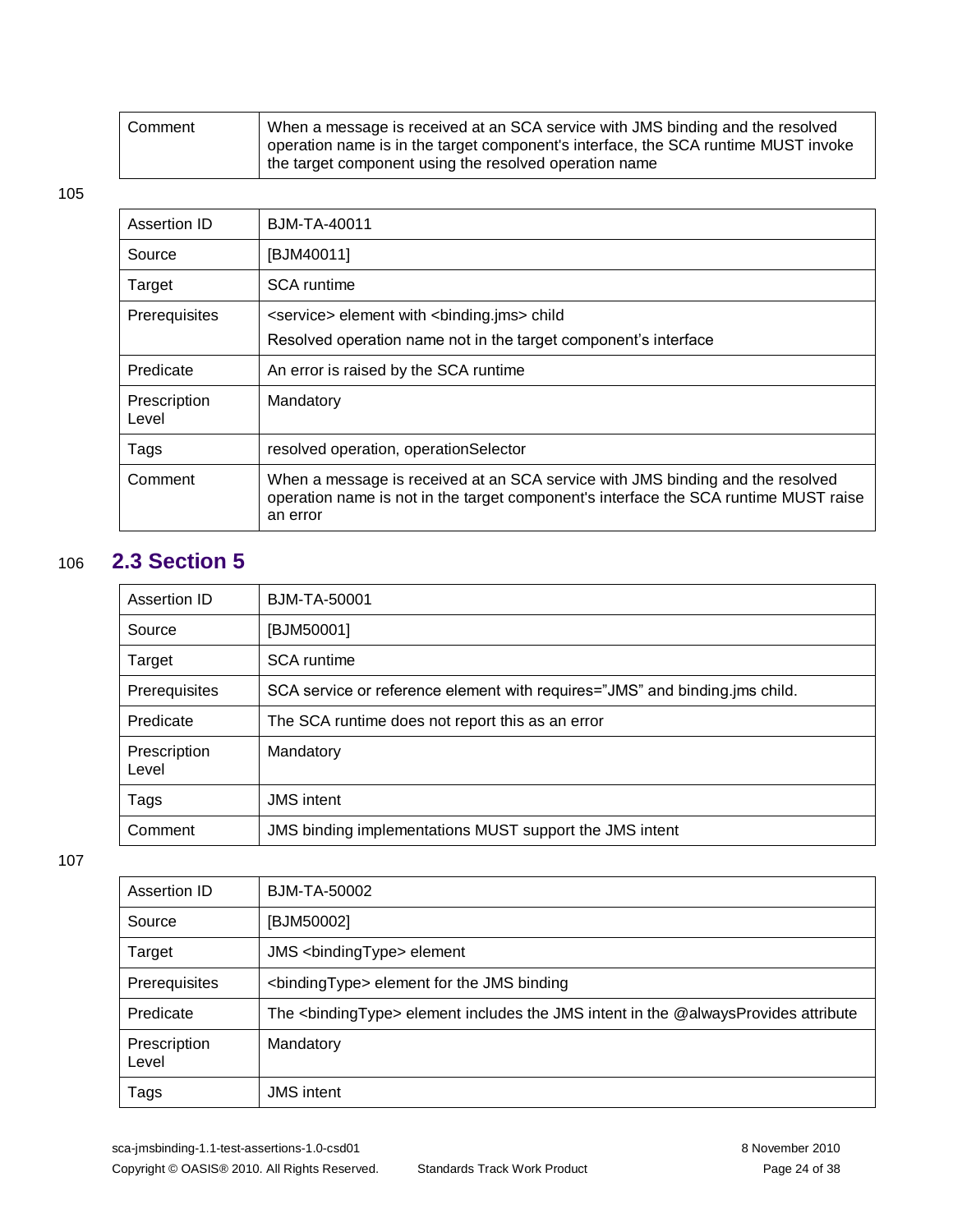| Comment | The JMS intent MUST always be included in the @alwaysProvides attribute of the JMS |
|---------|------------------------------------------------------------------------------------|
|         | bindingType                                                                        |

### 108 **2.4 Section 6**

| Assertion ID          | BJM-TA-60001                                                                                                                                                                                                                                                                                                                         |
|-----------------------|--------------------------------------------------------------------------------------------------------------------------------------------------------------------------------------------------------------------------------------------------------------------------------------------------------------------------------------|
| Source                | [BJM60001]                                                                                                                                                                                                                                                                                                                           |
| Target                | <b>SCA</b> runtime                                                                                                                                                                                                                                                                                                                   |
| Prerequisites         | <reference> element with:<br/>No callback interface<br/><binding.jms> child<br/><math display="inline">\bullet</math></binding.jms></reference>                                                                                                                                                                                      |
| Predicate             | JMS messages sent by the reference's JMS binding have a null JMSReplyTo<br>destination                                                                                                                                                                                                                                               |
| Prescription<br>Level | Preferred                                                                                                                                                                                                                                                                                                                            |
| Tags                  | JMSReplyTo unidirectional reference one-way                                                                                                                                                                                                                                                                                          |
| Comment               | For an SCA reference with a JMS binding and unidirectional interface, when a request<br>message is sent as part of a one-way MEP, the SCA runtime SHOULD NOT set the<br>JMSReplyTo destination header in the JMS message that it creates, regardless of<br>whether the JMS binding has a response element with a destination defined |

#### 109

| Assertion ID          | BJM-TA-60002                                                                                                                                                                                                                                    |
|-----------------------|-------------------------------------------------------------------------------------------------------------------------------------------------------------------------------------------------------------------------------------------------|
| Source                | [BJM60002]                                                                                                                                                                                                                                      |
| Target                | <b>SCA</b> runtime                                                                                                                                                                                                                              |
| Prerequisites         | <service> element with <br/> <br/>binding.jms&gt; child</service>                                                                                                                                                                               |
|                       | Request message corresponding to a one-way operation in the service's interface sent<br>to the service's JMS binding with a non-null JMSReplyTo                                                                                                 |
| Predicate             | No error is raised                                                                                                                                                                                                                              |
| Prescription<br>Level | Mandatory                                                                                                                                                                                                                                       |
| Tags                  | JMSReplyTo unidirectional service one-way                                                                                                                                                                                                       |
| Comment               | For an SCA service with a JMS binding and unidirectional interface, when a request<br>message is received as part of a one-way MEP, the SCA runtime MUST ignore the<br>JMSReplyTo destination header in the JMS message, and not raise an error |

| Assertion ID  | BJM-TA-60003                                                                                                                            |
|---------------|-----------------------------------------------------------------------------------------------------------------------------------------|
| Source        | [BJM60003]                                                                                                                              |
| Target        | <b>SCA</b> runtime                                                                                                                      |
| Prerequisites | <reference> element with <br/> <br/>hinding.jms&gt; child with <response> child with <destination></destination></response></reference> |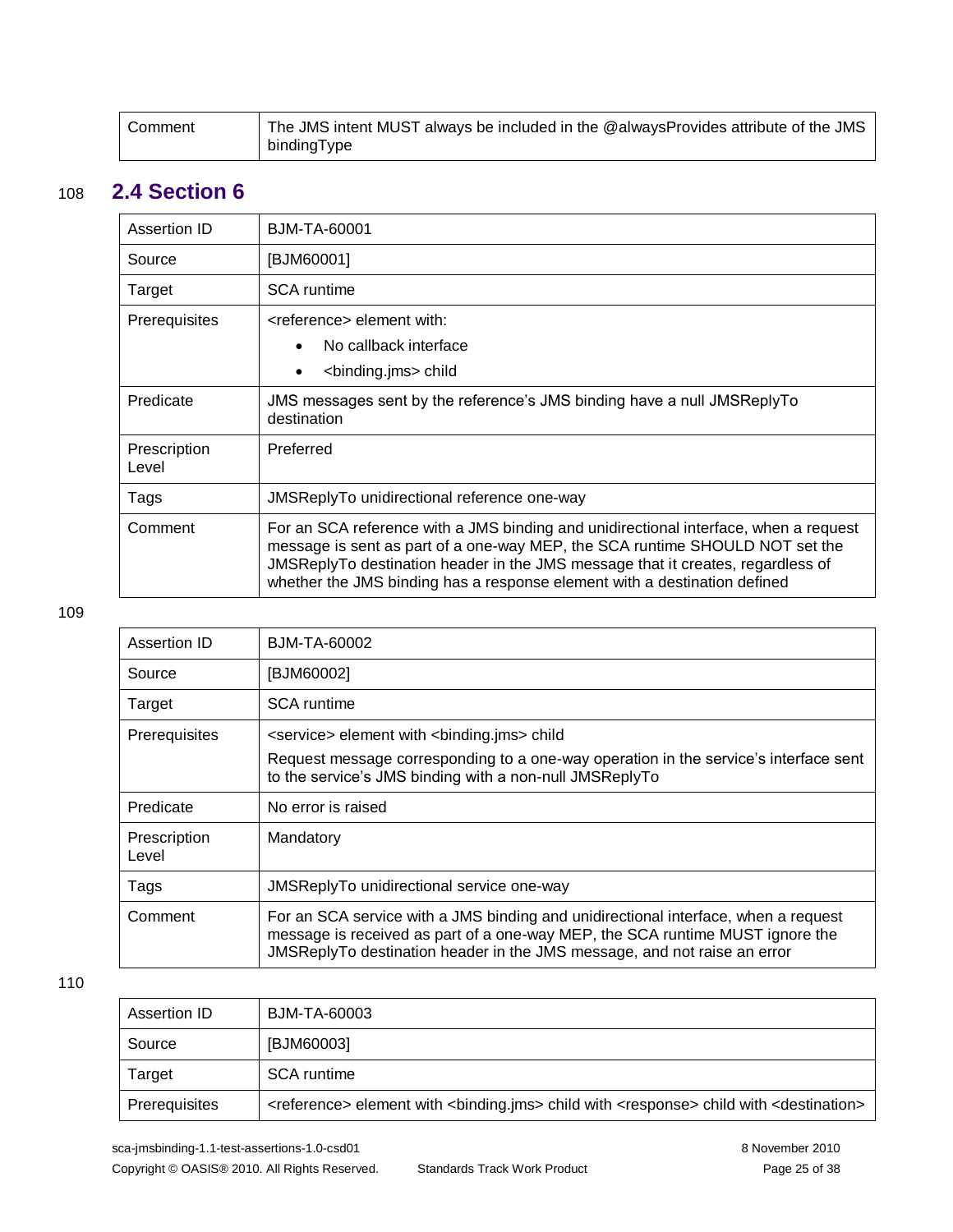|                       | child element.                                                                                                                                                                                                   |
|-----------------------|------------------------------------------------------------------------------------------------------------------------------------------------------------------------------------------------------------------|
| Predicate             | Responses are received according to the value of the @correlationScheme attribute                                                                                                                                |
| Prescription<br>Level | Mandatory                                                                                                                                                                                                        |
| Tags                  | reference request/response correlation                                                                                                                                                                           |
| Comment               | For an SCA reference with a JMS binding that has a destination specified via the<br>response element, the SCA runtime MUST receive response messages as defined by<br>the binding's @correlationScheme attribute |

| Assertion ID          | BJM-TA-60004                                                                                                                                                                                                                                                                                                      |
|-----------------------|-------------------------------------------------------------------------------------------------------------------------------------------------------------------------------------------------------------------------------------------------------------------------------------------------------------------|
| Source                | [BJM60004]                                                                                                                                                                                                                                                                                                        |
| Target                | <b>SCA</b> runtime                                                                                                                                                                                                                                                                                                |
| Prerequisites         | <reference> element with <binding.jms> child with <response> child with <destination><br/>child<br/>Request/response operation invoked using the JMS reference binding</destination></response></binding.jms></reference>                                                                                         |
| Predicate             | Request messages sent by the JMS reference binding have the JMSReplyTo set to<br>the destination specified in the <destination> element</destination>                                                                                                                                                             |
| Prescription<br>Level | Mandatory                                                                                                                                                                                                                                                                                                         |
| Tags                  | JMSReplyTo reference destination request/response                                                                                                                                                                                                                                                                 |
| Comment               | For an SCA reference with a JMS binding, when a request message is sent as part of<br>a request/response MEP, and the JMS binding has a response element with a<br>destination defined, then the SCA runtime MUST use that destination for the<br>JMSReplyTo header in the JMS message it creates for the request |

| Assertion ID          | <b>BJM-TA-60005</b>                                                                                                                                                                                                                                                                                                                            |
|-----------------------|------------------------------------------------------------------------------------------------------------------------------------------------------------------------------------------------------------------------------------------------------------------------------------------------------------------------------------------------|
| Source                | [BJM60005]                                                                                                                                                                                                                                                                                                                                     |
| Target                | <b>SCA</b> runtime                                                                                                                                                                                                                                                                                                                             |
| Prerequisites         | <reference> element with <binding.jms> child with either no <response> child, or a<br/><response> child with no <destination> child.</destination></response></response></binding.jms></reference>                                                                                                                                             |
|                       | Request/response operation invoked using the JMS reference binding                                                                                                                                                                                                                                                                             |
| Predicate             | Request messages sent by the JMS reference binding have the JMSReplyTo set to a<br>non-null destination                                                                                                                                                                                                                                        |
| Prescription<br>Level | Mandatory                                                                                                                                                                                                                                                                                                                                      |
| Tags                  | JMSReplyTo reference destination request/response                                                                                                                                                                                                                                                                                              |
| Comment               | For an SCA reference with a JMS binding, when a request message is sent as part of<br>a request/response MEP, and the JMS binding does not have a response element with<br>a destination defined, the SCA runtime MUST provide an appropriate destination on<br>which to receive response messages and use that destination for the JMSReplyTo |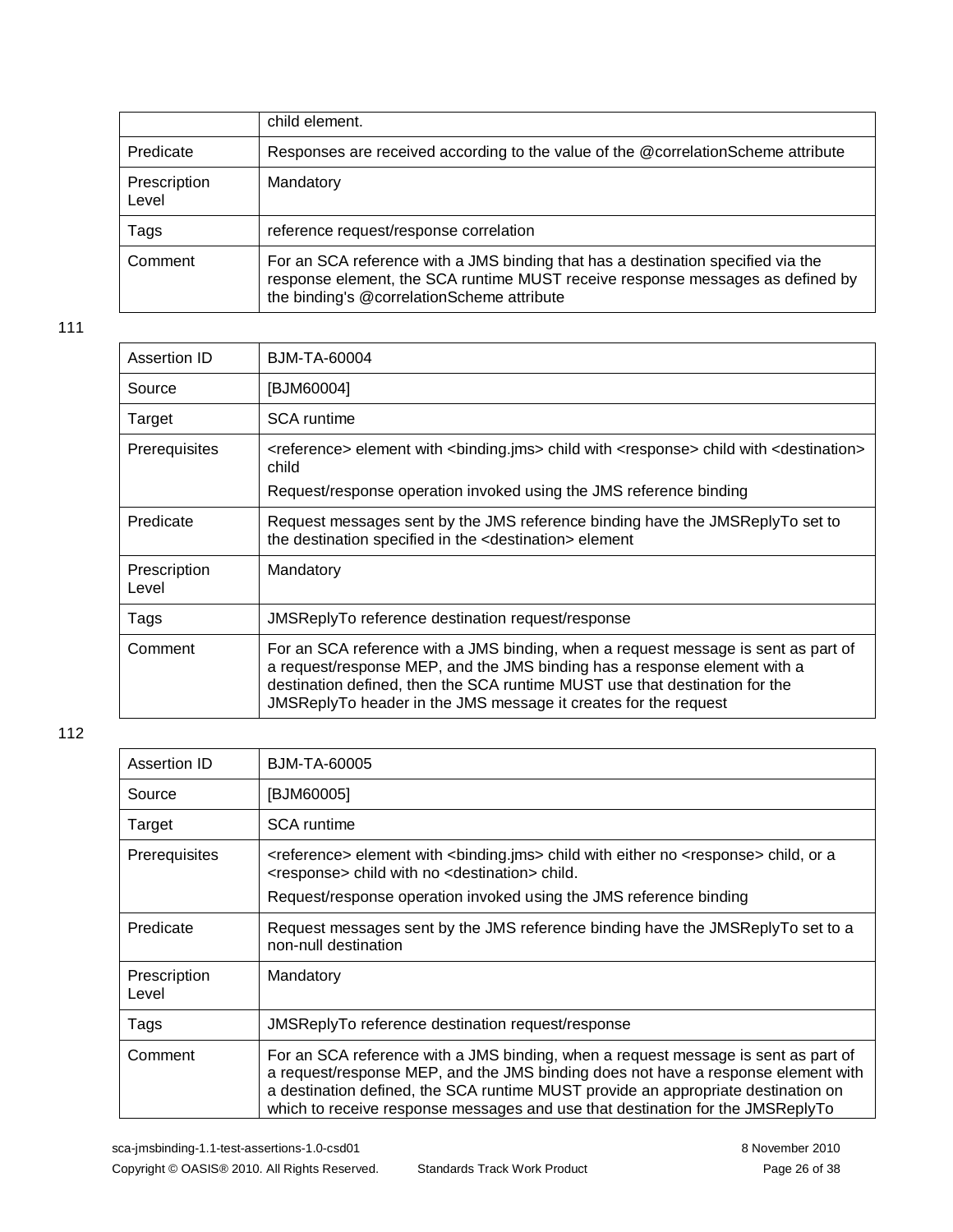|  |  |  | header in the JMS message it creates for the request |  |
|--|--|--|------------------------------------------------------|--|
|--|--|--|------------------------------------------------------|--|

| Assertion ID          | BJM-TA-60006                                                                                                                                                                                                                                                                                            |
|-----------------------|---------------------------------------------------------------------------------------------------------------------------------------------------------------------------------------------------------------------------------------------------------------------------------------------------------|
| Source                | [BJM60006]                                                                                                                                                                                                                                                                                              |
| Target                | <b>SCA</b> runtime                                                                                                                                                                                                                                                                                      |
| Prerequisites         | <reference> element with <binding.jms> child, with either no <response> child, or a<br/><response> child with no <destination> child element.</destination></response></response></binding.jms></reference>                                                                                             |
| Predicate             | Responses are received either on unique destinations, or according to the value of the<br>@correlationScheme attribute                                                                                                                                                                                  |
| Prescription<br>Level | Mandatory                                                                                                                                                                                                                                                                                               |
| Tags                  | Reference request/response destination correlation                                                                                                                                                                                                                                                      |
| Comment               | For an SCA reference with a JMS binding that does not have a destination specified<br>via the response element, the SCA runtime MUST either receive response messages<br>as defined by the binding's @correlationScheme attribute, or use a unique destination<br>for each request/response interaction |

#### 114

| Assertion ID          | BJM-TA-60007                                                                                                                                                                                                                                            |
|-----------------------|---------------------------------------------------------------------------------------------------------------------------------------------------------------------------------------------------------------------------------------------------------|
| Source                | [BJM60007]                                                                                                                                                                                                                                              |
| Target                | SCA runtime                                                                                                                                                                                                                                             |
| Prerequisites         | <service> element with <br/> <br/>binding.jms&gt; child</service>                                                                                                                                                                                       |
|                       | Request message received as part of a request/response MEP with non-null<br>JMSReplyTo destination                                                                                                                                                      |
| Predicate             | Response message is sent by the service JMS binding to the JMSReplyTo destination                                                                                                                                                                       |
| Prescription<br>Level | Mandatory                                                                                                                                                                                                                                               |
| Tags                  | JMSReplyTo service response destination                                                                                                                                                                                                                 |
| Comment               | For an SCA service with a JMS binding, when a response message is sent as part of a<br>request/response MEP where the request message included a non-null JMSReplyTo<br>destination, the SCA runtime MUST send the response message to that destination |

#### 115

| Assertion ID  | <b>BJM-TA-60008</b>                                                                                                                            |
|---------------|------------------------------------------------------------------------------------------------------------------------------------------------|
| Source        | [BJM60008]                                                                                                                                     |
| Target        | <b>SCA</b> runtime                                                                                                                             |
| Prerequisites | <service> element with <binding.jms> child with <response> child with <destination><br/>child</destination></response></binding.jms></service> |
|               | Request message received as part of a request/response MEP with null JMSReplyTo<br>destination                                                 |
| Predicate     | Response message is sent by the service JMS binding to the binding's response                                                                  |

sca-jmsbinding-1.1-test-assertions-1.0-csd01 8 November 2010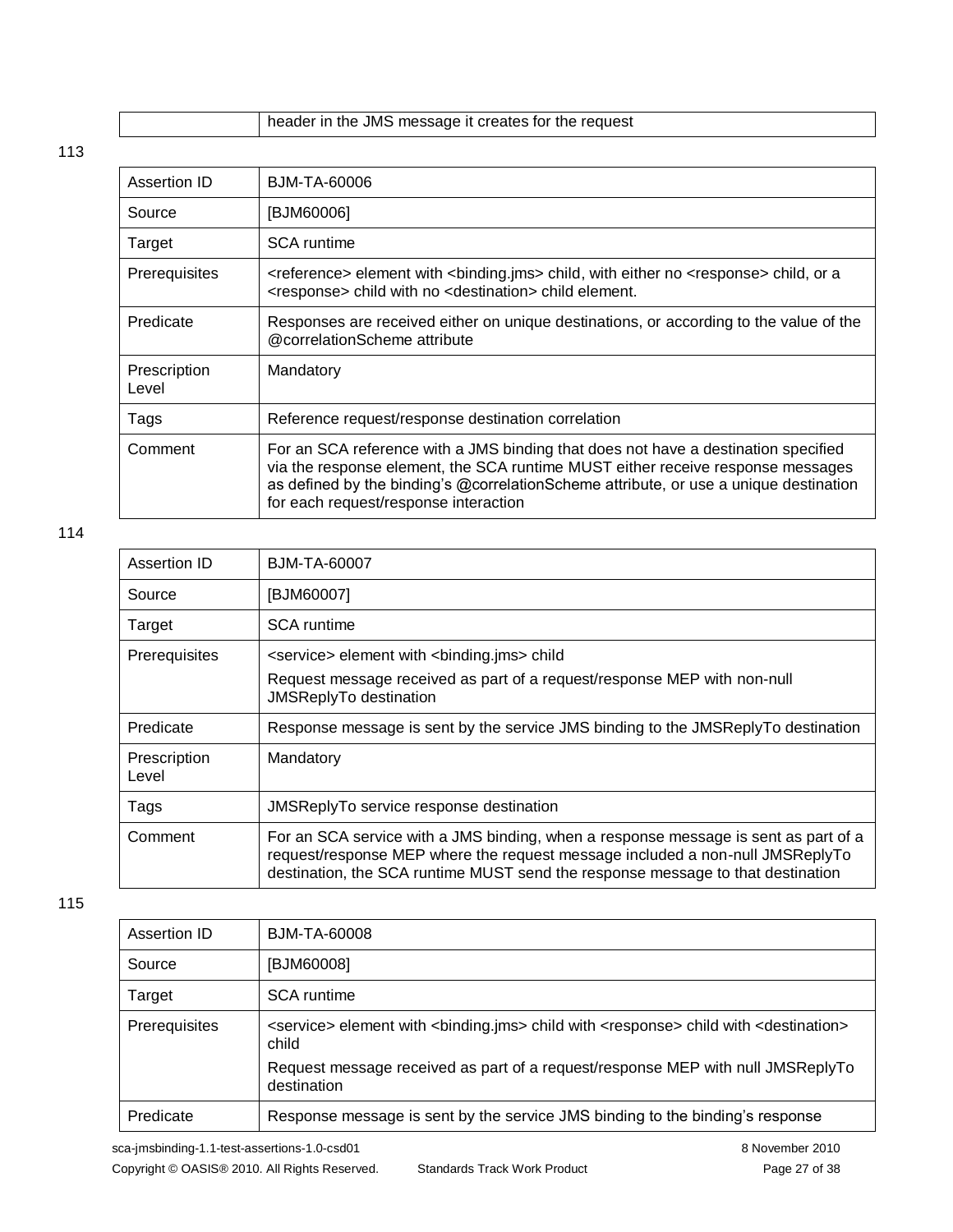|                       | destination                                                                                                                                                                                                                                                                                                       |
|-----------------------|-------------------------------------------------------------------------------------------------------------------------------------------------------------------------------------------------------------------------------------------------------------------------------------------------------------------|
| Prescription<br>Level | Mandatory                                                                                                                                                                                                                                                                                                         |
| Tags                  | JMSReplyTo service response destination                                                                                                                                                                                                                                                                           |
| Comment               | For an SCA service with a JMS binding, when a response message is sent as part of a<br>request/response MEP where the request message included a null JMSReplyTo<br>destination and the JMS binding includes a response/destination element the SCA<br>runtime MUST send the response message to that destination |

| Assertion ID          | BJM-TA-60009                                                                                                                                                                                                                                                                                     |
|-----------------------|--------------------------------------------------------------------------------------------------------------------------------------------------------------------------------------------------------------------------------------------------------------------------------------------------|
| Source                | [BJM60009]                                                                                                                                                                                                                                                                                       |
| Target                | SCA runtime                                                                                                                                                                                                                                                                                      |
| Prerequisites         | <service> element with <binding.jms> child with either no <response> child, or a<br/><response> child with no <destination> child</destination></response></response></binding.jms></service>                                                                                                    |
|                       | Request message received as part of a request/response MEP with null JMSReplyTo<br>destination                                                                                                                                                                                                   |
| Predicate             | An error is raised by the SCA runtime                                                                                                                                                                                                                                                            |
| Prescription<br>Level | Preferred                                                                                                                                                                                                                                                                                        |
| Tags                  | JMSReplyTo service response destination                                                                                                                                                                                                                                                          |
| Comment               | For an SCA service with a JMS binding, when a response message is sent as part of a<br>request/response MEP where the request message included a null JMSReplyTo<br>destination and the JMS binding does not include a response/destination then an error<br>SHOULD be raised by the SCA runtime |

| Assertion ID          | <b>BJM-TA-60010</b>                                                                                                                                                                                                                                                                    |
|-----------------------|----------------------------------------------------------------------------------------------------------------------------------------------------------------------------------------------------------------------------------------------------------------------------------------|
| Source                | [BJM60010]                                                                                                                                                                                                                                                                             |
| Target                | <b>SCA</b> runtime                                                                                                                                                                                                                                                                     |
| Prerequisites         | <service> element with <br/> <br/>binding.jms&gt; child</service>                                                                                                                                                                                                                      |
|                       | Request message is received by the service JMS binding as part of a<br>request/response MEP                                                                                                                                                                                            |
| Predicate             | Response message sent by the service JMS binding with the correlation identifier set<br>as defined by the @correlationScheme attribute                                                                                                                                                 |
| Prescription<br>Level | Mandatory                                                                                                                                                                                                                                                                              |
| Tags                  | Service response correlation                                                                                                                                                                                                                                                           |
| Comment               | For an SCA service with a JMS binding, when a response message is sent as part of a<br>request/response MEP the SCA runtime MUST set the correlation identifier in the JMS<br>message that it creates for the response as defined by the JMS binding's<br>@correlationScheme attribute |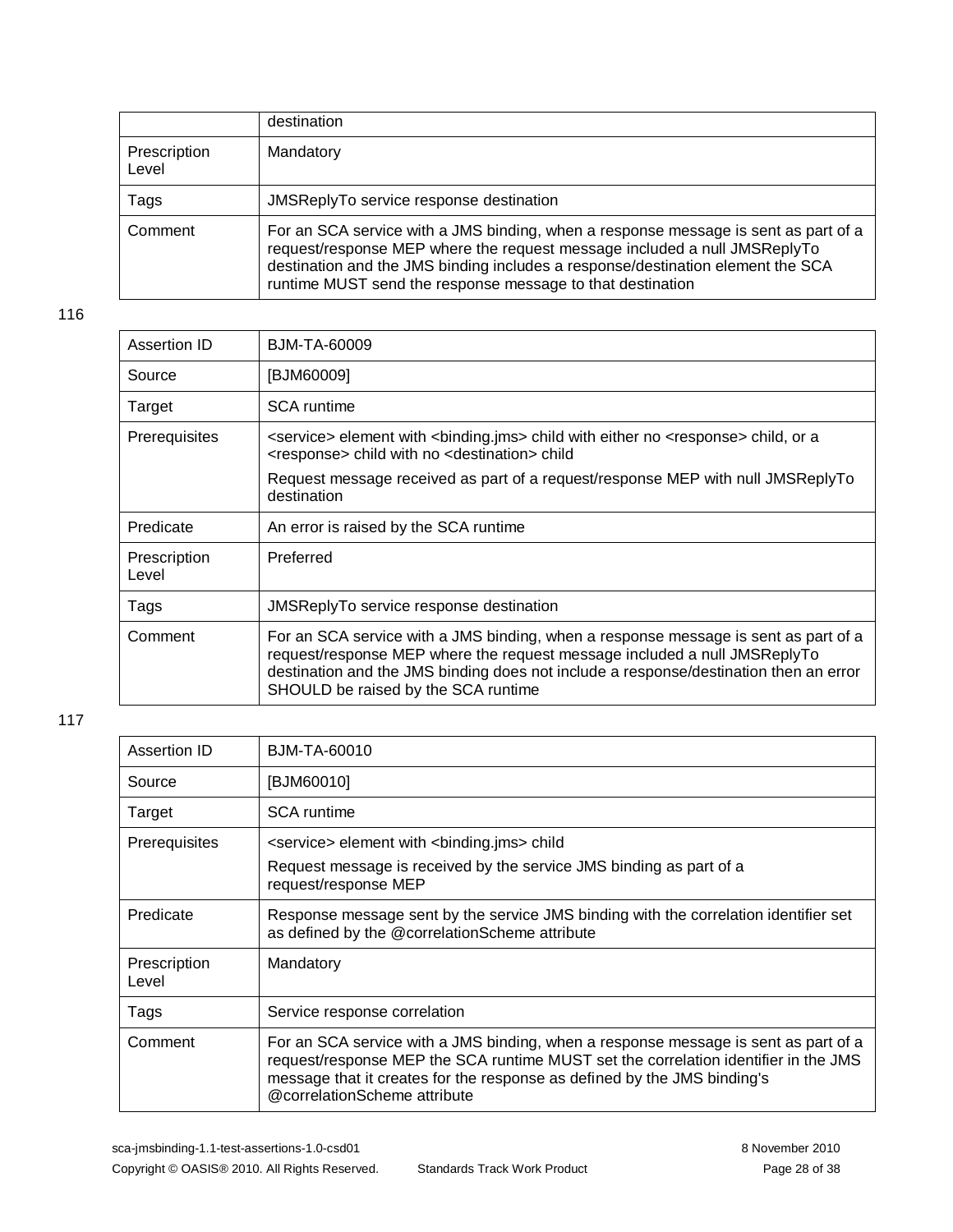| Assertion ID          | BJM-TA-60011                                                                                                                                                                                                                                                                                                                                                                                                                                 |
|-----------------------|----------------------------------------------------------------------------------------------------------------------------------------------------------------------------------------------------------------------------------------------------------------------------------------------------------------------------------------------------------------------------------------------------------------------------------------------|
| Source                | [BJM60011]                                                                                                                                                                                                                                                                                                                                                                                                                                   |
| Target                | <b>SCA</b> runtime                                                                                                                                                                                                                                                                                                                                                                                                                           |
| Prerequisites         | <reference> with <br/>binding.jms&gt; child and bidirectional interface</reference>                                                                                                                                                                                                                                                                                                                                                          |
| Predicate             | Request messages sent by the reference JMS binding for request/response<br>interactions include the scaCallbackDestination user property whose value is a JMS<br>URI string, in the format defined by the IETF URI Scheme for Java™ Message Service<br>1.0 [IETFJMS], that identifies the destination to which callback messages are to be<br>sent                                                                                           |
| Prescription<br>Level | Mandatory                                                                                                                                                                                                                                                                                                                                                                                                                                    |
| Tags                  | Reference bidirectional callback destination                                                                                                                                                                                                                                                                                                                                                                                                 |
| Comment               | For an SCA reference with a JMS binding and a bidirectional interface, when a request<br>message is sent as part of a request/response MEP the SCA runtime MUST set the<br>scaCallbackDestination user property in the message it creates to a JMS URI string,<br>in the format defined by the IETF URI Scheme for Java™ Message Service 1.0<br><b>[IETFJMS]</b> , that identifies the destination to which callback messages are to be sent |

| Assertion ID          | BJM-TA-60012                                                                                                                                                                                                                                                                       |
|-----------------------|------------------------------------------------------------------------------------------------------------------------------------------------------------------------------------------------------------------------------------------------------------------------------------|
| Source                | [BJM60012]                                                                                                                                                                                                                                                                         |
| Target                | <b>SCA</b> runtime                                                                                                                                                                                                                                                                 |
| Prerequisites         | <reference> element with <br/> <br/>hiding.jms&gt; child and bidirectional interface, one-way<br/>operation invoked</reference>                                                                                                                                                    |
| Predicate             | JMSReplyTo set to the destination for callback messages                                                                                                                                                                                                                            |
| Prescription<br>Level | Mandatory                                                                                                                                                                                                                                                                          |
| Tags                  |                                                                                                                                                                                                                                                                                    |
| Comment               | For an SCA reference with a JMS binding and bidirectional interface, when a request<br>message is sent as part of a one-way MEP the SCA runtime MUST set the destination<br>to which callback messages are to be sent as the $JMSReplyTo$ destination in the<br>message it creates |

| Assertion ID  | <b>BJM-TA-60013</b>                                                                                                                                          |  |
|---------------|--------------------------------------------------------------------------------------------------------------------------------------------------------------|--|
| Source        | [BJM60013]                                                                                                                                                   |  |
| Target        | <b>SCA</b> runtime                                                                                                                                           |  |
| Prerequisites | <reference> element with <br/> <br/>hinding.jms&gt; child and bidirectional interface<br/>Request message sent as part of a request/response MEP</reference> |  |
| Predicate     | Request messages sent by the reference JMS binding have the JMSReplyTo header<br>set as in section 6.2                                                       |  |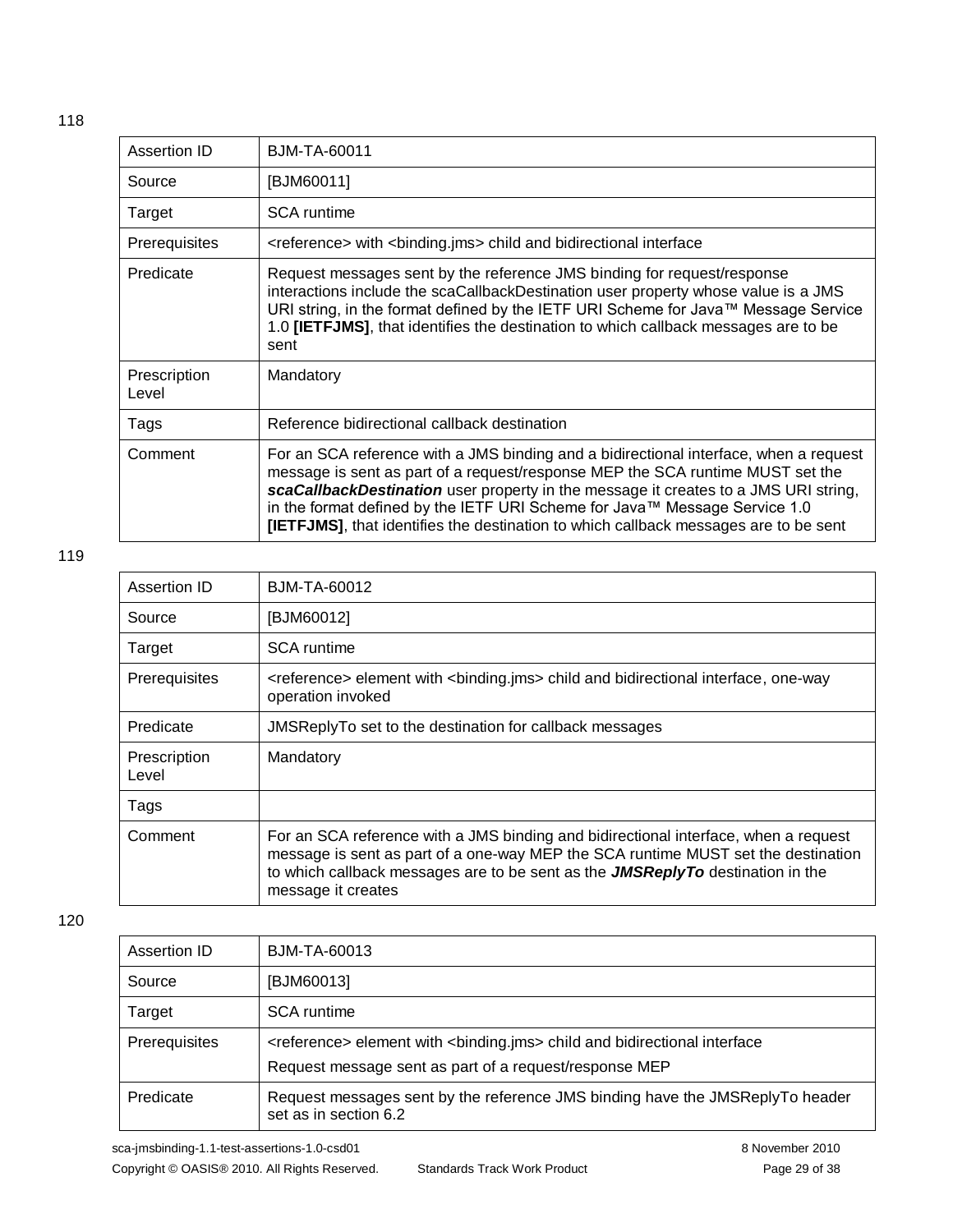| Prescription<br>Level | Mandatory                                                                                                                                                                                                                                                                                    |
|-----------------------|----------------------------------------------------------------------------------------------------------------------------------------------------------------------------------------------------------------------------------------------------------------------------------------------|
| Tags                  | Reference bidirectional JMSReplyTo                                                                                                                                                                                                                                                           |
| Comment               | For an SCA reference with a JMS binding and bidirectional interface, when a request<br>message is sent as part of a request/response MEP, the SCA runtime MUST set the<br>JMSReplyTo header in the message it creates as described in section 6.2<br>Already tested by BJM60004 and BJM60005 |

| Assertion ID          | BJM-TA-60014-1                                                                                                                                                                                                                                       |  |
|-----------------------|------------------------------------------------------------------------------------------------------------------------------------------------------------------------------------------------------------------------------------------------------|--|
| Source                | [BJM60014]                                                                                                                                                                                                                                           |  |
| Target                | <b>SCA</b> runtime                                                                                                                                                                                                                                   |  |
| Prerequisites         | <reference> with:<br/><binding.jms> child<br/>bidirectional interface<br/><math>\bullet</math><br/>callback destination identified via callback service JMS binding</binding.jms></reference>                                                        |  |
| Predicate             | Request messages sent by the reference JMS binding include the<br>scaCallbackDestination user property set to the specified callback destination                                                                                                     |  |
| Prescription<br>Level | Mandatory                                                                                                                                                                                                                                            |  |
| Tags                  | Reference bidirectional callback destination                                                                                                                                                                                                         |  |
| Comment               | For an SCA reference with a JMS binding and bidirectional interface, the SCA runtime<br>MUST identify the callback destination from the reference's callback service binding if<br>present, or supply a suitable callback destination if not present |  |

| Assertion ID          | BJM-TA-60014-2                                                                                                                                                                                                                                                     |  |
|-----------------------|--------------------------------------------------------------------------------------------------------------------------------------------------------------------------------------------------------------------------------------------------------------------|--|
| Source                | [BJM60014]                                                                                                                                                                                                                                                         |  |
| Target                | <b>SCA</b> runtime                                                                                                                                                                                                                                                 |  |
| <b>Prerequisites</b>  | <reference> with:<br/><binding.jms> child<br/><math display="inline">\bullet</math><br/>bidirectional interface<br/><math>\bullet</math><br/>no callback destination specified via callback service JMS binding<br/><math>\bullet</math></binding.jms></reference> |  |
| Predicate             | Request messages sent by the reference JMS binding include the<br>scaCallbackDestination user property set to a specified callback destination provided<br>by the SCA runtime                                                                                      |  |
| Prescription<br>Level | Mandatory                                                                                                                                                                                                                                                          |  |
| Tags                  | Reference bidirectional callback destination                                                                                                                                                                                                                       |  |
| Comment               | For an SCA reference with a JMS binding and bidirectional interface, the SCA runtime<br>MUST identify the callback destination from the reference's callback service binding if                                                                                    |  |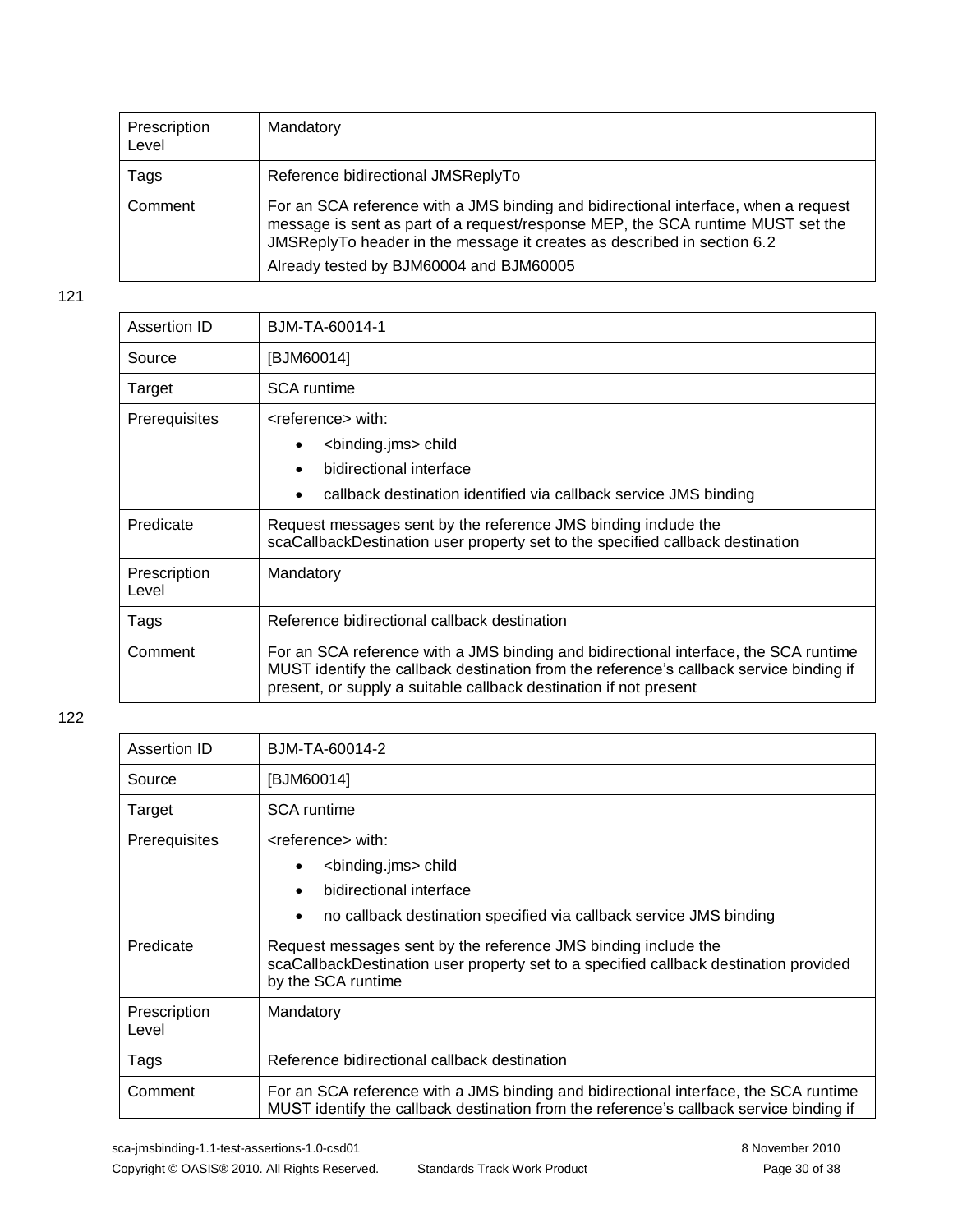| present, or supply a suitable callback destination if not present |
|-------------------------------------------------------------------|
|-------------------------------------------------------------------|

| Assertion ID          | BJM-TA-60015                                                                                                                                                                                                           |  |
|-----------------------|------------------------------------------------------------------------------------------------------------------------------------------------------------------------------------------------------------------------|--|
| Source                | [BJM60015]                                                                                                                                                                                                             |  |
| Target                | <b>SCA</b> runtime                                                                                                                                                                                                     |  |
| Prerequisites         | <service> element with <br/> <br/>binding.jms&gt; child</service>                                                                                                                                                      |  |
|                       | Callback destination identified as follows, in order of priority:                                                                                                                                                      |  |
|                       | The scaCallbackDestination identified by an earlier request, if not null;                                                                                                                                              |  |
|                       | the <b>JMSReplyTo</b> destination identified by an earlier one-way request, if not<br>null;                                                                                                                            |  |
|                       | the request destination of the service's callback reference JMS binding, if<br>specified                                                                                                                               |  |
| Predicate             | Request messages sent by the service's callback JMS reference are sent to the<br>callback destination                                                                                                                  |  |
| Prescription<br>Level | Mandatory                                                                                                                                                                                                              |  |
| Tags                  | Service callback destination                                                                                                                                                                                           |  |
| Comment               | For an SCA service with a JMS binding, when a callback request message is sent for<br>either a one-way or request/response MEP, the SCA runtime MUST send the callback<br>request message to the callback destination. |  |

#### 124

| Assertion ID                                                                        | BJM-TA-60016                                                                                                                                                                                                                                       |
|-------------------------------------------------------------------------------------|----------------------------------------------------------------------------------------------------------------------------------------------------------------------------------------------------------------------------------------------------|
| Source                                                                              | [BJM60016]                                                                                                                                                                                                                                         |
| Target                                                                              | <b>SCA</b> runtime                                                                                                                                                                                                                                 |
| <b>Prerequisites</b><br><service> element with <br/>sinding.jms&gt; child</service> |                                                                                                                                                                                                                                                    |
|                                                                                     | No scaCallbackDestination identified by an earlier request                                                                                                                                                                                         |
|                                                                                     | No JMSReplyTo destination identified by an earlier one-way request                                                                                                                                                                                 |
|                                                                                     | No request destination specified by the service's callback reference JMS binding                                                                                                                                                                   |
| Predicate                                                                           | When a callback request is made an exception is thrown                                                                                                                                                                                             |
| Prescription<br>Level                                                               | Mandatory                                                                                                                                                                                                                                          |
| Tags                                                                                | JMSReplyTo service callback destination                                                                                                                                                                                                            |
| Comment                                                                             | For an SCA service with a JMS binding, when a callback request message is sent and<br>no callback destination can be identified then the SCA runtime SHOULD raise an error,<br>and MUST throw an exception to the caller of the callback operation |

| Assertion ID | <b>BJM-TA-60017</b> |
|--------------|---------------------|
| Source       | [BJM60017]          |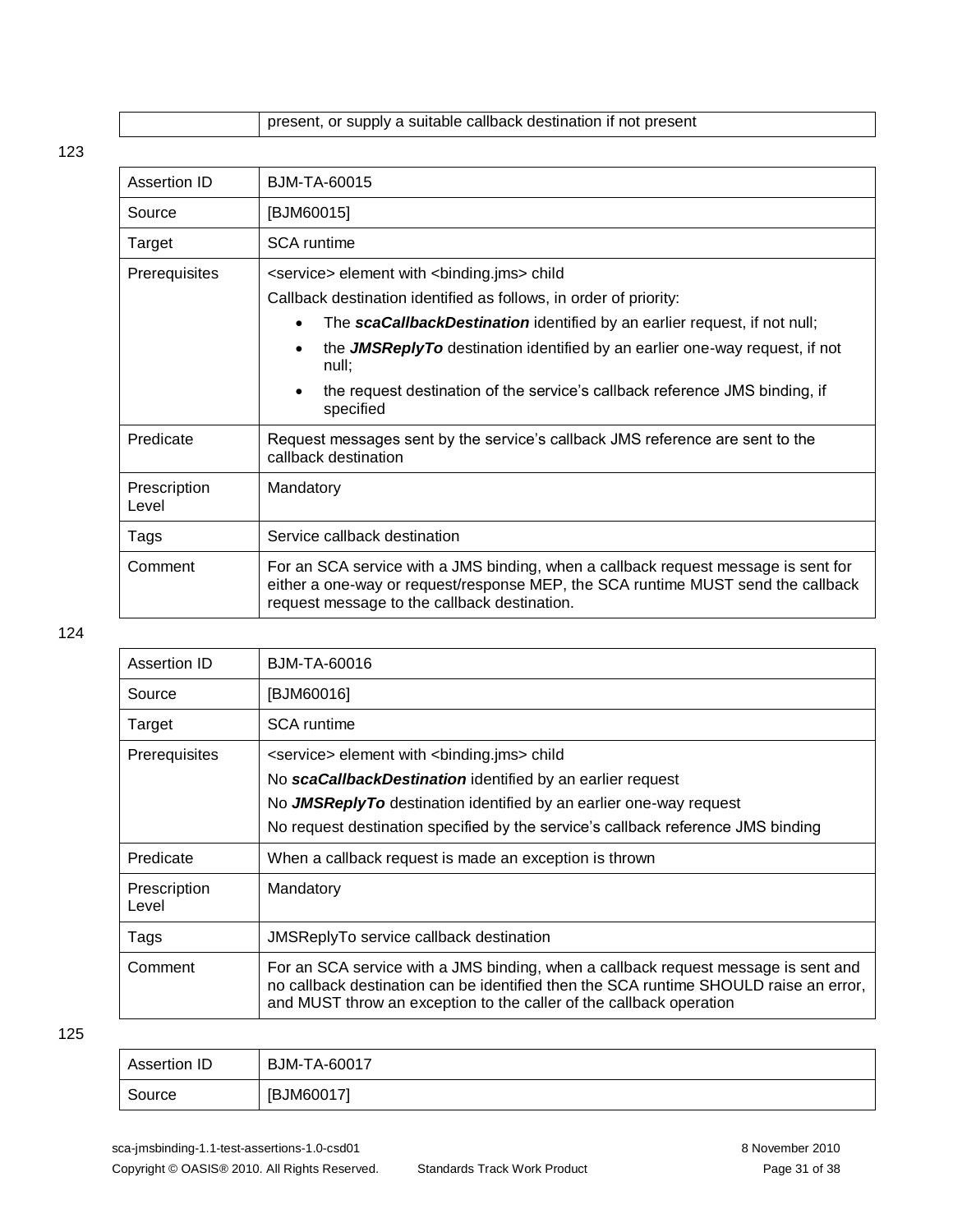| Target                | <b>SCA</b> runtime                                                                                                                                                                                                                                                          |
|-----------------------|-----------------------------------------------------------------------------------------------------------------------------------------------------------------------------------------------------------------------------------------------------------------------------|
| Prerequisites         | <service> element with <br/> <br/>binding.jms&gt; child</service>                                                                                                                                                                                                           |
| Predicate             | Callback request messages have the JMSReplyTo set as defined in section 6.1 or 6.2<br>as appropriate                                                                                                                                                                        |
| Prescription<br>Level | Mandatory                                                                                                                                                                                                                                                                   |
| Tags                  | <b>JMSReplyTo service callback destination</b>                                                                                                                                                                                                                              |
| Comment               | For an SCA service with a JMS binding, when a callback request message is sent the<br>SCA runtime MUST set the JMSReplyTo destination in the callback request message<br>as defined in sections 6.1 or 6.2 as appropriate for the type of the callback operation<br>invoked |

| Assertion ID          | BJM-TA-60018                                                                                                                                                |
|-----------------------|-------------------------------------------------------------------------------------------------------------------------------------------------------------|
| Source                | [BJM60018]                                                                                                                                                  |
| Target                | <binding.jms> element</binding.jms>                                                                                                                         |
| Prerequisites         | <service> or <reference> with <binding.jms> child, bidirectional interface and callback<br/><binding.jms></binding.jms></binding.jms></reference></service> |
| Predicate             | Behaviour as defined in section 6.4 and its subsections is observed                                                                                         |
| Prescription<br>Level | Mandatory                                                                                                                                                   |
| Tags                  |                                                                                                                                                             |
| Comment               | SCA runtimes MUST follow the behavior described in section 6.4 and its subsections<br>when binding ims is used in both the forward and callback directions  |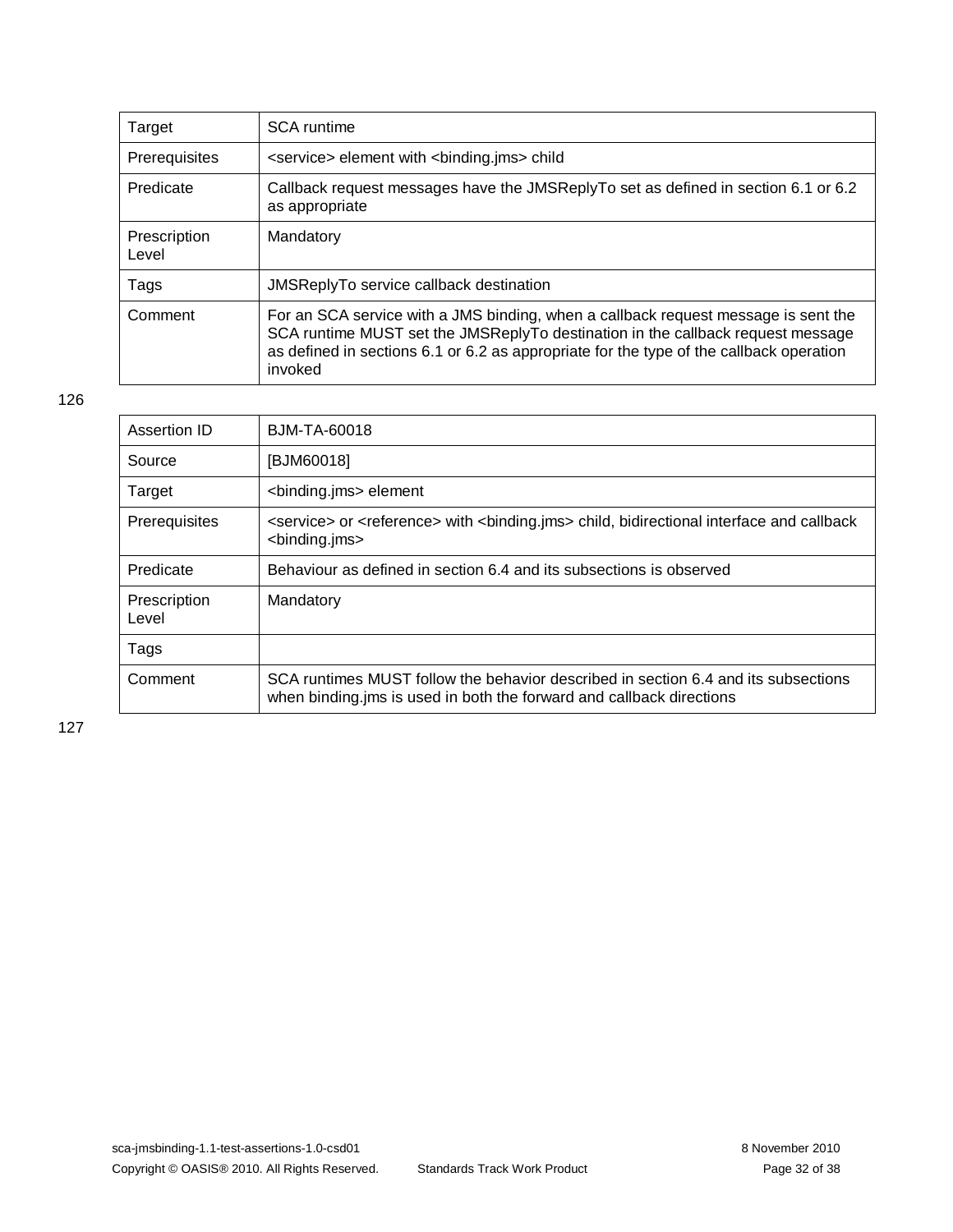## <sup>128</sup> **3 Conformance**

129 There are no conformance statements relating to the Test Assertions.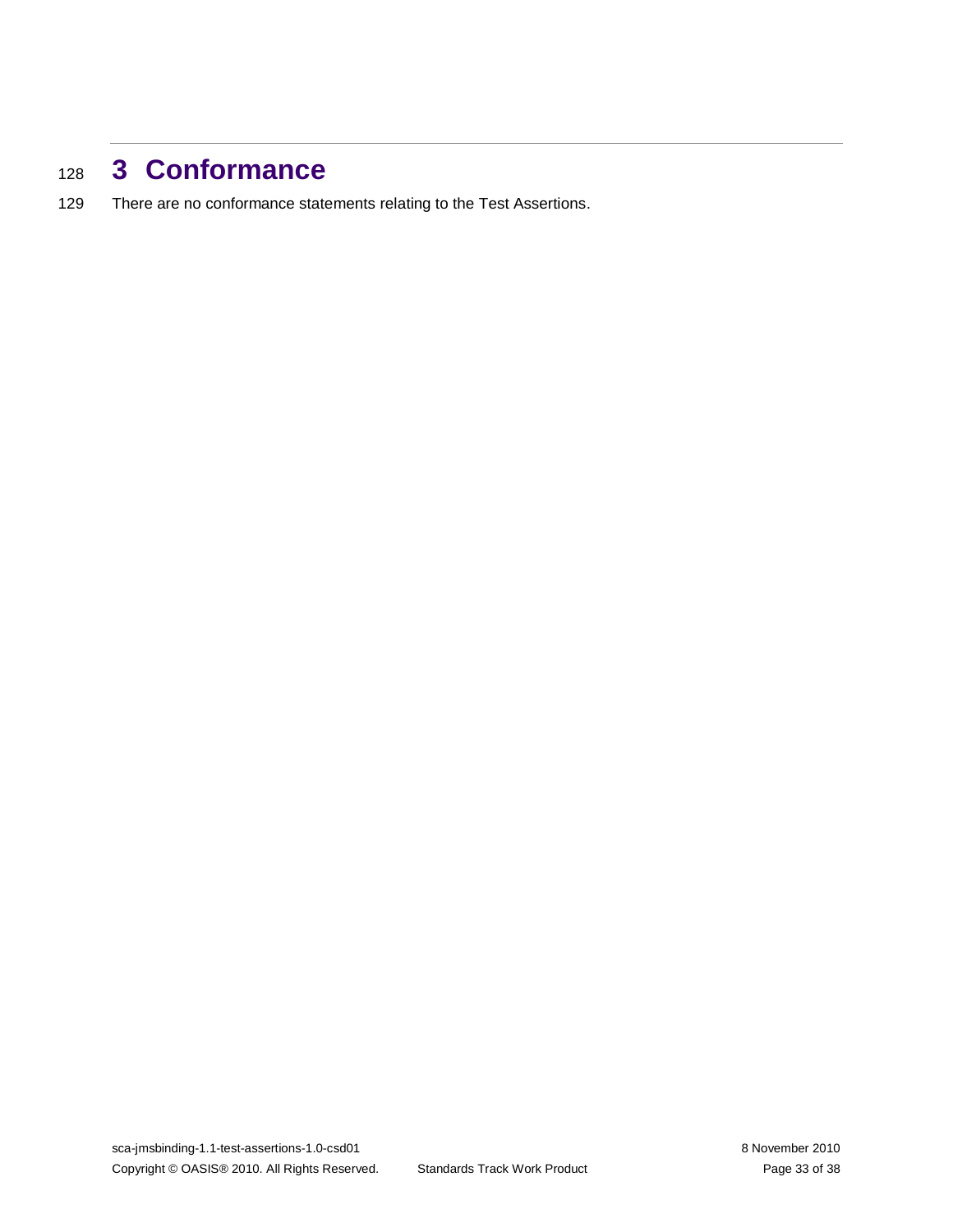## <sup>130</sup> **A. Cross Mapping of Conformance Statements to Test**  <sup>131</sup> **Assertions**

| 132 | This section contains a list of conformance items for the SCA JMS Binding specification and the |
|-----|-------------------------------------------------------------------------------------------------|
| 133 | corresponding Test Assertions.                                                                  |

| <b>Conformance ID</b> | <b>Test Assertion</b>                                          |
|-----------------------|----------------------------------------------------------------|
| BJM30001              | <b>BJM-TA-30001</b>                                            |
| BJM30002              | BJM-TA-30002                                                   |
| BJM30003              | BJM-TA-30003                                                   |
| BJM30004              | <b>BJM-TA-30004</b>                                            |
| BJM30005              | BJM-TA-30005                                                   |
| BJM30006              | <b>BJM-TA-30006</b>                                            |
| BJM30007              | BJM-TA-30007                                                   |
| BJM30010              | <b>BJM-TA-30010</b>                                            |
| BJM30011              | <b>BJM-TA-30011</b>                                            |
| BJM30012              | BJM-TA-30012                                                   |
| BJM30013              | BJM-TA-30013                                                   |
| BJM30014              | <b>BJM-TA-30014</b>                                            |
| BJM30015              | <b>BJM-TA-30015</b>                                            |
| BJM30017              | <b>BJM-TA-30017</b>                                            |
| BJM30018              | <b>BJM-TA-30018</b>                                            |
| BJM30019              | <b>BJM-TA-30019</b>                                            |
| BJM30020              | <b>BJM-TA-30020</b>                                            |
| BJM30021              | <b>BJM-TA-30021</b>                                            |
| BJM30022              | <b>BJM-TA-30022</b>                                            |
| BJM30023              | BJM-TA-30023                                                   |
| BJM30024              | BJM-TA-30024-1, BJM-TA-30024-2, BJM-TA-30024-3, BJM-TA-30024-4 |
| BJM30025              | BJM-TA-30025-1, BJM-TA-30025-2                                 |
| BJM30026              | BJM-TA-30026-1, BJM-TA-30026-2, BJM-TA-30026-3                 |
| BJM30028              | <b>BJM-TA-30028</b>                                            |
| BJM30029              | BJM-TA-30029                                                   |
| BJM30030              | <b>BJM-TA-30030</b>                                            |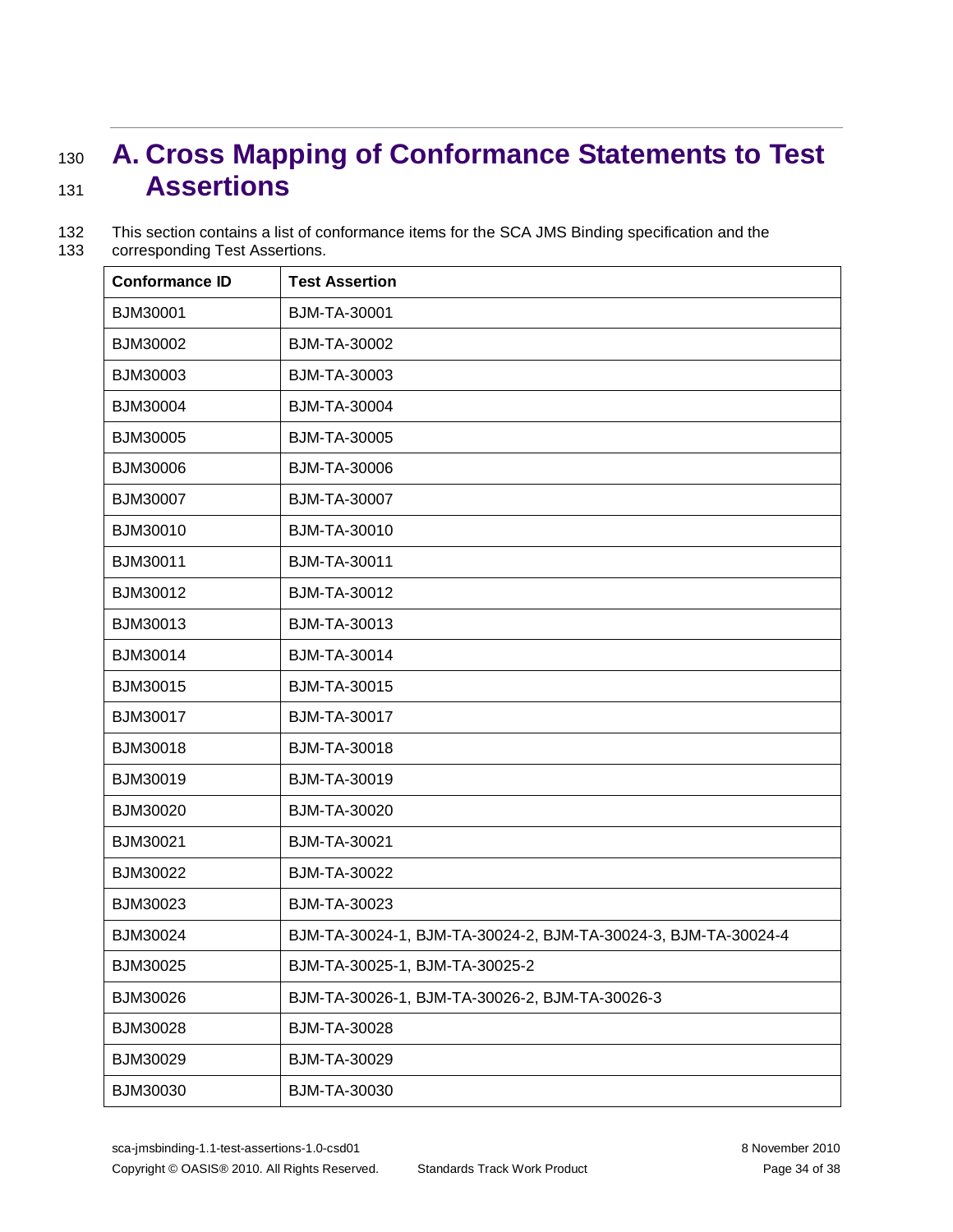| BJM30031        | BJM-TA-30031                   |
|-----------------|--------------------------------|
| BJM30034        | BJM-TA-30034                   |
| BJM30036        | BJM-TA-30036                   |
| BJM30037        | <b>BJM-TA-30037</b>            |
| BJM40001        | <b>BJM-TA-40001</b>            |
| BJM40002        | <b>BJM-TA-40002</b>            |
| BJM40003        | BJM-TA-40003                   |
| BJM40004        | <b>BJM-TA-40004</b>            |
| BJM40005        | <b>BJM-TA-40005</b>            |
| BJM40006        | <b>BJM-TA-40006</b>            |
| BJM40007        | <b>BJM-TA-40007</b>            |
| BJM40008        | <b>BJM-TA-40008</b>            |
| BJM40009        | <b>BJM-TA-40009</b>            |
| BJM40010        | <b>BJM-TA-40010</b>            |
| BJM40011        | <b>BJM-TA-40011</b>            |
| BJM50001        | <b>BJM-TA-50001</b>            |
| BJM50002        | <b>BJM-TA-50002</b>            |
| BJM60001        | <b>BJM-TA-60001</b>            |
| BJM60002        | <b>BJM-TA-60002</b>            |
| BJM60003        | BJM-TA-60003                   |
| BJM60004        | <b>BJM-TA-60004</b>            |
| BJM60005        | <b>BJM-TA-60005</b>            |
| BJM60006        | <b>BJM-TA-60006</b>            |
| <b>BJM60007</b> | BJM-TA-60007                   |
| BJM60008        | BJM-TA-60008                   |
| BJM60009        | <b>BJM-TA-60009</b>            |
| BJM60010        | BJM-TA-60010                   |
| BJM60011        | BJM-TA-60011                   |
| BJM60012        | <b>BJM-TA-60012</b>            |
| BJM60013        | BJM-TA-60013                   |
| BJM60014        | BJM-TA-60014-1, BJM-TA-60014-2 |
| BJM60015        | <b>BJM-TA-60015</b>            |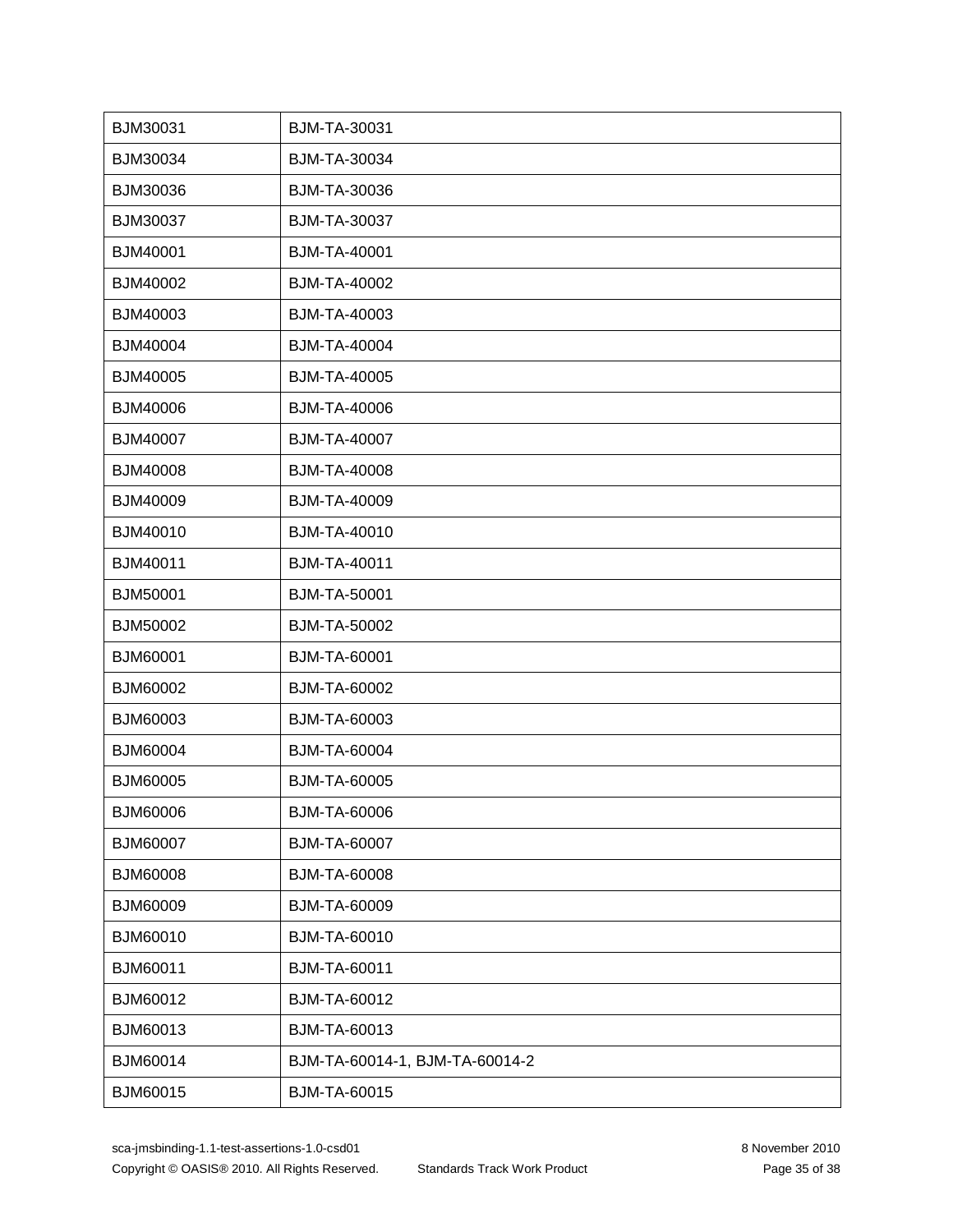| BJM60016        | BJM-TA-60016 |
|-----------------|--------------|
| <b>BJM60017</b> | BJM-TA-60017 |
| <b>BJM60018</b> | BJM-TA-60018 |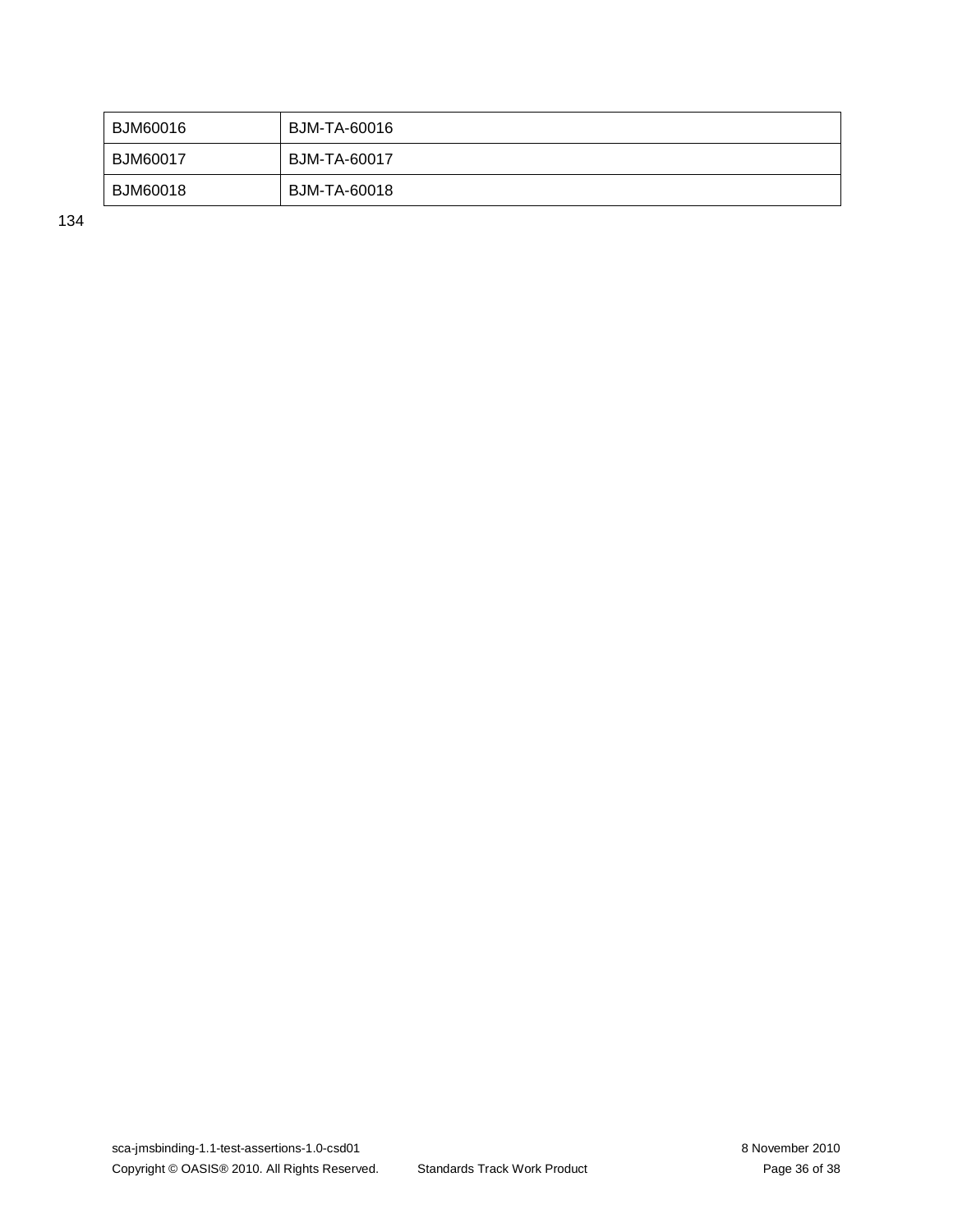## <sup>135</sup> **B. Acknowledgements**

136 The following individuals have participated in the creation of this specification and are gratefully

- 137 acknowledged:
- 138 **Participants:**

| <b>Participant Name</b> | <b>Affiliation</b>        |
|-------------------------|---------------------------|
| <b>Bryan Aupperle</b>   | IBM                       |
| David Booz              | IBM                       |
| Martin Chapman          | <b>Oracle Corporation</b> |
| Laurent Domenech        | TIBCO Software Inc.       |
| Mike Edwards            | IBM                       |
| Ant Elder               | IBM                       |
| Simon Holdsworth        | IBM                       |
| Eric Johnson            | Software Inc.             |
| Khanderao Kand          | Oracle Corporation        |
| Anish Karmarkar         | <b>Oracle Corporation</b> |
| Ashok Malhotra          | <b>Oracle Corporation</b> |
| <b>Plamen Pavlov</b>    | SAP AG                    |
| Piotr Przybylski        | IBM                       |
| Tom Rutt                | Fujitsu Limited           |
|                         |                           |